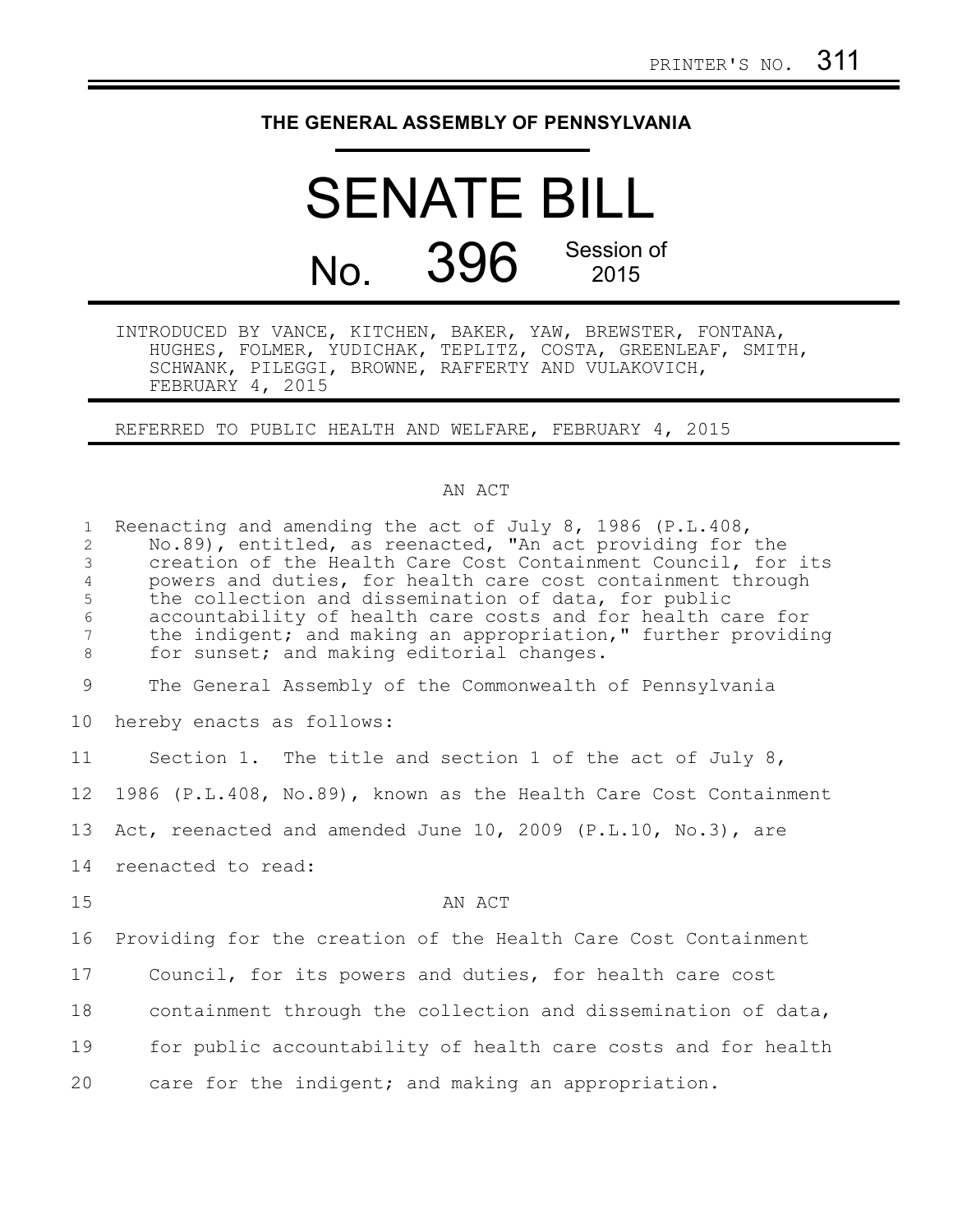Section 1. Short title. 1

This act shall be known and may be cited as the Health Care Cost Containment Act. 2 3

Section 2. Sections 3 and 4 of the act are reenacted and amended to read: 4 5

Section 3. Definitions. 6

The following words and phrases when used in this act shall have the meanings given to them in this section unless the context clearly indicates otherwise: 7 8 9

"Allowance." The maximum allowed combined payment from a payor and a patient to a provider for services rendered. 10 11

"Ambulatory service facility." A facility licensed in this Commonwealth, not part of a hospital, which provides medical, diagnostic or surgical treatment to patients not requiring hospitalization, including ambulatory surgical facilities, ambulatory imaging or diagnostic centers, birthing centers, freestanding emergency rooms and any other facilities providing ambulatory care which charge a separate facility charge. This term does not include the offices of private physicians or dentists, whether for individual or group practices. 12 13 14 15 16 17 18 19 20

"Charge" or "rate." The amount billed by a provider for specific goods or services provided to a patient, prior to any adjustment for contractual allowances. 21 22 23

"Committee." The Health Care Cost Containment Council Act Review Committee. 24 25

"Council." The Health Care Cost Containment Council. 26

"Covered services." Any health care services or procedures connected with episodes of illness that require either inpatient hospital care or major ambulatory service such as surgical, medical or major radiological procedures, including any initial 27 28 29 30

20150SB0396PN0311 - 2 -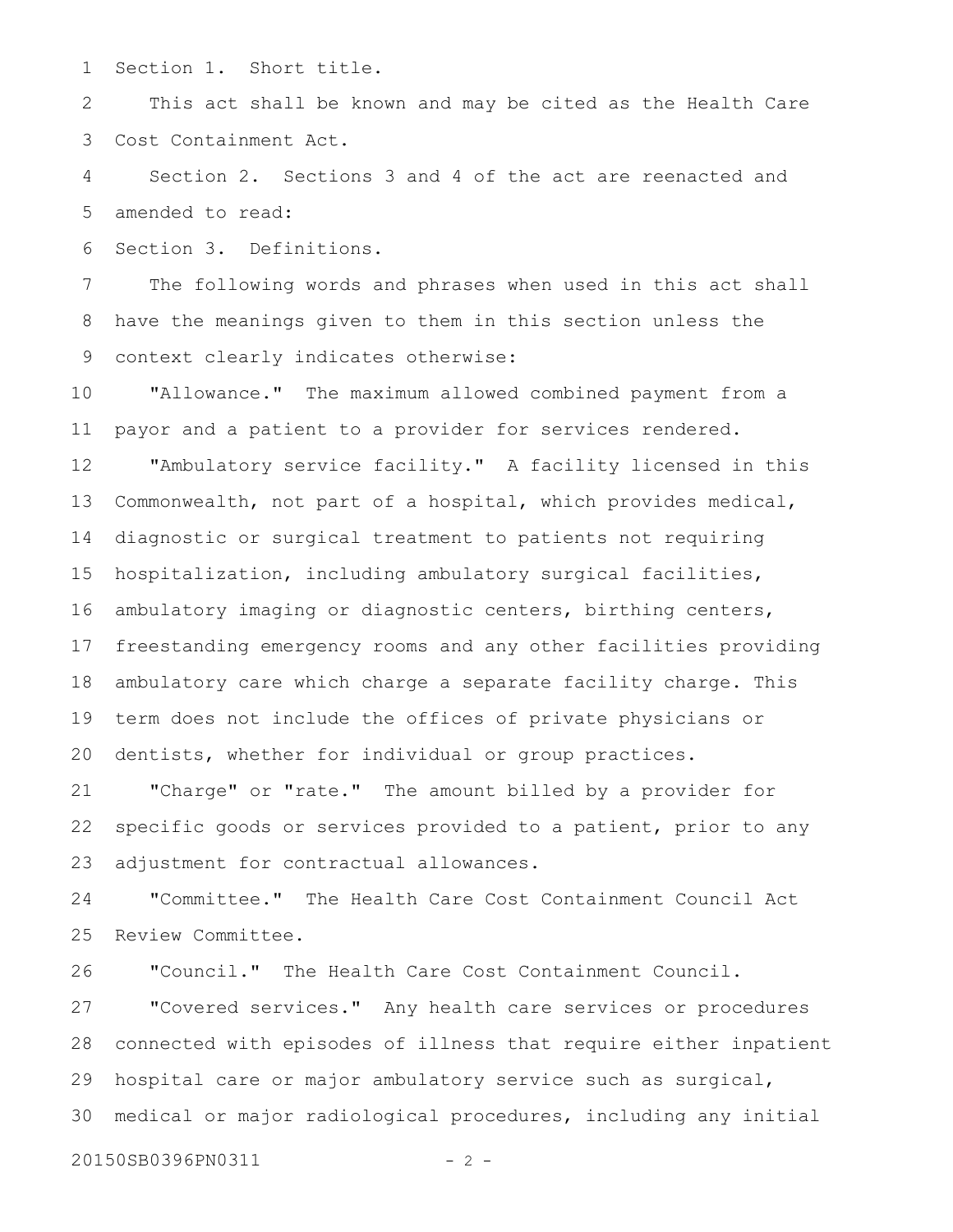and follow-up outpatient services associated with the episode of illness before, during or after inpatient hospital care or major ambulatory service. The term does not include routine outpatient services connected with episodes of illness that do not require hospitalization or major ambulatory service. 1 2 3 4 5

"Data source." A health care facility; ambulatory service facility; physician; health maintenance organization as defined in the act of December 29, 1972 (P.L.1701, No.364), known as the Health Maintenance Organization Act; hospital, medical or health service plan with a certificate of authority issued by the Insurance Department, including, but not limited to, hospital plan corporations as defined in 40 Pa.C.S. Ch. 61 (relating to hospital plan corporations) and professional health services plan corporations as defined in 40 Pa.C.S. Ch. 63 (relating to professional health services plan corporations); commercial insurer with a certificate of authority issued by the Insurance Department providing health or accident insurance; self-insured employer providing health or accident coverage or benefits for employees employed in the Commonwealth; administrator of a selfinsured or partially self-insured health or accident plan providing covered services in the Commonwealth; any health and welfare fund that provides health or accident benefits or insurance pertaining to covered service in the Commonwealth; the Department of [Public Welfare] Human Services for those covered services it purchases or provides through the medical assistance program under the act of June 13, 1967 (P.L.31, No.21), known as the Public Welfare Code, and any other payor for covered services in the Commonwealth other than an individual. "Health care facility." A general or special hospital, including psychiatric hospitals, kidney disease treatment 6 7 8 9 10 11 12 13 14 15 16 17 18 19 20 21 22 23 24 25 26 27 28 29 30

20150SB0396PN0311 - 3 -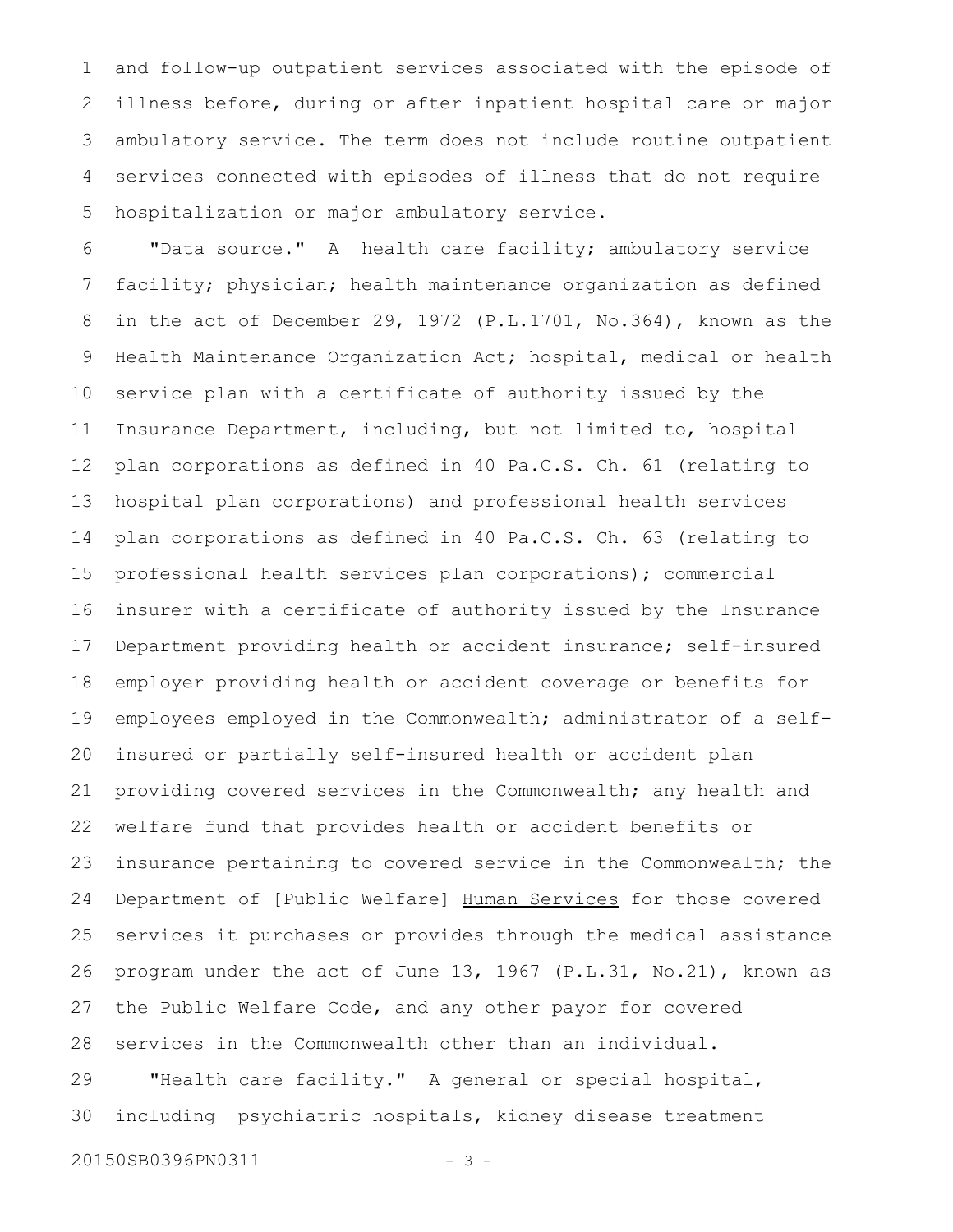centers, including freestanding hemodialysis units, and ambulatory service facilities as defined in this section, and hospices, both profit and nonprofit, and including those operated by an agency of State or local government. 1 2 3 4

"Health care insurer." Any person, corporation or other entity that offers administrative, indemnity or payment services for health care in exchange for a premium or service charge under a program of health care benefits, including, but not limited to, an insurance company, association or exchange issuing health insurance policies in this Commonwealth; hospital plan corporation as defined in 40 Pa.C.S. Ch. 61 (relating to hospital plan corporations); professional health services plan corporation as defined in 40 Pa.C.S. Ch. 63 (relating to professional health services plan corporations); health maintenance organization; preferred provider organization; fraternal benefit societies; beneficial societies; and thirdparty administrators; but excluding employers, labor unions or health and welfare funds jointly or separately administered by employers or labor unions that purchase or self-fund a program of health care benefits for their employees or members and their dependents. 5 6 7 8 9 10 11 12 13 14 15 16 17 18 19 20 21

"Health maintenance organization." An organized system which combines the delivery and financing of health care and which provides basic health services to voluntarily enrolled subscribers for a fixed prepaid fee, as defined in the act of December 29, 1972 (P.L.1701, No.364), known as the Health Maintenance Organization Act. 22 23 24 25 26 27

"Hospital." An institution, licensed in this Commonwealth, which is a general, mental, chronic disease or other type of hospital, or kidney disease treatment center, whether profit or 28 29 30

20150SB0396PN0311 - 4 -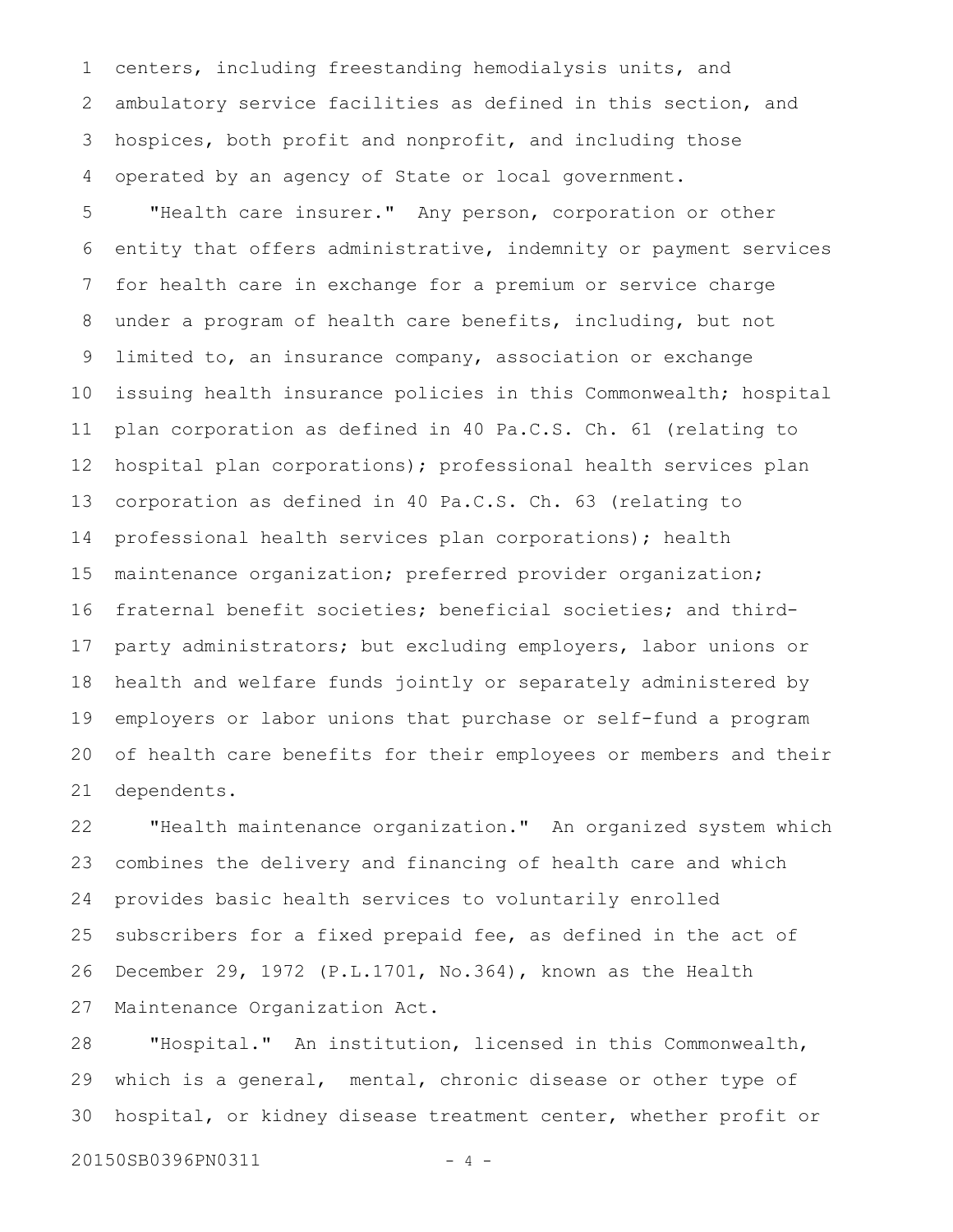nonprofit, and including those operated by an agency of State or local government. 1 2

"Indigent care." The actual costs, as determined by the council, for the provision of appropriate health care, on an inpatient or outpatient basis, given to individuals who cannot pay for their care because they are above the medical assistance eligibility levels and have no health insurance or other financial resources which can cover their health care. 3 4 5 6 7 8

"Major ambulatory service." Surgical or medical procedures, including diagnostic and therapeutic radiological procedures, commonly performed in hospitals or ambulatory service facilities, which are not of a type commonly performed or which cannot be safely performed in physicians' offices and which require special facilities such as operating rooms or suites or special equipment such as fluoroscopic equipment or computed tomographic scanners, or a postprocedure recovery room or shortterm convalescent room. 9 10 11 12 13 14 15 16 17

"Medical procedure incidence variations." The variation in the incidence in the population of specific medical, surgical and radiological procedures in any given year, expressed as a deviation from the norm, as these terms are defined in the classical statistical definition of "variation," "incidence," "deviation" and "norm." 18 19 20 21 22 23

"Medically indigent" or "indigent." The status of a person as described in the definition of indigent care. 24 25

"Payment." The payments that providers actually accept for their services, exclusive of charity care, rather than the charges they bill. 26 27 28

"Payor." Any person or entity, including, but not limited to, health care insurers and purchasers, that make direct 29 30

20150SB0396PN0311 - 5 -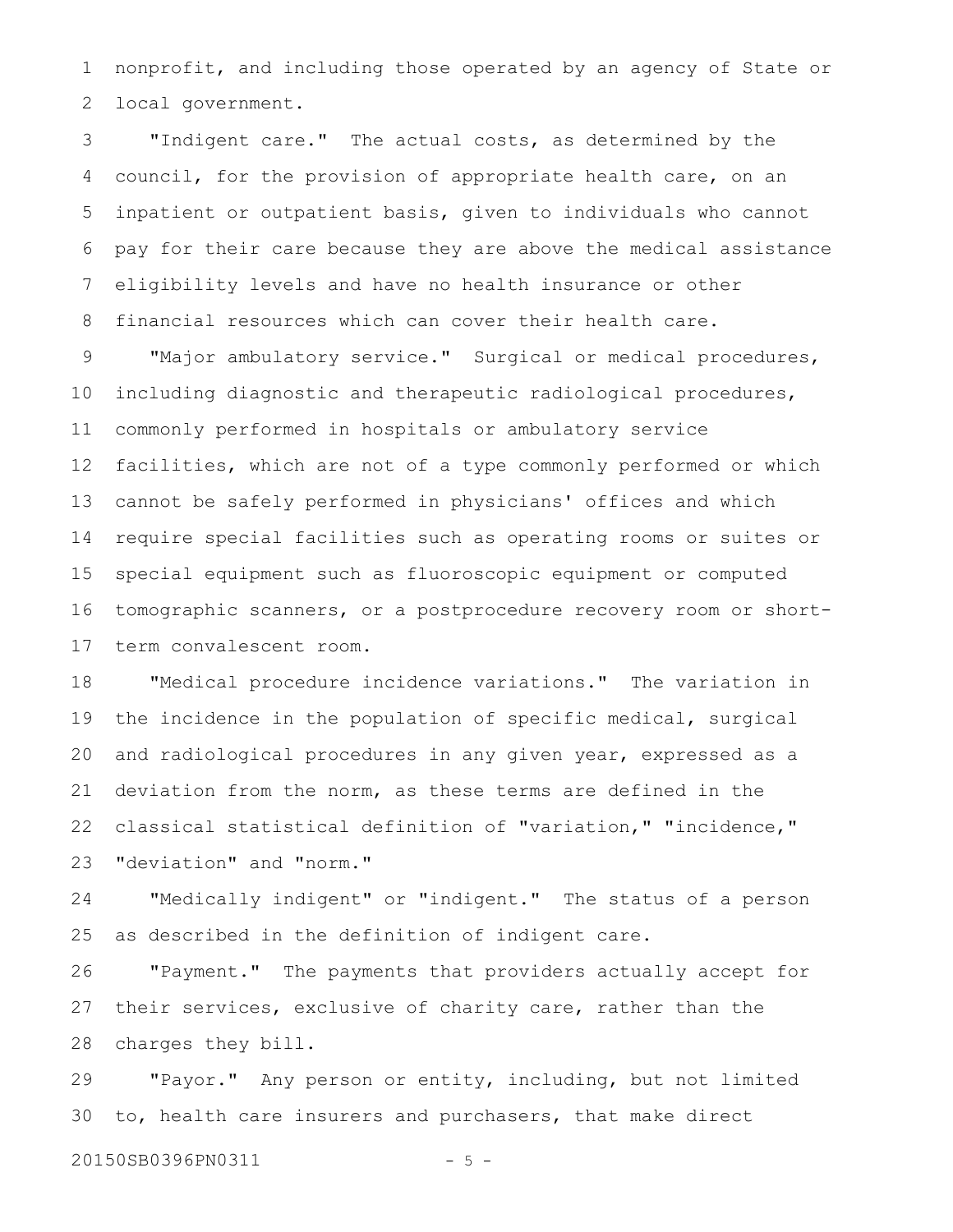payments to providers for covered services. 1

"Physician." An individual licensed under the laws of this Commonwealth to practice medicine and surgery within the scope of the act of October 5, 1978 (P.L.1109, No.261), known as the Osteopathic Medical Practice Act, or the act of December 20, 1985 (P.L.457, No.112), known as the Medical Practice Act of 1985. 2 3 4 5 6 7

"Preferred provider organization." Any arrangement between a health care insurer and providers of health care services which specifies rates of payment to such providers which differ from their usual and customary charges to the general public and which encourage enrollees to receive health services from such providers. 8 9 10 11 12 13

"Provider." A hospital, an ambulatory service facility or a physician. 14 15

"Provider quality." The extent to which a provider renders care that, within the capabilities of modern medicine, obtains for patients medically acceptable health outcomes and prognoses, adjusted for patient severity, and treats patients compassionately and responsively. 16 17 18 19 20

"Provider service effectiveness." The effectiveness of services rendered by a provider, determined by measurement of the medical outcome of patients grouped by severity receiving those services. 21 22 23 24

"Purchaser." All corporations, labor organizations and other entities that purchase benefits which provide covered services for their employees or members, either through a health care insurer or by means of a self-funded program of benefits, and a certified bargaining representative that represents a group or groups of employees for whom employers purchase a program of 25 26 27 28 29 30

20150SB0396PN0311 - 6 -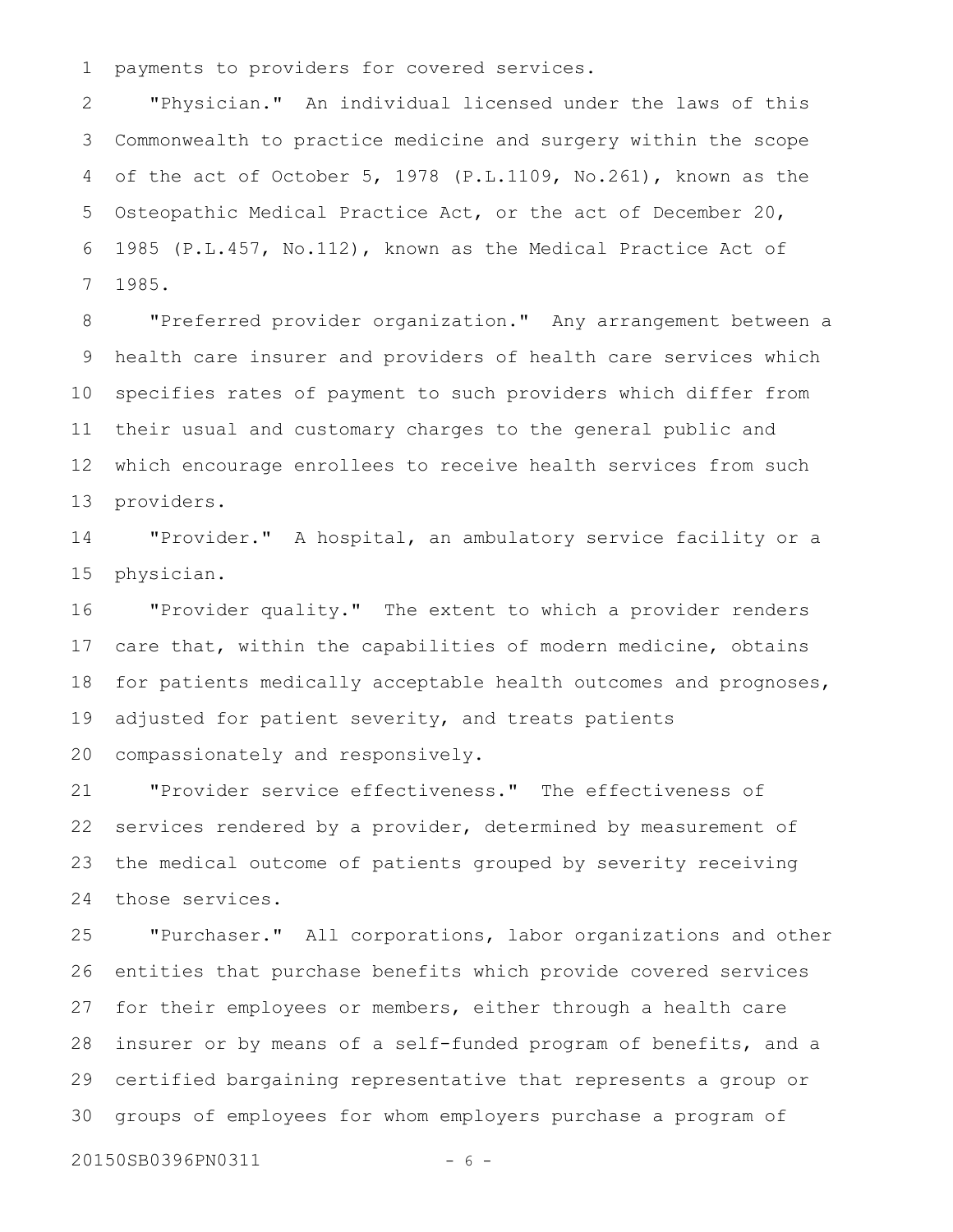benefits which provide covered services, but excluding entities defined in this section as "health care insurers." 1 2

"Raw data" or "data." Data collected by the council under section 6. No data shall be released by the council except as provided for in section 11. 3 4 5

"Severity." In any patient, the measureable degree of the potential for failure of one or more vital organs. 6 7

Section 4. Health Care Cost Containment Council. 8

(a) Establishment.--The General Assembly hereby establishes an independent council to be known as the Health Care Cost Containment Council. 9 10 11

(b) Composition.--The council shall consist of voting members, composed of and appointed in accordance with the following: 12 13 14

15

(1) The Secretary of Health.

(2) The Secretary of [Public Welfare] Human Services. (3) The Insurance Commissioner. 16 17

(4) Six representatives of the business community, at least one of whom represents small business, who are purchasers of health care as defined in section 3, none of which is primarily involved in the provision of health care or health insurance, three of which shall be appointed by the President pro tempore of the Senate and three of which shall be appointed by the Speaker of the House of Representatives from a list of twelve qualified persons recommended by the Pennsylvania Chamber of Business and Industry. Three nominees shall be representatives of small business. 18 19 20 21 22 23 24 25 26 27

(5) Six representatives of organized labor, three of which shall be appointed by the President pro tempore of the Senate and three of which shall be appointed by the Speaker 28 29 30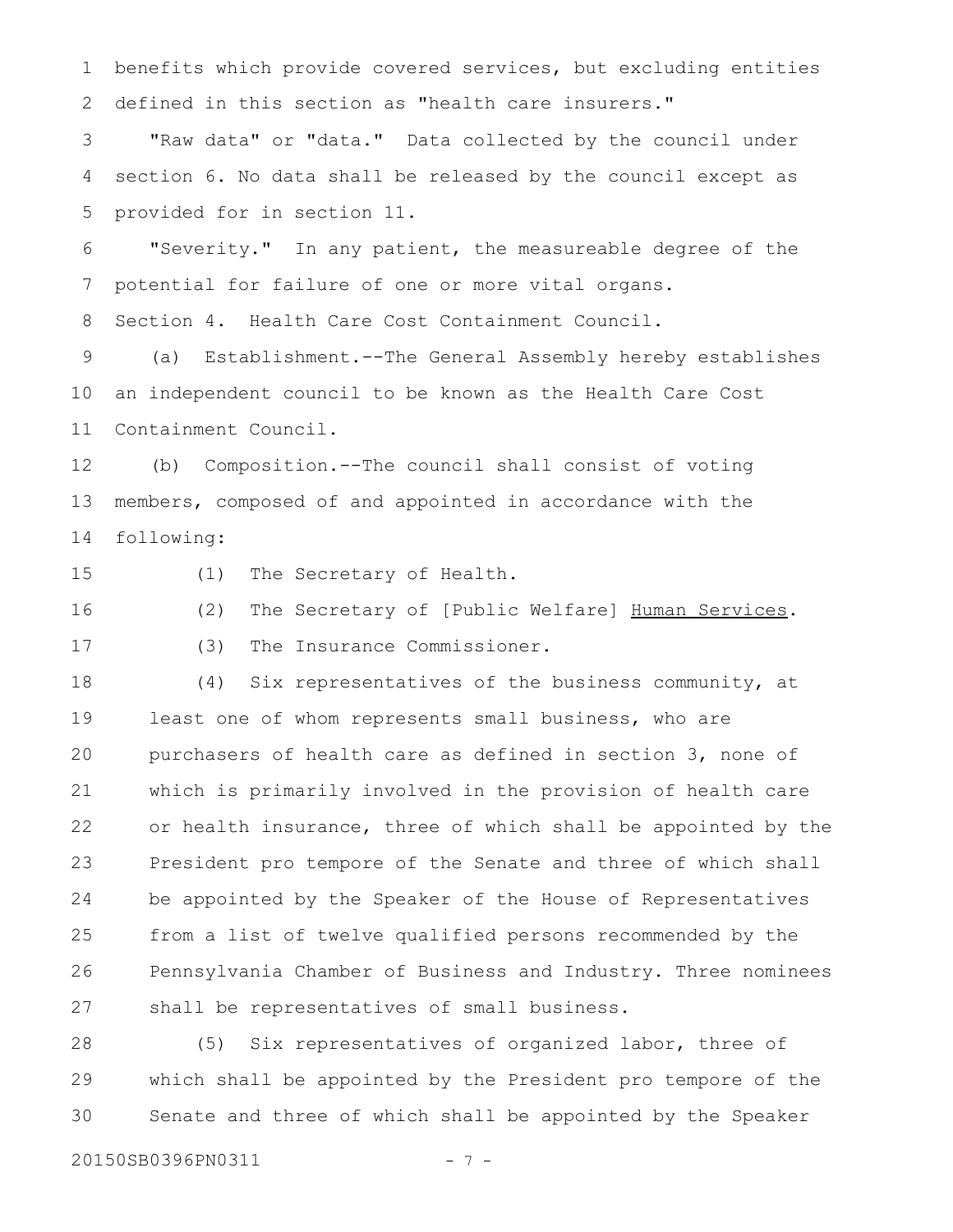of the House of Representatives from a list of twelve qualified persons recommended by the Pennsylvania AFL-CIO. 1 2

(6) One representative of consumers who is not primarily involved in the provision of health care or health care insurance, appointed by the Governor from a list of three qualified persons recommended jointly by the Speaker of the House of Representatives and the President pro tempore of the Senate. 3 4 5 6 7 8

(7) Two representatives of hospitals, appointed by the Governor from a list of five qualified hospital representatives recommended by the Hospital and Health System Association of Pennsylvania one of whom shall be a representative of rural hospitals. Each representative under this paragraph may appoint two additional delegates to act for the representative only at meetings of committees, as provided for in subsection (f). 9 10 11 12 13 14 15 16

(8) Two representatives of physicians, appointed by the Governor from a list of five qualified physician representatives recommended jointly by the Pennsylvania Medical Society and the Pennsylvania Osteopathic Medical Society. The representative under this paragraph may appoint two additional delegates to act for the representative only at meetings of committees, as provided for in subsection (f). 17 18 19 20 21 22 23

(8.1) An individual appointed by the Governor who has expertise in the application of continuous quality improvement methods in hospitals. 24 25 26

(8.2) One representative of nurses, appointed by the Governor from a list of three qualified representatives recommended by the Pennsylvania State Nurses Association. 27 28 29

(9) One representative of the Blue Cross and Blue Shield 30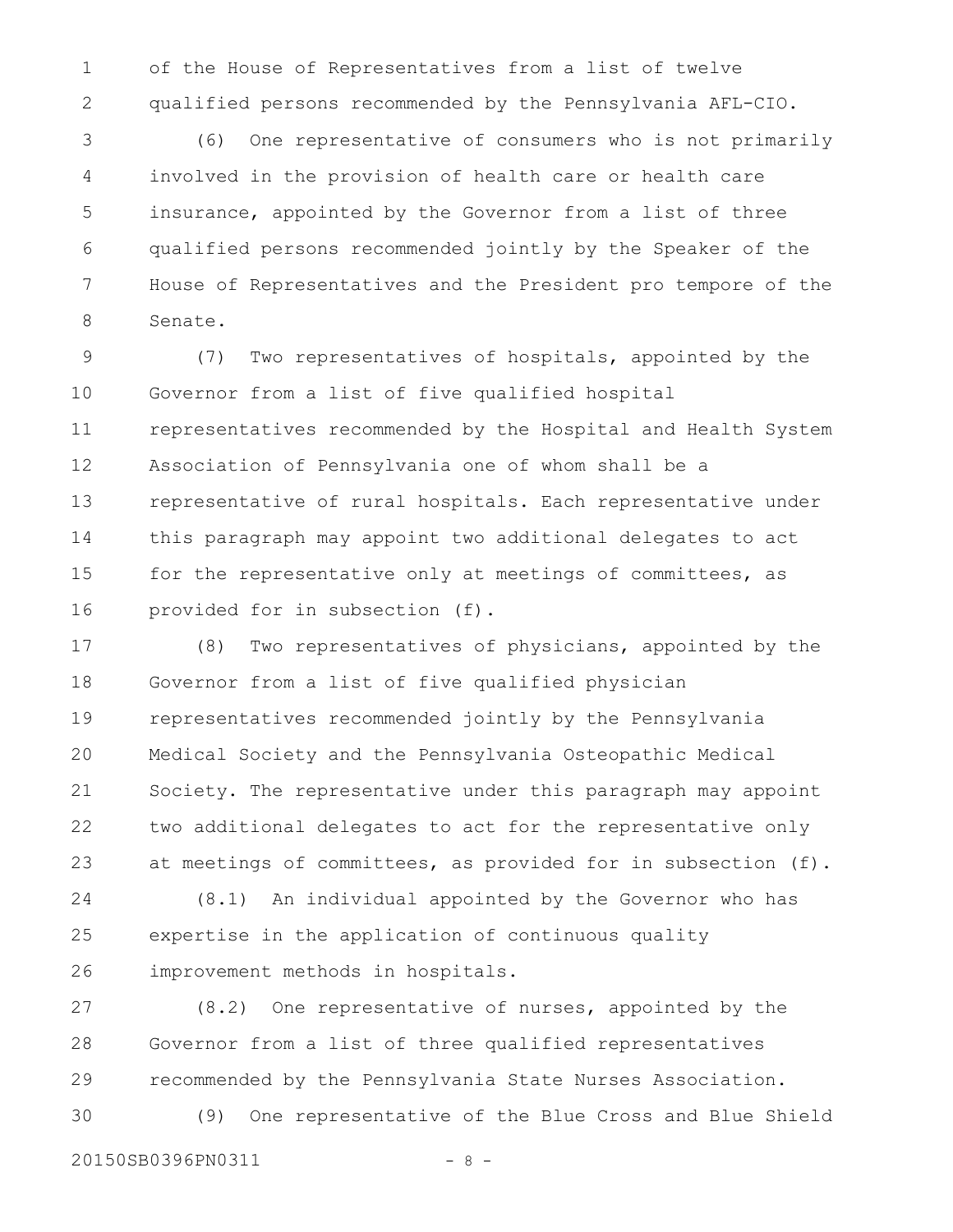plans in Pennsylvania, appointed by the Governor from a list of three qualified persons recommended jointly by the Blue Cross and Blue Shield plans of Pennsylvania. 1 2 3

(10) One representative of commercial insurance carriers, appointed by the Governor from a list of three qualified persons recommended by the Insurance Federation of Pennsylvania, Inc. 4 5 6 7

(11) One representative of health maintenance organizations, appointed by the Governor . 8 9

(12) In the case of each appointment to be made from a list supplied by a specified organization, it is incumbent upon that organization to consult with and provide a list which reflects the input of other equivalent organizations representing similar interests. Each appointing authority will have the discretion to request additions to the list originally submitted. Additional names will be provided not later than 15 days after such request. Appointments shall be made by the appointing authority no later than 90 days after receipt of the original list. If, for any reason, any specified organization supplying a list should cease to exist, then the respective appointing authority shall specify a new equivalent organization to fulfill the responsibilities of this act. 10 11 12 13 14 15 16 17 18 19 20 21 22 23

(c) Chairperson and vice chairperson.--The members shall annually elect, by a majority vote of the members, a chairperson and a vice chairperson of the council from among the business and labor representatives on the council. 24 25 26 27

(d) Quorum.--Thirteen members, at least six of whom must be made up of representatives of business and labor, shall constitute a quorum for the transaction of any business, and the 28 29 30

20150SB0396PN0311 - 9 -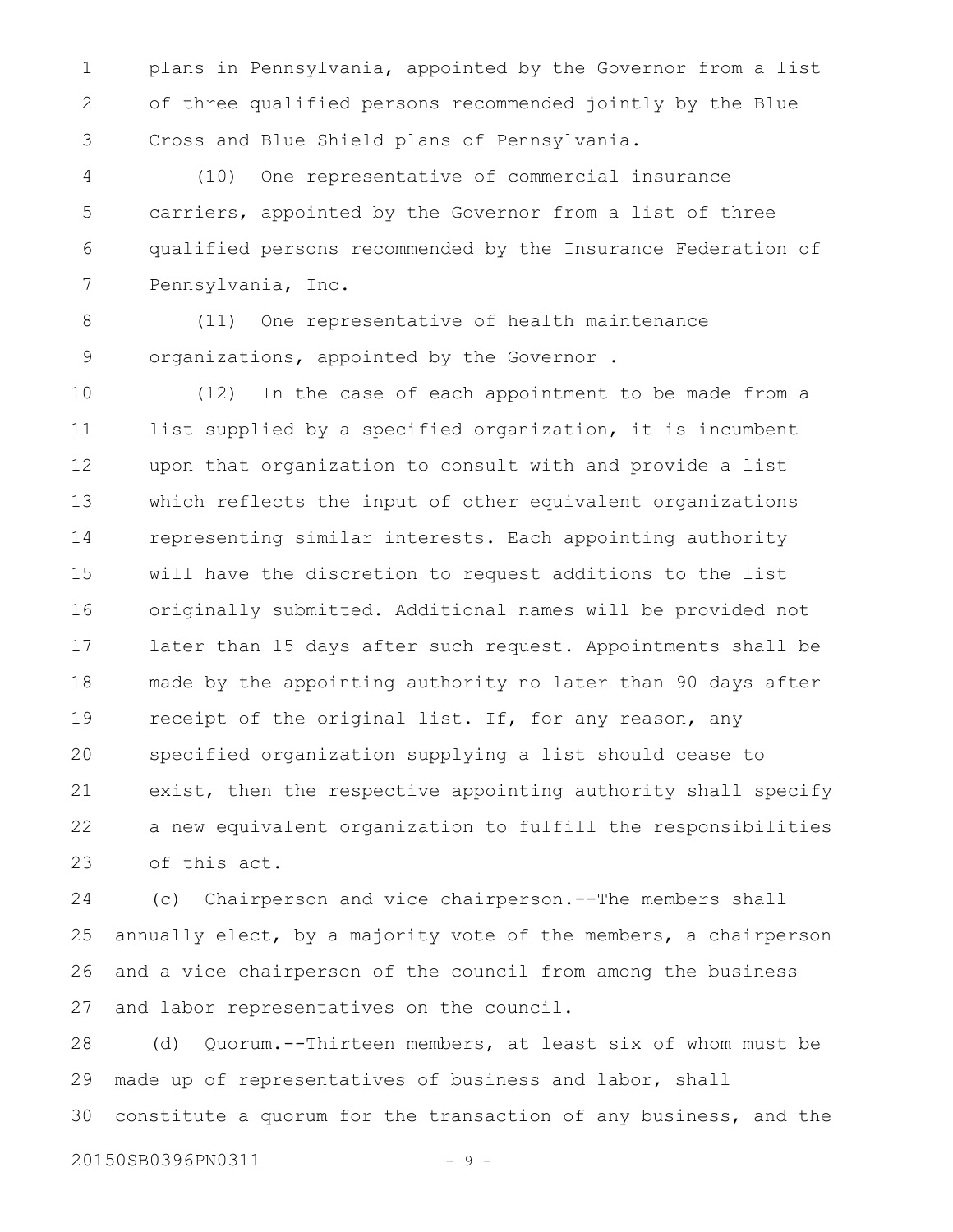act by the majority of the members present at any meeting in which there is a quorum shall be deemed to be the act of the council. 1 2 3

(e) Meetings.--All meetings of the council shall be advertised and conducted pursuant to 65 Pa.C.S. Ch. 7 (relating to open meetings), unless otherwise provided in this section. 4 5 6

(1) The council shall meet at least once every two months, and may provide for special meetings as it deems necessary. Meeting dates shall be set by a majority vote of the members of the council or by the call of the chairperson upon seven days' notice to all council members. 7 8 9 10 11

(2) All meetings of the council shall be publicly advertised, as provided for in this subsection, and shall be open to the public, except that the council, through its bylaws, may provide for executive sessions of the council on subjects permitted to be discussed in such sessions under 65 Pa.C.S. Ch. 7. No act of the council shall be taken in an executive session. 12 13 14 15 16 17 18

(3) The council shall publish a schedule of its meetings in the Pennsylvania Bulletin and in at least one newspaper in general circulation in the Commonwealth. Such notice shall be published at least once in each calendar quarter and shall list the schedule of meetings of the council to be held in the subsequent calendar quarter. Such notice shall specify the date, time and place of the meeting and shall state that the council's meetings are open to the general public, except that no such notice shall be required for executive sessions of the council. 19 20 21 22 23 24 25 26 27 28

(4) All action taken by the council shall be taken in open public session, and action of the council shall not be 29 30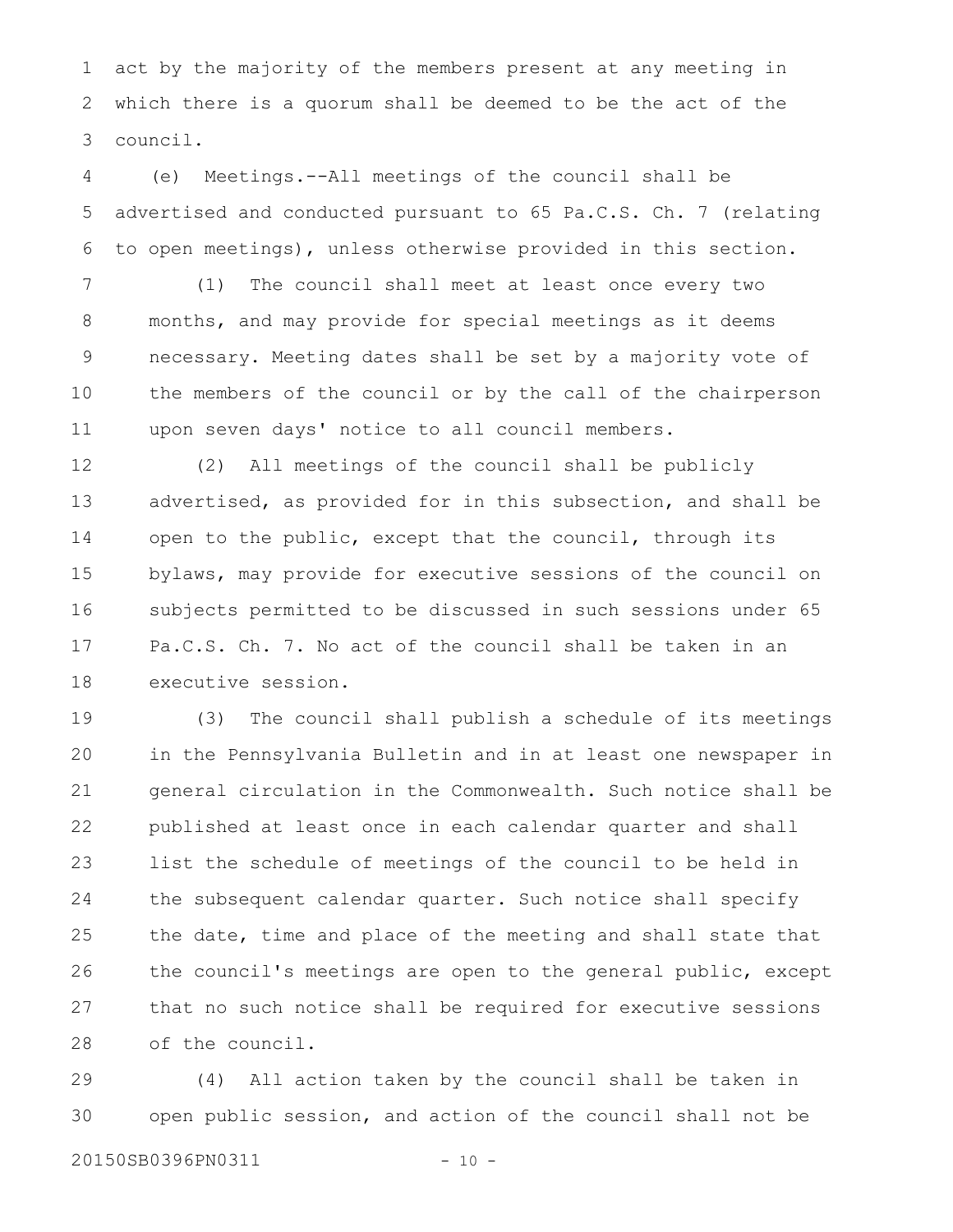taken except upon the affirmative vote of a majority of the members of the council present during meetings at which a quorum is present. 1 2 3

(f) Bylaws.--The council shall adopt bylaws, not inconsistent with this act, and may appoint such committees or elect such officers subordinate to those provided for in subsection (c) as it deems advisable. The council shall provide for the approval and participation of additional delegates appointed under subsection (b)(7) and (8) so that each organization represented by delegates under those paragraphs shall not have more than one vote on any committee to which they are appointed. The council shall also appoint a technical advisory group which shall, on an ad hoc basis, respond to issues presented to it by the council or committees of the council and shall make recommendations to the council. The technical advisory group shall include physicians, researchers, biostatisticians, one representative of the Hospital and Healthsystem Association of Pennsylvania and one representative of the Pennsylvania Medical Society. The Hospital and Healthsystem Association of Pennsylvania and the Pennsylvania Medical Society representatives shall not be subject to executive committee approval. In appointing other physicians, researchers and biostatisticians to the technical advisory group, the council shall consult with and take nominations from the representatives of the Hospital Association of Pennsylvania, the Pennsylvania Medical Society, the Pennsylvania Osteopathic Medical Society or other like organizations. At its discretion and in accordance with this section, nominations shall be approved by the executive committee of the council. If the subject matter of any project exceeds the expertise of the 4 5 6 7 8 9 10 11 12 13 14 15 16 17 18 19 20 21 22 23 24 25 26 27 28 29 30

20150SB0396PN0311 - 11 -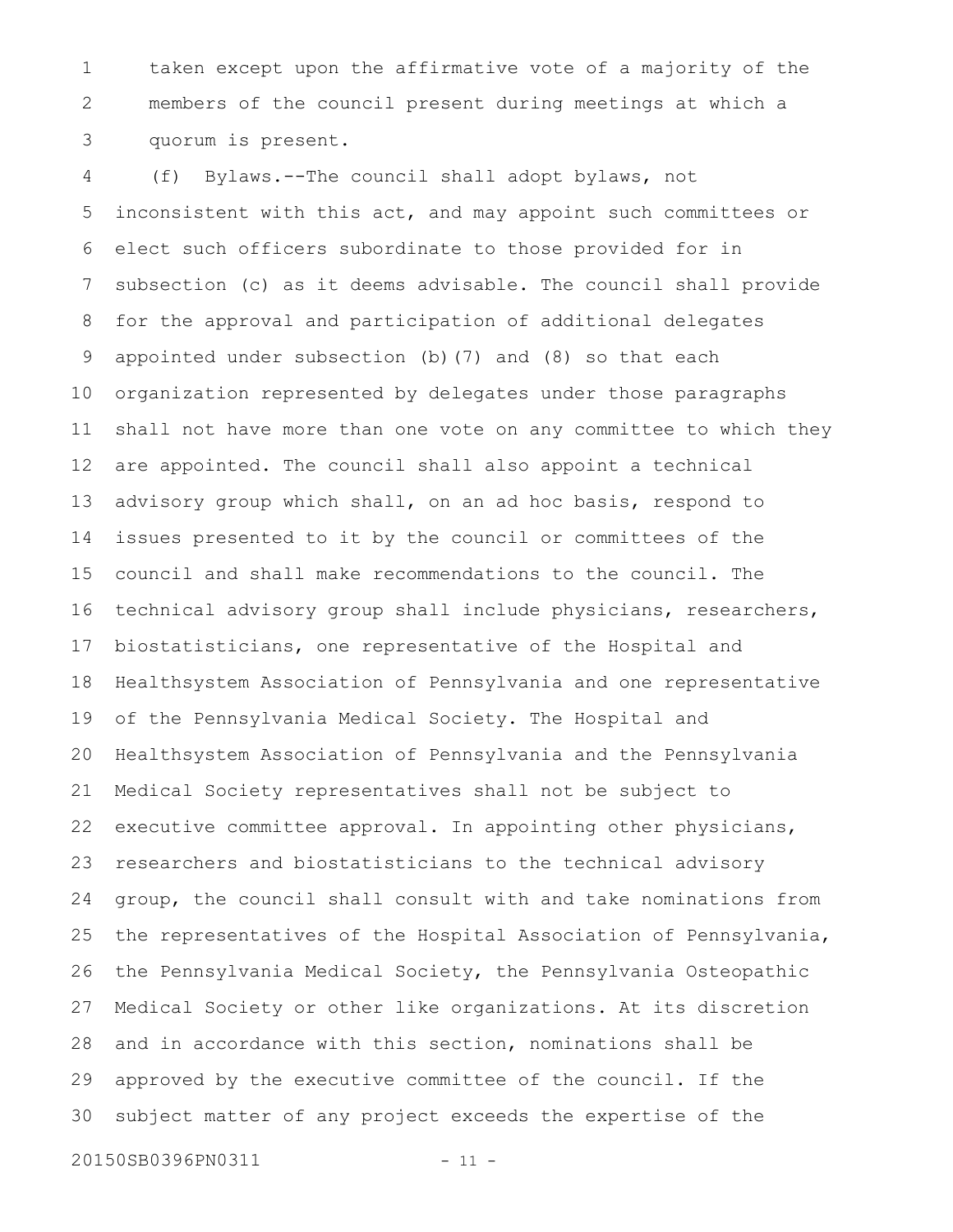technical advisory group, physicians in appropriate specialties who possess current knowledge of the issue under study may be consulted. The technical advisory group shall also review the availability and reliability of severity of illness measurements as they relate to small hospitals and psychiatric, rehabilitation and children's hospitals and shall make recommendations to the council based upon this review. Meetings of the technical advisory group shall be open to the general public. 1 2 3 4 5 6 7 8 9

(f.1) Payment data advisory group.-- 10

(1) In order to assure the technical appropriateness and accuracy of payment data, the council shall establish a payment data advisory group to produce recommendations surrounding the collection of payment data, the analysis and manipulation of payment data and the public reporting of payment data. The payment data advisory group shall include technical experts and individuals knowledgeable in payment systems and discharge claims data. The advisory group shall consist of the following members appointed by the council: 11 12 13 14 15 16 17 18 19

(i) One member representing each plan under 40 Pa.C.S. Chs. 61 (relating to hospital plan corporations) and 63 (relating to professional health services plan corporations). 20 21 22 23

(ii) Two members representing commercial insurance carriers. 24 25

(iii) Three members representing health care facilities. 26 27

(iv) Three members representing physicians. (2) The payment data advisory group shall meet at least four times a year and may provide for special meetings as may 28 29 30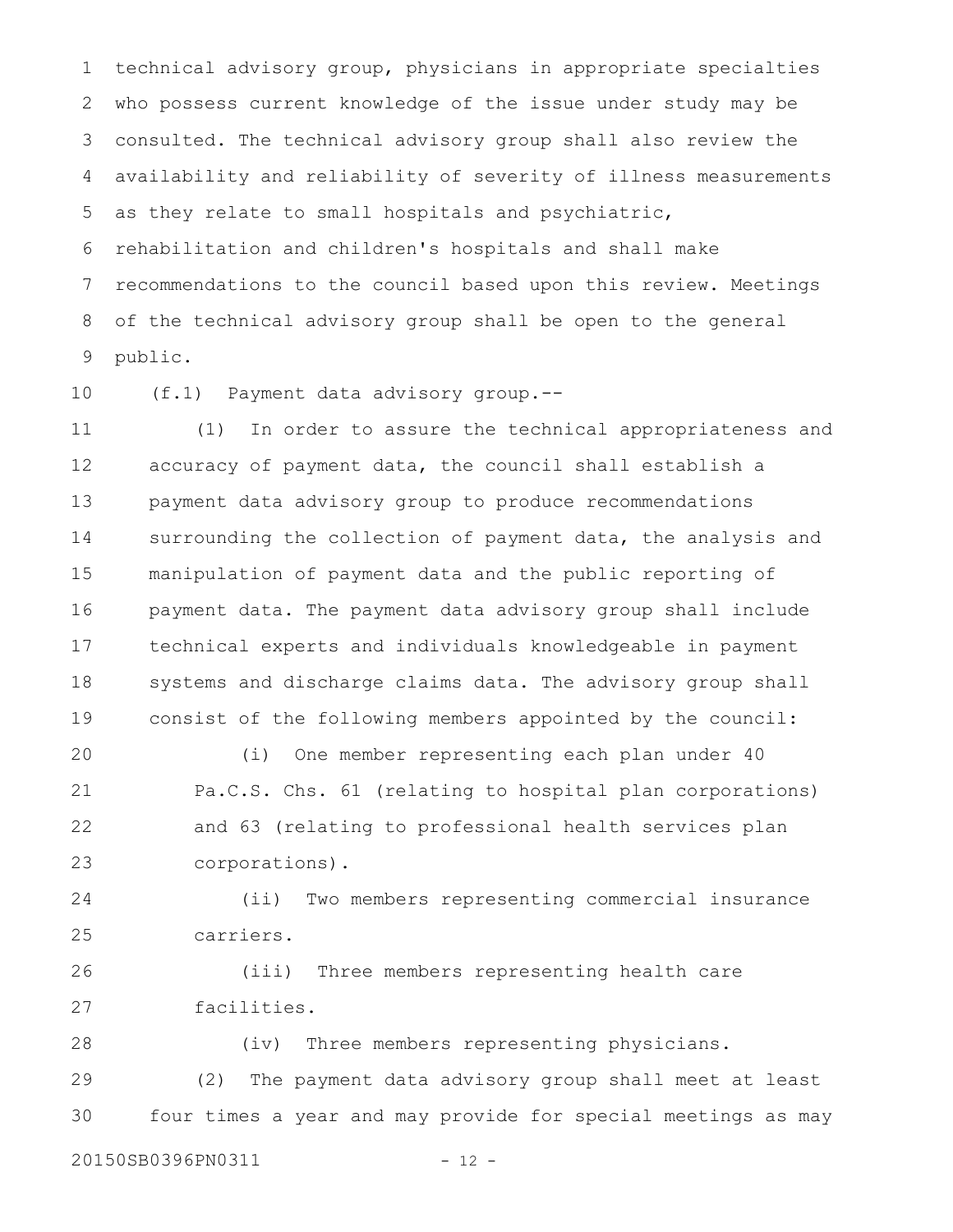be necessary. 1

(3) The payment data advisory group shall review and concur with the technical appropriateness of the use and presentation of data and report its findings to the council prior to any vote to publicly release reports. If the council elects to release a report without addressing the technical concerns of the advisory group, it shall prominently disclose this in the public report and include the comments of the advisory group in the public report. 2 3 4 5 6 7 8 9

(4) The payment data advisory group shall exercise all powers necessary and appropriate to carry out its duties, including advising the council on the following: 10 11 12

13

(i) Collection of payment data by the council.

(ii) Manipulation, adjustments and methods used with payment data. 14 15

(iii) Public reporting of payment data by the council. 16 17

(g) Compensation and expenses.--The members of the council shall not receive a salary or per diem allowance for serving as members of the council but shall be reimbursed for actual and necessary expenses incurred in the performance of their duties. Said expenses may include reimbursement of travel and living expenses while engaged in council business. 18 19 20 21 22 23

24

(h) Terms of council members.--

(1) The terms of the Secretary of Health, the Secretary of [Public Welfare] Human Services and the Insurance Commissioner shall be concurrent with their holding of public office. The council members under subsection (b)(4) through (11) shall each serve for a term of four years and shall continue to serve thereafter until their successor is 25 26 27 28 29 30

20150SB0396PN0311 - 13 -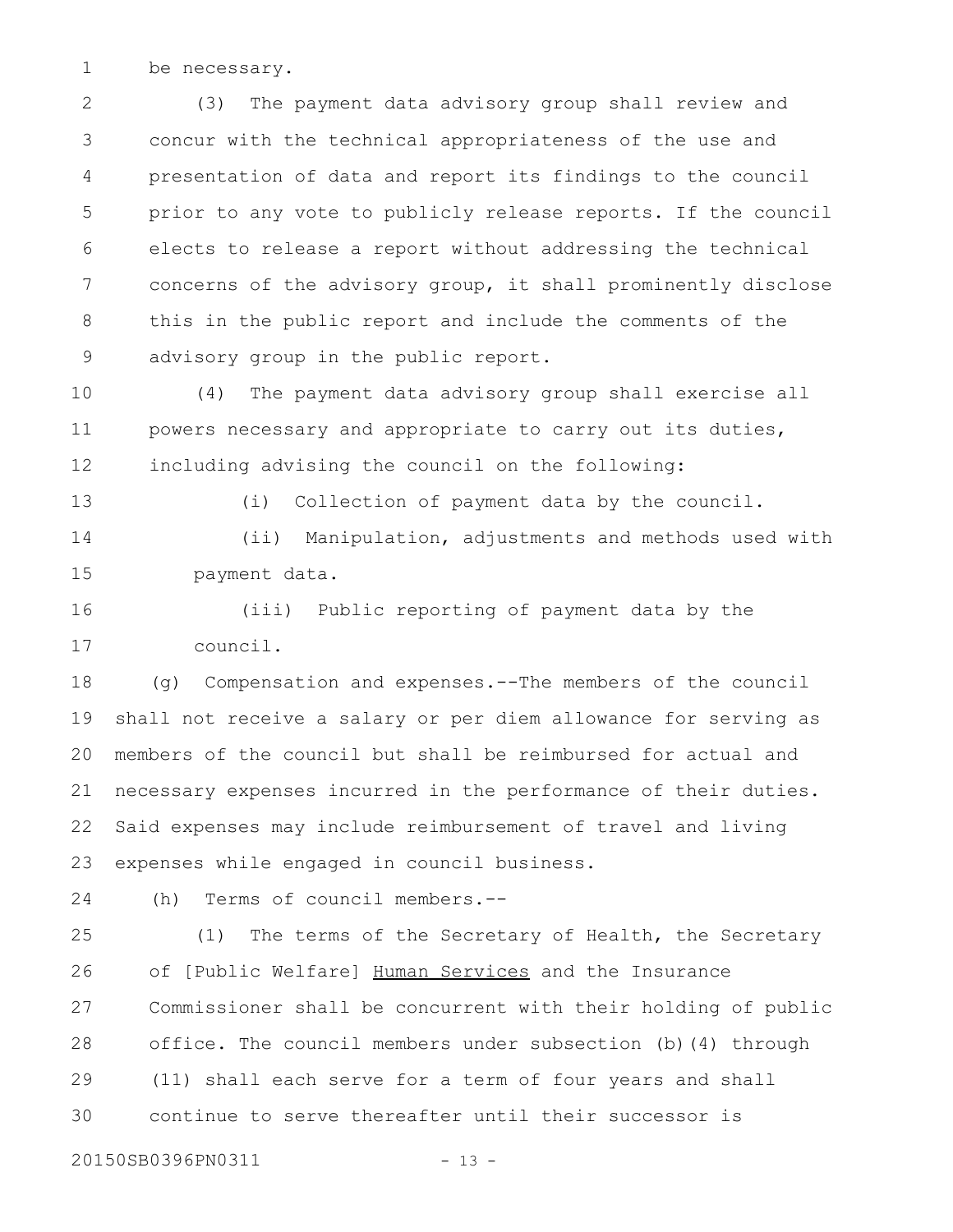appointed. 1

(2) Vacancies on the council shall be filled in the manner designated under subsection (b), within 60 days of the vacancy, except that when vacancies occur among the representatives of business or organized labor, two nominations shall be submitted by the organization specified in subsection (b) for each vacancy on the council. If the officer required in subsection (b) to make appointments to the council fails to act within 60 days of the vacancy, the council chairperson may appoint one of the persons recommended for the vacancy until the appointing authority makes the appointment. 2 3 4 5 6 7 8 9 10 11 12

(3) A member may be removed for just cause by the appointing authority after recommendation by a vote of at least 14 members of the council. 13 14 15

(4) No appointed member under subsection (b)(4) through (11) shall be eligible to serve more than two full consecutive terms of four years beginning on the effective date of this paragraph. 16 17 18 19

(j) Subsequent appointments.--Submission of lists of recommended persons and appointments of council members for succeeding terms shall be made in the same manner as prescribed in subsection (b), except that: 20 21 22 23

(1) Organizations required under subsection (b) to submit lists of recommended persons shall do so at least 60 days prior to expiration of the council members' terms. 24 25 26

(2) The officer required under subsection (b) to make appointments to the council shall make said appointments at least 30 days prior to expiration of the council members' terms. If the appointments are not made within the specified 27 28 29 30

20150SB0396PN0311 - 14 -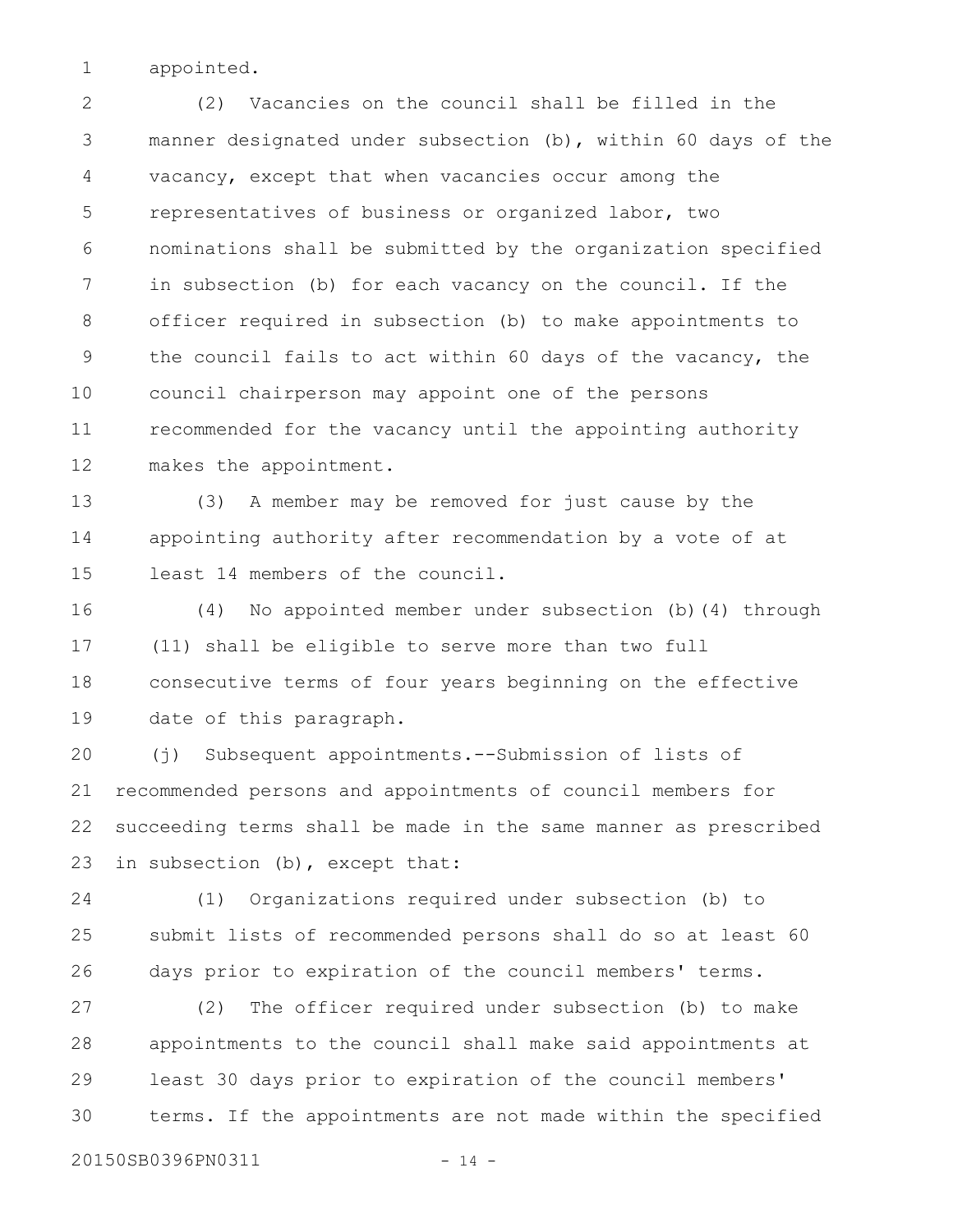time, the council chairperson may make interim appointments from the lists of recommended individuals. An interim appointment shall be valid only until the appropriate officer under subsection (b) makes the required appointment. Whether the appointment is by the required officer or by the chairperson of the council, the appointment shall become effective immediately upon expiration of the incumbent member's term. 1 2 3 4 5 6 7 8

Section 3. Sections 5, 6, 7, 8, 9 and 10 of the act are reenacted to read: 9 10

Section 5. Powers and duties of the council. 11

(a) General powers.--The council shall exercise all powers necessary and appropriate to carry out its duties, including the following: 12 13 14

(1) To employ an executive director, investigators and other staff necessary to comply with the provisions of this act and regulations promulgated thereunder, to employ or retain legal counsel and to engage professional consultants, as it deems necessary to the performance of its duties. Any consultants, other than sole source consultants, engaged by the council shall be selected in accordance with the provisions for contracting with vendors set forth in section 16. 15 16 17 18 19 20 21 22 23

(2) To fix the compensation of all employees and to prescribe their duties. Notwithstanding the independence of the council under section  $4(a)$ , employees under this paragraph shall be deemed employees of the Commonwealth for the purposes of participation in the Pennsylvania Employee Benefit Trust Fund. 24 25 26 27 28 29

(3) To make and execute contracts and other instruments, 20150SB0396PN0311 - 15 -30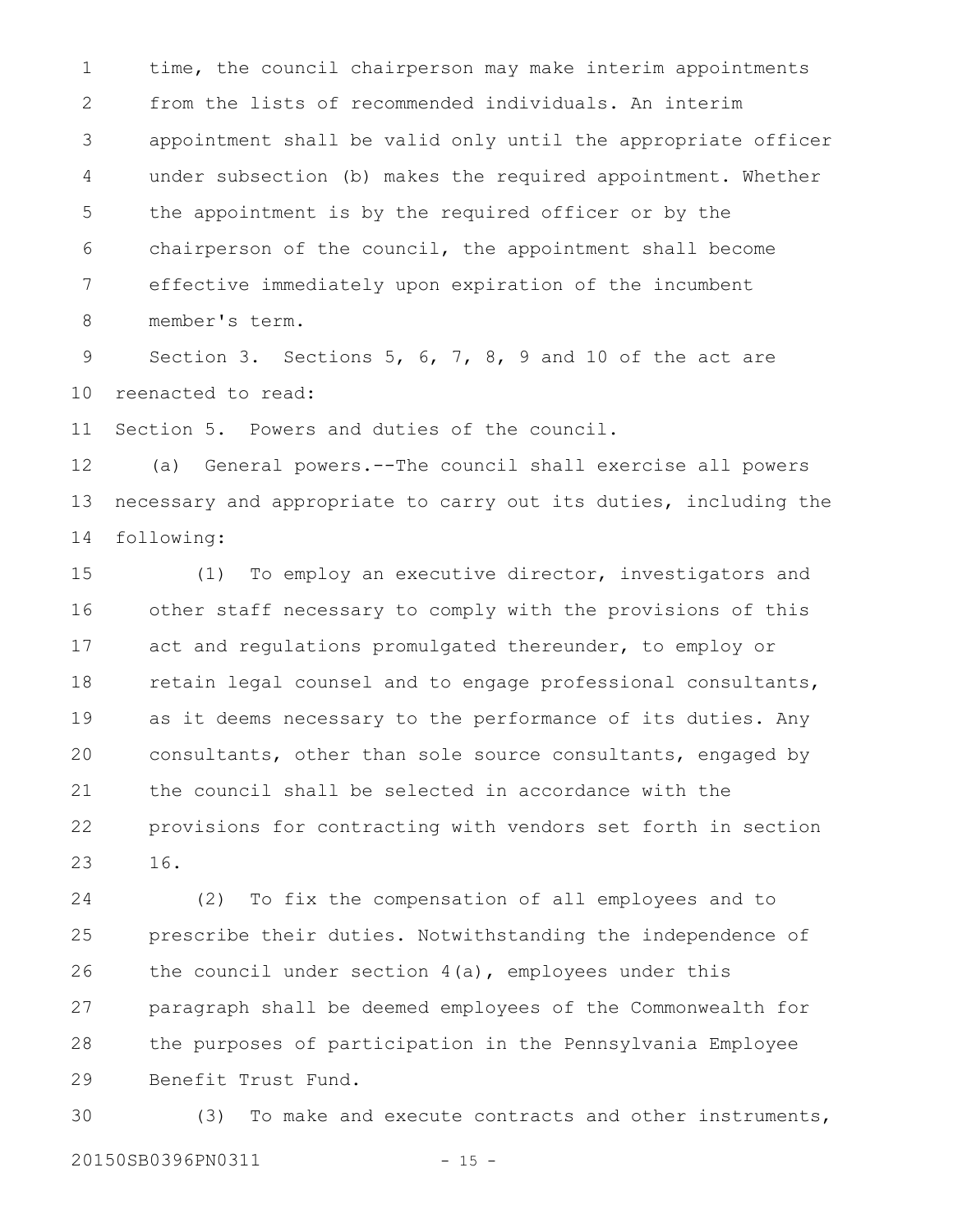including those for purchase of services and purchase or leasing of equipment and supplies, necessary or convenient to the exercise of the powers of the council. Any such contract shall be let only in accordance with the provision for contracting with vendors set forth in section 16. 1 2 3 4 5

(4) To conduct examinations and investigations, to conduct audits, pursuant to the provisions of subsection (c), and to hear testimony and take proof, under oath or affirmation, at public or private hearings, on any matter necessary to its duties. 6 7 8 9 10

(4.1) To provide hospitals with individualized data on patient safety indicators pursuant to section 6(c)(7). The data shall be risk adjusted and made available to hospitals electronically and free of charge on a quarterly basis within 45 days of receipt of the corrected quarterly data from the hospitals. The data is intended to provide the patient safety committee of each hospital with information necessary to assist in conducting patient safety analysis. 11 12 13 14 15 16 17 18

(5) To do all things necessary to carry out its duties under the provisions of this act. 19 20

(b) Rules and regulations.--The council shall promulgate rules and regulations in accordance with the act of June 25, 1982 (P.L.633, No.181), known as the Regulatory Review Act, necessary to carry out its duties under this act. This subsection shall not apply to regulations in effect on June 30, 2008. 21 22 23 24 25 26

(c) Audit powers.--The council shall have the right to independently audit all information required to be submitted by data sources as needed to corroborate the accuracy of the submitted data, pursuant to the following: 27 28 29 30

20150SB0396PN0311 - 16 -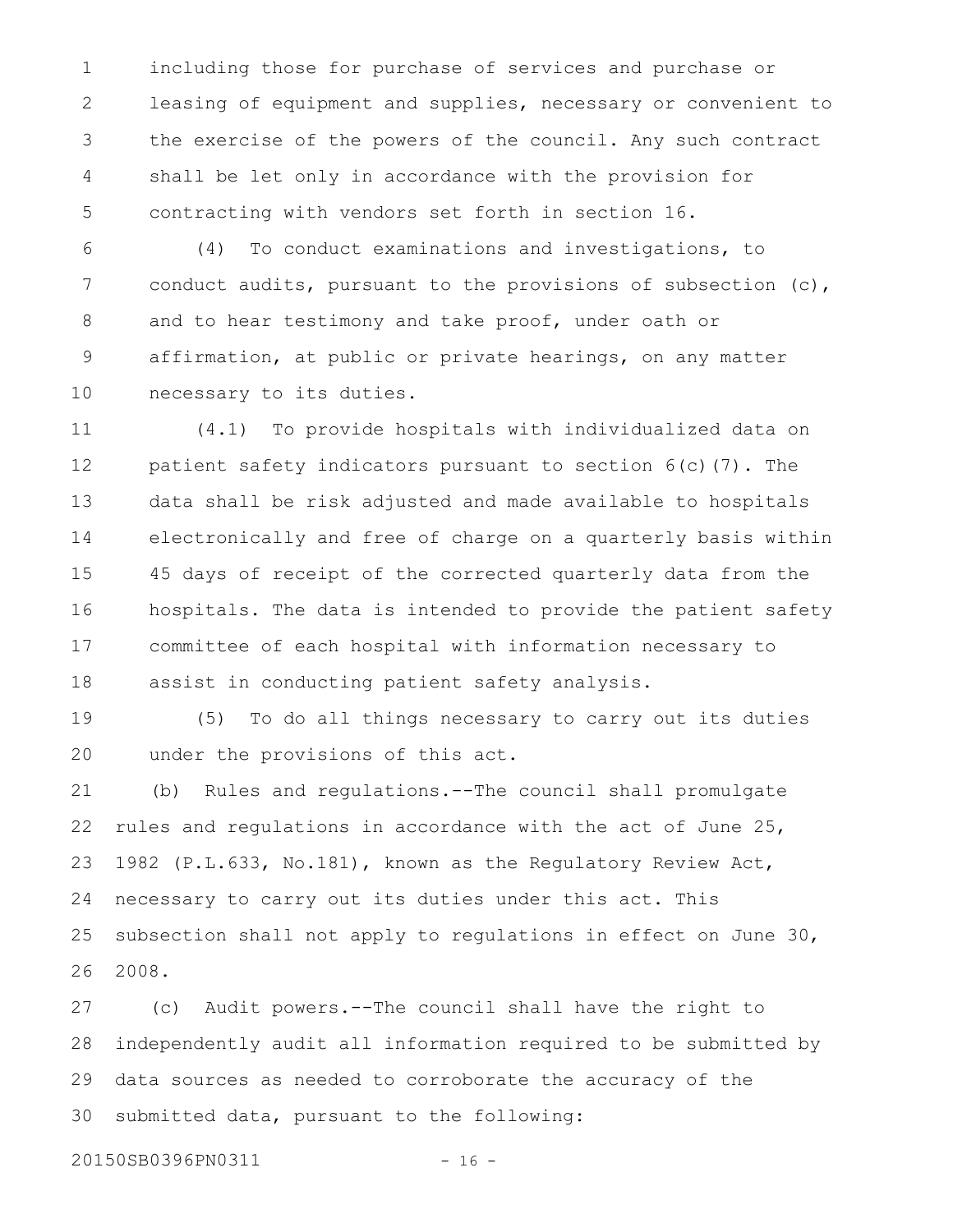(1) Audits of information submitted by providers or health care insurers shall be performed on a sample and issue-specific basis, as needed by the council, and shall be coordinated, to the extent practicable, with audits performed by the Commonwealth. All health care insurers and providers are hereby required to make those books, records of accounts and any other data needed by the auditors available to the council at a convenient location within 30 days of a written notification by the council. 1 2 3 4 5 6 7 8 9

(2) Audits of information submitted by purchasers shall be performed on a sample basis, unless there exists reasonable cause to audit specific purchasers, but in no case shall the council have the power to audit financial statements of purchasers. 10 11 12 13 14

(3) All audits performed by the council shall be performed at the expense of the council. 15 16

(4) The results of audits of providers or health care insurers shall be provided to the audited providers and health care insurers on a timely basis, not to exceed 30 days beyond presentation of audit findings to the council. 17 18 19 20

(d) General duties and functions.--The council is hereby authorized to and shall perform the following duties and functions: 21 22 23

(1) Develop a computerized system for the collection, analysis and dissemination of data. The council may contract with a vendor who will provide such data processing services. The council shall assure that the system will be capable of processing all data required to be collected under this act. Any vendor selected by the council shall be selected in accordance with the provisions of section 16, and said vendor 24 25 26 27 28 29 30

20150SB0396PN0311 - 17 -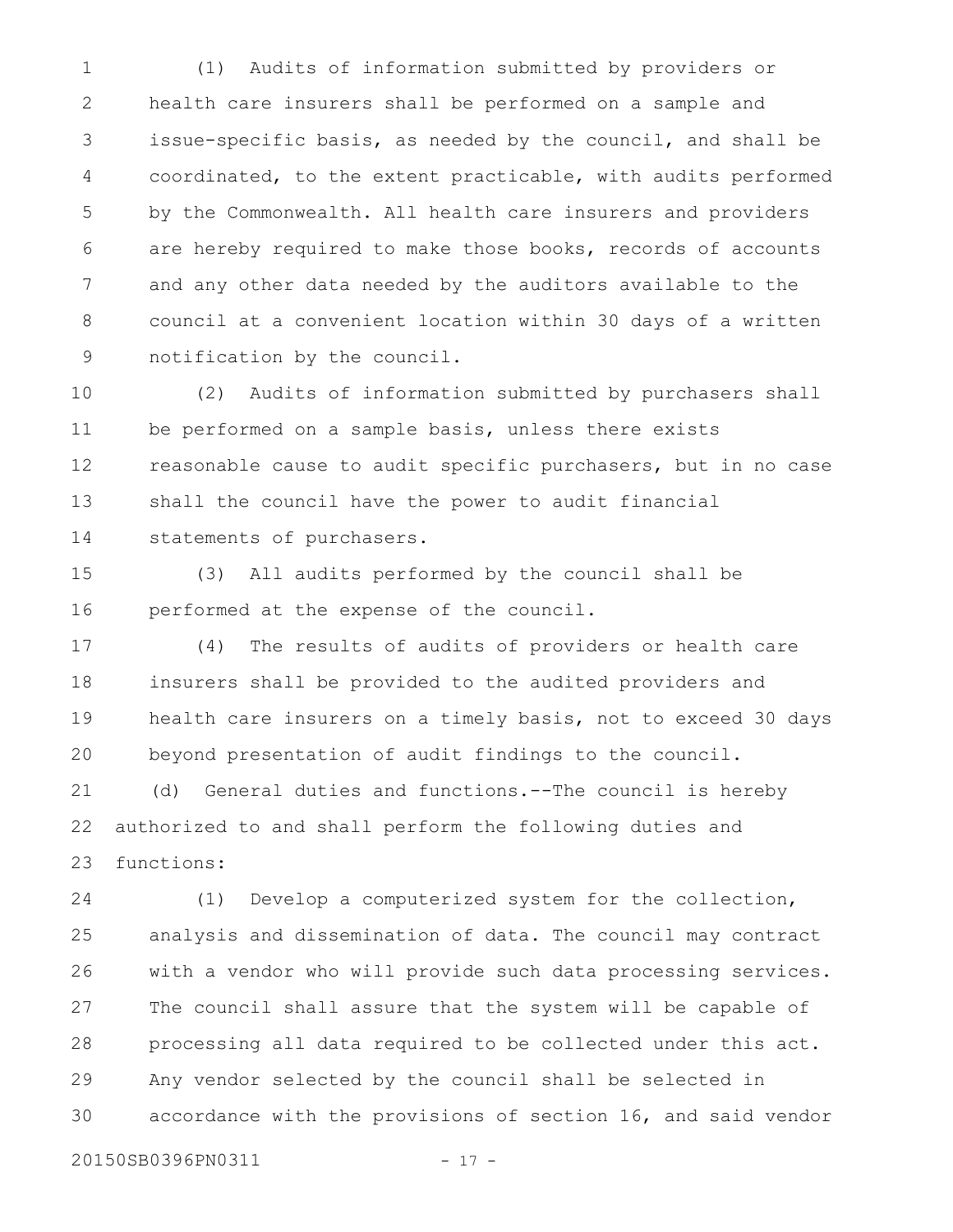shall relinquish any and all proprietary rights or claims to the data base created as a result of implementation of the data processing system. 1 2 3

(2) Establish a Pennsylvania Uniform Claims and Billing Form for all data sources and all providers which shall be utilized and maintained by all data sources and all providers for all services covered under this act. 4 5 6 7

(3) Collect and disseminate data, as specified in section 6, and other information from data sources to which the council is entitled, prepared according to formats, time frames and confidentiality provisions as specified in sections 6 and 10, and by the council. 8 9 10 11 12

(4) Adopt and implement a methodology to collect and disseminate data reflecting provider quality and provider service effectiveness pursuant to section 6. 13 14 15

(5) Subject to the restrictions on access to raw data set forth in section 10, issue special reports and make available raw data as defined in section 3 to any purchaser requesting it. Sale by any recipient or exchange or publication by a recipient, other than a purchaser, of raw council data to other parties without the express written consent of, and under terms approved by, the council shall be unauthorized use of data pursuant to section 10(c). 16 17 18 19 20 21 22 23

(6) On an annual basis, publish in the Pennsylvania Bulletin a list of all the raw data reports it has prepared under section 10(f) and a description of the data obtained through each computer-to-computer access it has provided under section 10(f) and of the names of the parties to whom the council provided the reports or the computer-to-computer access during the previous month. 24 25 26 27 28 29 30

20150SB0396PN0311 - 18 -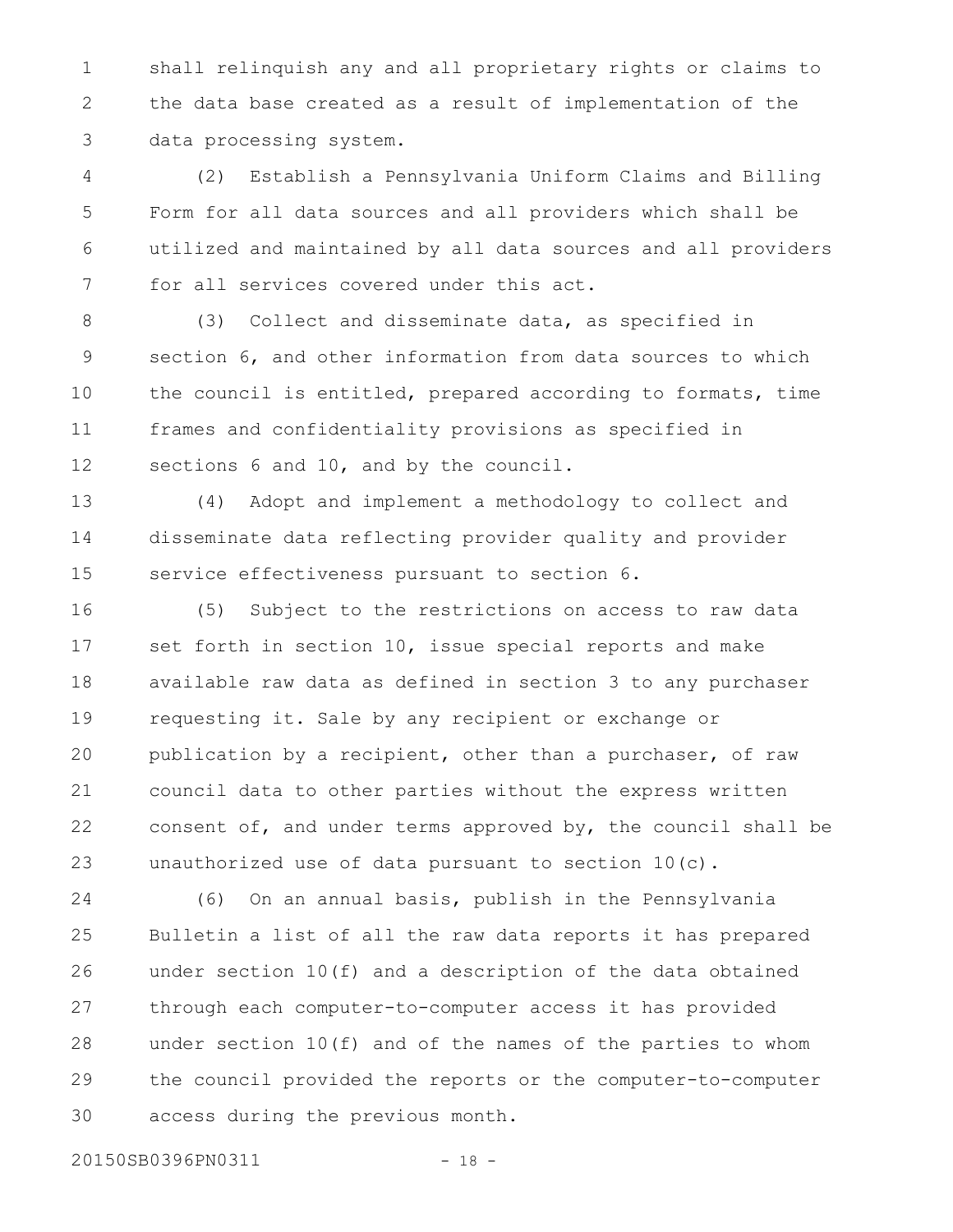(7) Promote competition in the health care and health insurance markets. 1 2

(8) Assure that the use of council data does not raise access barriers to care. 3 4

(10) Make annual reports to the General Assembly on the rate of increase in the cost of health care in the Commonwealth and the effectiveness of the council in carrying out the legislative intent of this act. In addition, the council may make recommendations on the need for further health care cost containment legislation. The council shall also make annual reports to the General Assembly on the quality and effectiveness of health care and access to health care for all citizens of the Commonwealth. 5 6 7 8 9 10 11 12 13

(12) Conduct studies and publish reports thereon analyzing the effects that noninpatient, alternative health care delivery systems have on health care costs. These systems shall include, but not be limited to: HMO's; PPO's; primary health care facilities; home health care; attendant care; ambulatory service facilities; freestanding emergency centers; birthing centers; and hospice care. These reports shall be submitted to the General Assembly and shall be made available to the public. 14 15 16 17 18 19 20 21 22

(13) Conduct studies and make reports concerning the utilization of experimental and nonexperimental transplant surgery and other highly technical and experimental procedures, including costs and mortality rates. Section 6. Data submission and collection. 23 24 25 26 27

(a) (1) Submission of data.--The council is hereby authorized to collect and data sources are hereby required to submit, upon request of the council, all data required in 28 29 30

20150SB0396PN0311 - 19 -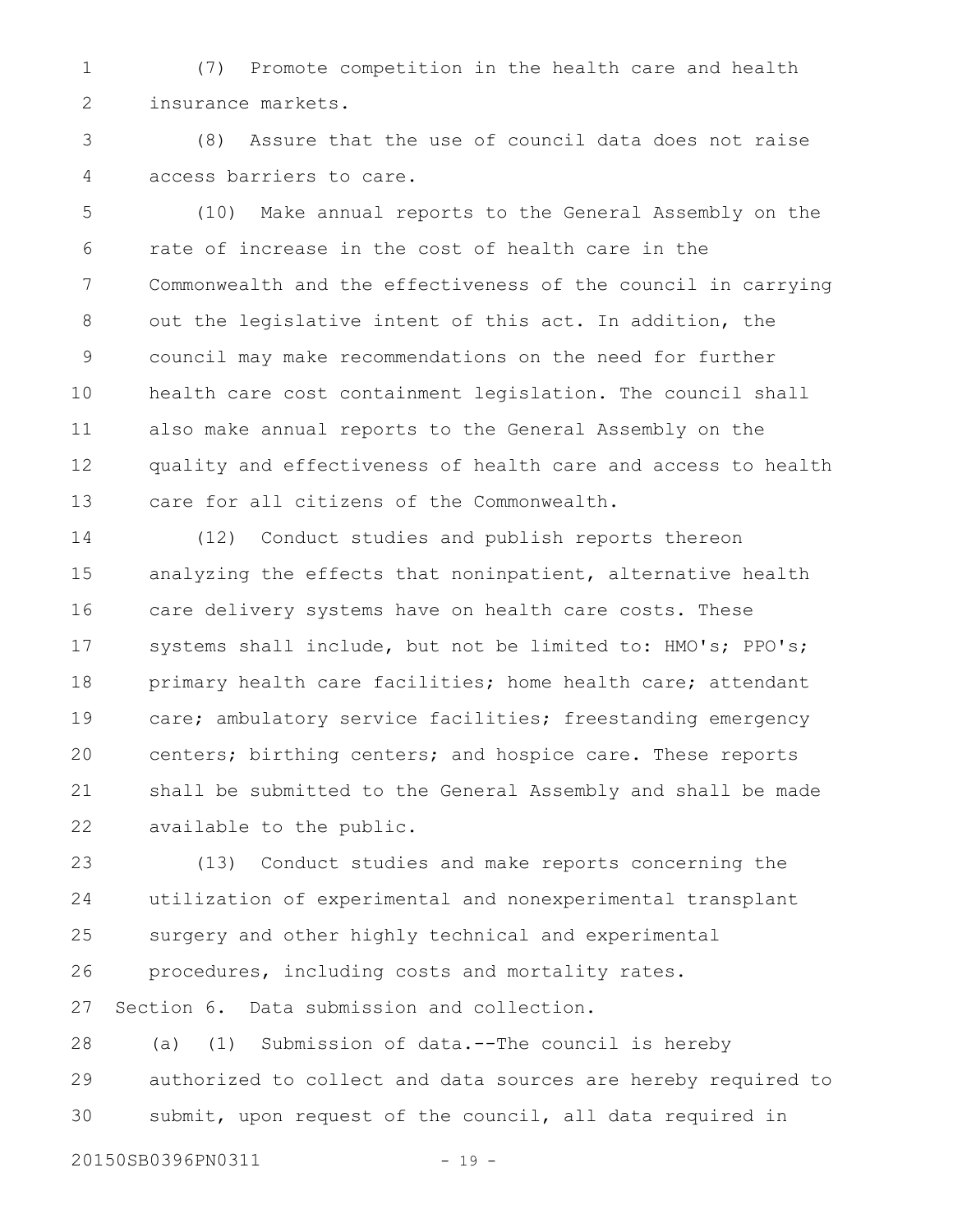this section, according to uniform submission formats, coding systems and other technical specifications necessary to render the incoming data substantially valid, consistent, compatible and manageable using electronic data processing according to data submission schedules, such schedules to avoid, to the extent possible, submission of identical data from more than one data source, established and promulgated by the council in regulations pursuant to its authority under section 5(b). If payor data is requested by the council, it shall, to the extent possible, be obtained from primary payor sources. The council shall not require any data sources to contract with any specific vendor for submission of any specific data elements to the council. 1 2 3 4 5 6 7 8 9 10 11 12 13

(1.1) Any data source shall comply with data submission guidelines established in the report submitted under section 17.2. The council shall maintain a vendor list of at least two vendors that may be chosen by any data source for submission of any specific data elements. 14 15 16 17 18

(2) Except as provided in this section, the council may adopt any nationally recognized methodology to adjust data submitted under subsection (c) for severity of illness. Every three years after the effective date of this paragraph, the council shall solicit bids from third-party vendors to adjust the data. The solicitation shall be in accordance with 62 Pa.C.S. (relating to procurement). In carrying out its responsibilities, the council shall not require health care facilities to report data elements which are not included in the manual developed by the national uniform billing committee. The council shall publish in the Pennsylvania Bulletin a list of diseases, procedures and medical 19 20 21 22 23 24 25 26 27 28 29 30

20150SB0396PN0311 - 20 -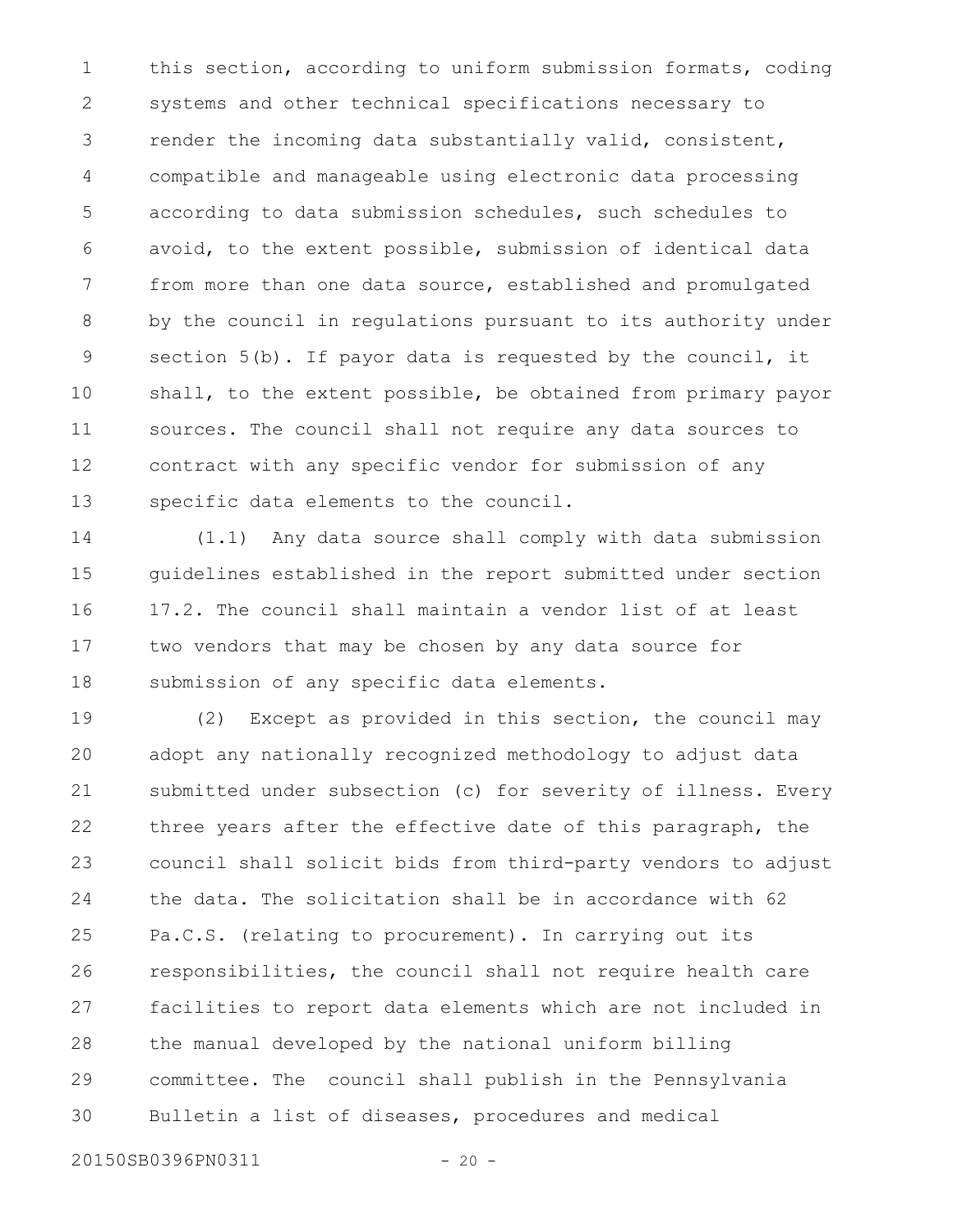conditions, not to exceed 35, for which data under subsections (c)(21) and (d) shall be required. The chosen list shall not represent more than 50% of total hospital discharges, based upon the previous year's hospital discharge data. Subsequent to the publication of the list, any data submission requirements under subsections (c)(21) and (d) previously in effect shall be null and void for diseases, procedures and medical conditions not found on the list. All other data elements pursuant to subsection (c) shall continue to be required from data sources. The council shall review the list and may add no more than a net of three diseases, procedures or medical conditions per year over a five-year period starting on the effective date of this paragraph. The adjusted list of diseases, procedures and medical conditions shall at no time be more than 50% of total hospital discharges. 1 2 3 4 5 6 7 8 9 10 11 12 13 14 15 16

(b) Pennsylvania Uniform Claims and Billing Form.--The council shall maintain a Pennsylvania Uniform Claims and Billing Form format. The council shall furnish said claims and billing form format to all data sources, and said claims and billing form shall be utilized and maintained by all data sources for all services covered by this act. The Pennsylvania Uniform Claims and Billing Form shall consist of the Uniform Hospital Billing Form , as developed by the National Uniform Billing Committee, with additional fields as necessary to provide all of the data set forth in subsections (c) and (d). 17 18 19 20 21 22 23 24 25 26

(c) Data elements.--For each covered service performed in Pennsylvania, the council shall be required to collect the following data elements: 27 28 29

(1) uniform patient identifier, continuous across 20150SB0396PN0311 - 21 -30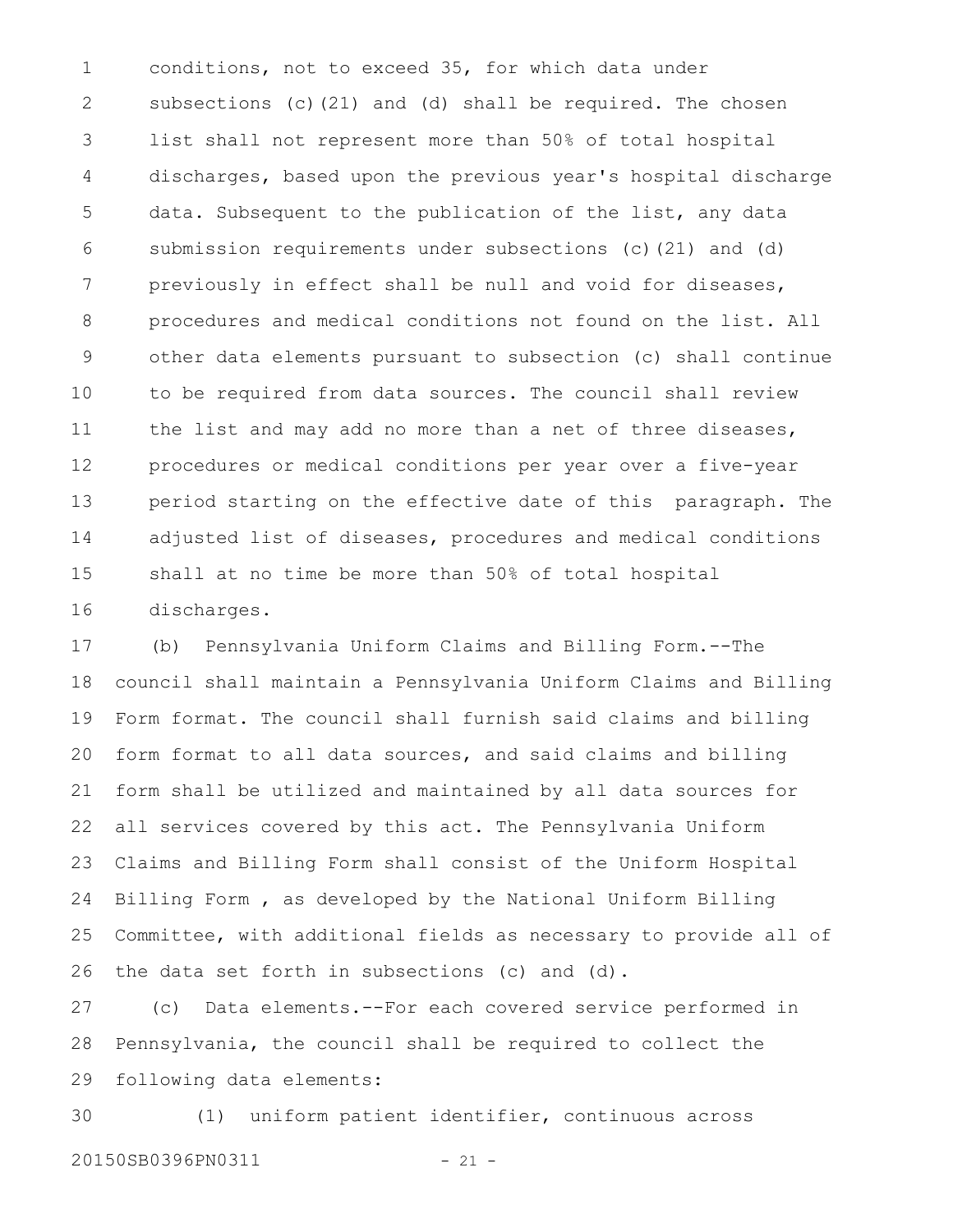| $\mathbf 1$ | multiple episodes and providers;                              |
|-------------|---------------------------------------------------------------|
| 2           | (2)<br>patient date of birth;                                 |
| 3           | (3)<br>patient sex;                                           |
| 4           | (3.1) patient race, consistent with the method of             |
| 5           | collection of race/ethnicity data by the United States Bureau |
| 6           | of the Census and the United States Standard Certificates of  |
| 7           | Live Birth and Death;                                         |
| 8           | patient ZIP Code number;<br>(4)                               |
| $\mathsf 9$ | date of admission;<br>(5)                                     |
| 10          | (6) date of discharge;                                        |
| 11          | (7) principal and secondary diagnoses by standard code,       |
| 12          | including external cause of injury, complication, infection   |
| 13          | and childbirth;                                               |
| 14          | principal procedure by council-specified standard<br>(8)      |
| 15          | code and date;                                                |
| 16          | (9)<br>up to three secondary procedures by council-           |
| 17          | specified standard codes and dates;                           |
| 18          | uniform health care facility identifier, continuous<br>(10)   |
| 19          | across episodes, patients and providers;                      |
| 20          | (11) uniform identifier of admitting physician, by            |
| 21          | unique physician identification number established by the     |
| 22          | council, continuous across episodes, patients and providers;  |
| 23          | uniform identifier of consulting physicians, by<br>(12)       |
| 24          | unique physician identification number established by the     |
| 25          | council, continuous across episodes, patients and providers;  |
| 26          | total charges of health care facility, segregated<br>(13)     |
| 27          | into major categories, including, but not limited to, room    |
| 28          | and board, radiology, laboratory, operating room, drugs,      |
| 29          | medical supplies and other goods and services according to    |
| 30          | quidelines specified by the council;                          |
|             |                                                               |

20150SB0396PN0311 - 22 -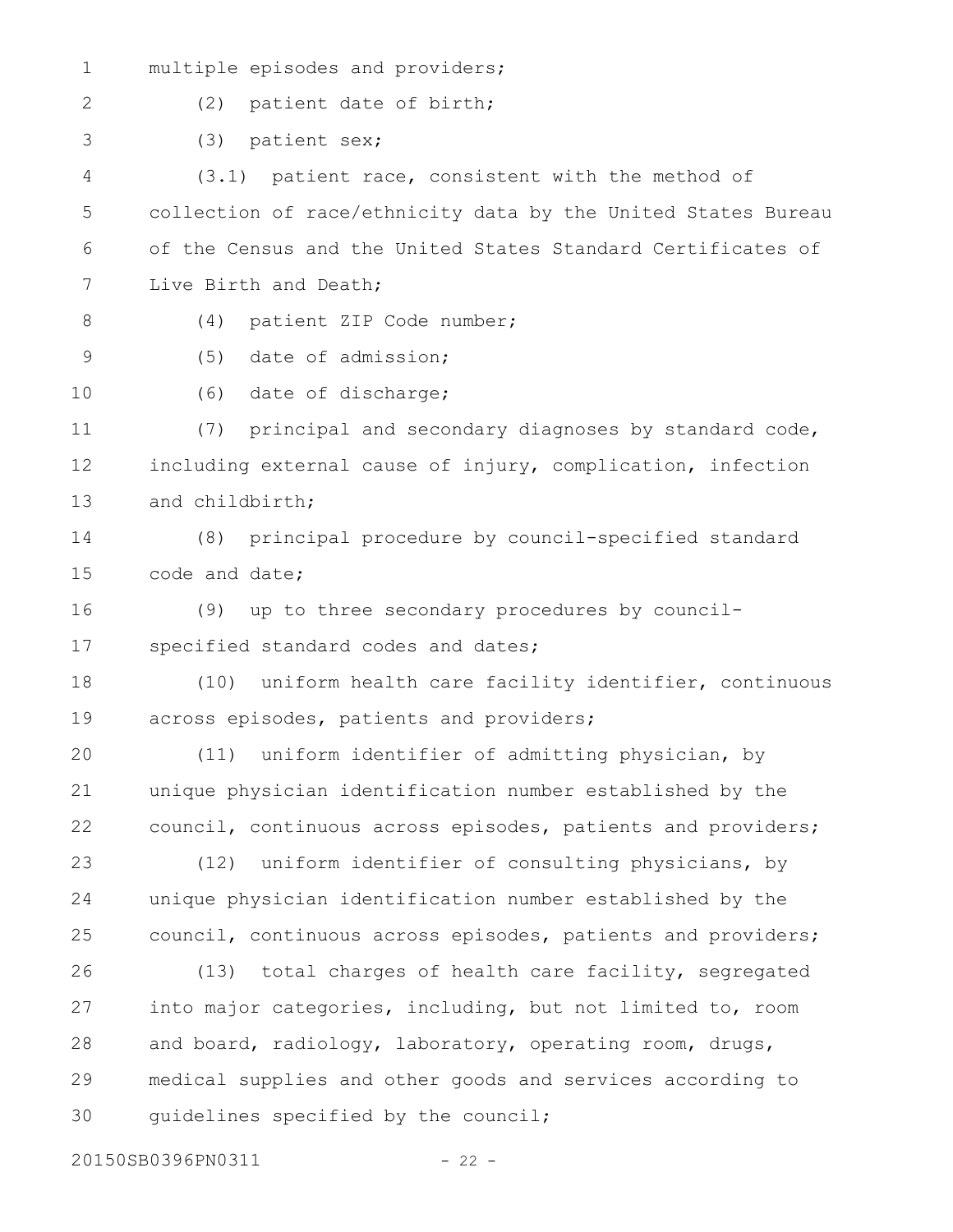(14) actual payments to health care facility, segregated, if available, according to the categories specified in paragraph (13); (15) charges of each physician or professional rendering service relating to an incident of hospitalization or treatment in an ambulatory service facility; (16) actual payments to each physician or professional rendering service pursuant to paragraph (15); (17) uniform identifier of primary payor; (18) ZIP Code number of facility where health care service is rendered; (19) uniform identifier for payor group contract number; (20) patient discharge status; and (21) provider service effectiveness and provider quality pursuant to section 5(d)(4) and subsection (d). (d) Provider quality and provider service effectiveness data elements.--In carrying out its duty to collect data on provider quality and provider service effectiveness under section 5(d)(4) and subsection (c)(21), the council shall define a methodology to measure provider service effectiveness which may include additional data elements to be specified by the council sufficient to carry out its responsibilities under section 5(d) (4). The council shall not require health care insurers to report on data elements that are not reported to nationally recognized accrediting organizations, to the Department of Health or to the Insurance Department in quarterly or annual reports. The council shall not require reporting by health care insurers in different formats than are required for reporting to nationally recognized accrediting organizations or on quarterly or annual reports submitted to the Department of Health or to 20150SB0396PN0311 - 23 -1 2 3 4 5 6 7 8 9 10 11 12 13 14 15 16 17 18 19 20 21 22 23 24 25 26 27 28 29 30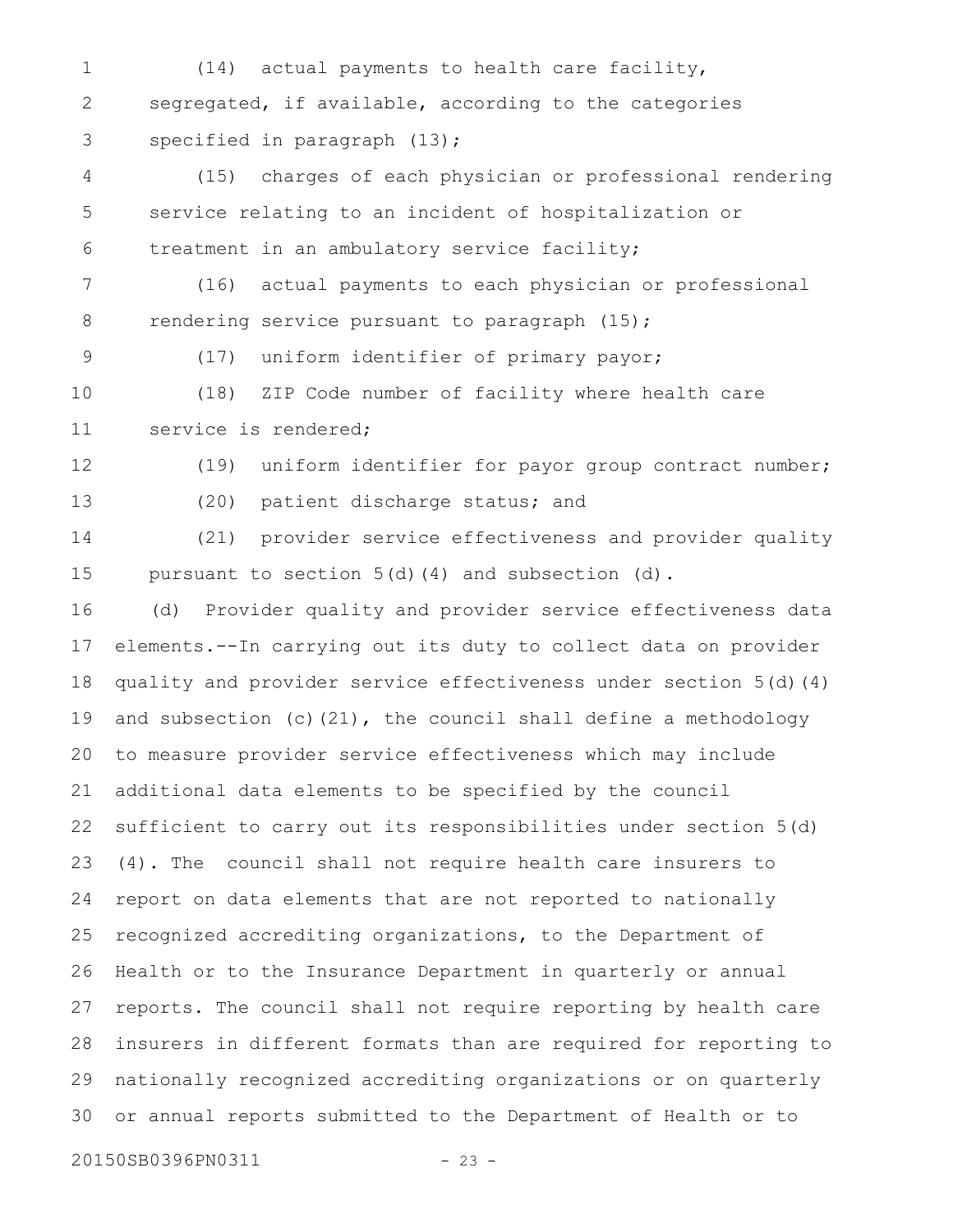the Insurance Department. The council may adopt the quality findings as reported to nationally recognized accrediting organizations. Additional quality data elements must be defined and released for public comment prior to the promulgation of regulations under section 5(b). The public comment period shall be no less than 30 days from the release of these elements. (e) Reserve field utilization and addition or deletion of data elements.--The council shall include in the Pennsylvania Uniform Claims and Billing Form a reserve field. The council may utilize the reserve field by adding other data elements beyond those required to carry out its responsibilities under section 5(d)(3) and (4) and subsections (c) and (d), or the council may delete data elements from the Pennsylvania Uniform Claims and Billing Form only by a majority vote of the council and only pursuant to the following procedure: 1 2 3 4 5 6 7 8 9 10 11 12 13 14 15

(1) The council shall obtain a cost-benefit analysis of the proposed addition or deletion which shall include the cost to data sources of any proposed additions. 16 17 18

(2) The council shall publish notice of the proposed addition or deletion, along with a copy or summary of the cost-benefit analysis, in the Pennsylvania Bulletin, and such notice shall include provision for a 60-day comment period. 19 20 21 22

(3) The council may hold additional hearings or request such other reports as it deems necessary and shall consider the comments received during the 60-day comment period and any additional information gained through such hearings or other reports in making a final determination on the proposed addition or deletion. 23 24 25 26 27 28

(f) Other data required to be submitted.--Providers are hereby required to submit and the council is hereby authorized 29 30

20150SB0396PN0311 - 24 -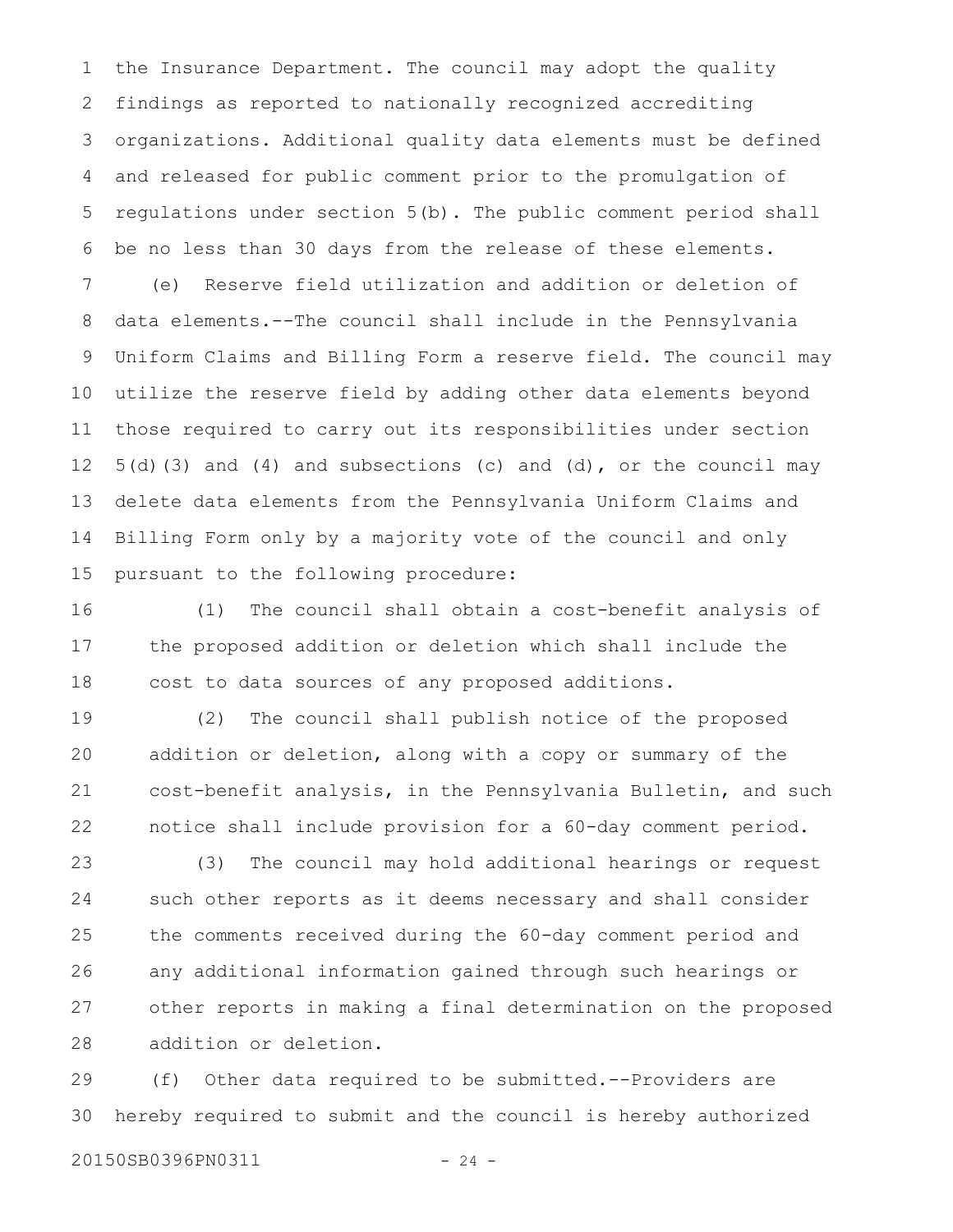to collect, in accordance with submission dates and schedules established by the council, the following additional data, provided such data is not available to the council from public records: 1 2 3 4

(1) Audited annual financial reports of all hospitals and ambulatory service facilities providing covered services as defined in section 3. 5 6 7

(2) The Medicare cost report for Medical Assistance or successor forms, including the settled Medicare cost report. 8 9

(3) Additional data, including, but not limited to, data which can be used in reports about: 10 11

(i) the incidence of medical and surgical procedures in the population for individual providers; 12 13

(ii) physicians who provide covered services and accept medical assistance patients; 14 15

(iii) physicians who provide covered services and accept Medicare assignment as full payment; 16 17

(v) mortality rates for specified diagnoses and treatments, grouped by severity, for individual providers; 18 19 20

(vi) rates of infection for specified diagnoses and treatments, grouped by severity, for individual providers; 21 22 23

(vii) morbidity rates for specified diagnoses and treatments, grouped by severity, for individual providers; 24 25 26

(viii) readmission rates for specified diagnoses and treatments, grouped by severity, for individual providers; 27 28 29

(ix) rate of incidence of postdischarge professional 20150SB0396PN0311 - 25 -30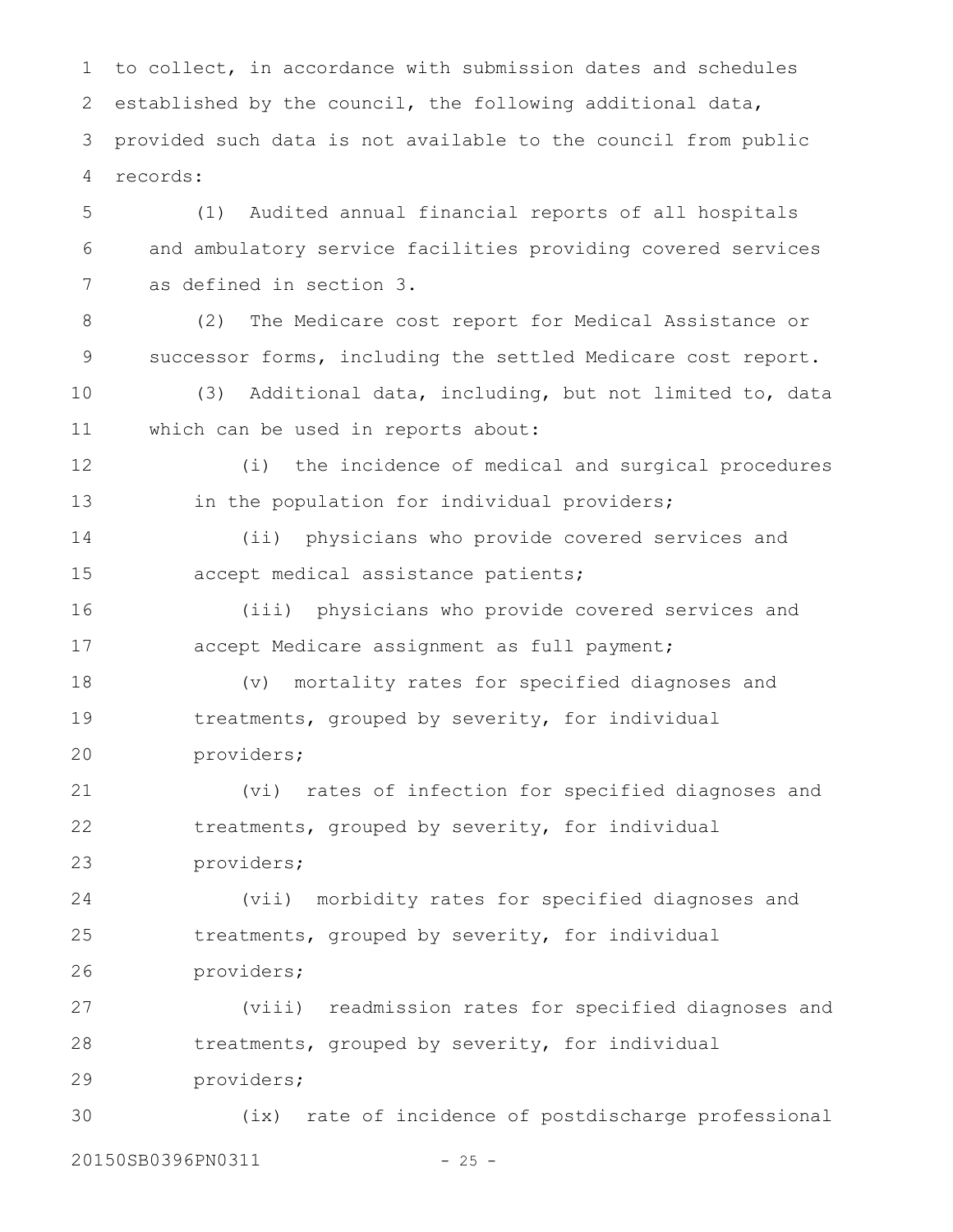1 2 care for selected diagnoses and procedures, grouped by severity, for individual providers; and

3

(x) data from other public sources.

(4) Any other data the council requires to carry out its responsibilities pursuant to section 5(d). 4 5

(f.1) Review and correction of data.--The council shall provide a reasonable period for data sources to review and correct the data submitted under section 6 which the council intends to prepare and issue in reports to the General Assembly, to the general public or in special studies and reports under section 11. When corrections are provided, the council shall correct the appropriate data in its data files and subsequent reports. 6 7 8 9 10 11 12 13

(g) Allowance for clarification or dissents.--The council shall maintain a file of written statements submitted by data sources who wish to provide an explanation of data that they feel might be misleading or misinterpreted. The council shall provide access to such file to any person and shall, where practical, in its reports and data files indicate the availability of such statements. When the council agrees with such statements, it shall correct the appropriate data and comments in its data files and subsequent reports. 14 15 16 17 18 19 20 21 22

(g.1) Allowance for correction.--The council shall verify the patient safety indicator data submitted by hospitals pursuant to subsection (c)(7) within 60 days of receipt. The council may allow hospitals to make changes to the data submitted during the verification period. After the verification period, but within 45 days of receipt of the adjusted hospital data, the council shall risk adjust the information and provide reports to the patient safety committee of the relevant 23 24 25 26 27 28 29 30

20150SB0396PN0311 - 26 -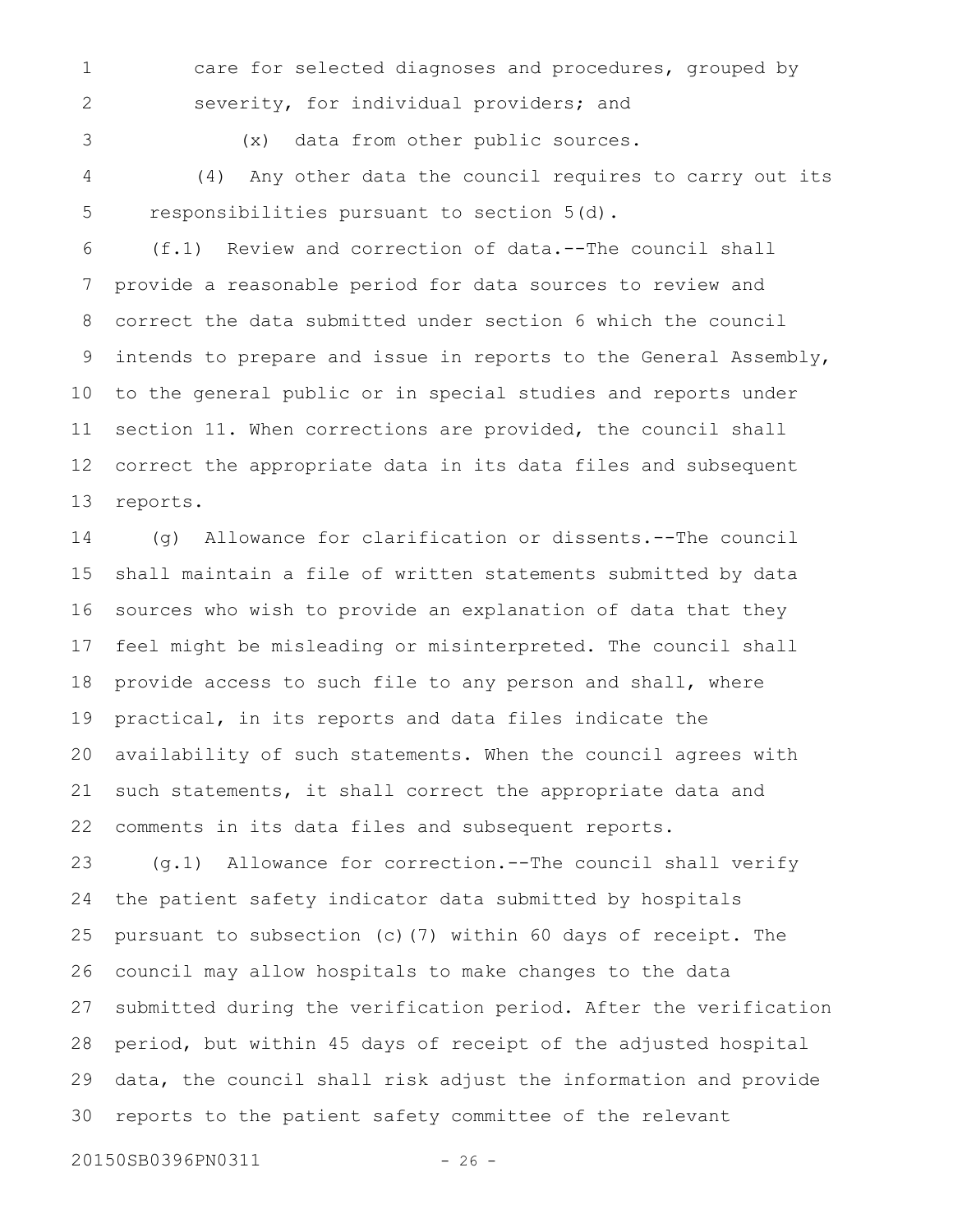hospital. 1

(h) Availability of data.--Nothing in this act shall prohibit a purchaser from obtaining from its health care insurer, nor relieve said health care insurer from the obligation of providing said purchaser, on terms consistent with past practices, data previously provided or additional data not currently provided to said purchaser by said health care insurer pursuant to any existing or future arrangement, agreement or understanding. 2 3 4 5 6 7 8 9

Section 7. Data dissemination and publication. 10

(a) Public reports.--Subject to the restrictions on access to council data set forth in section 10 and utilizing the data collected under section 6 as well as other data, records and matters of record available to it, the council shall prepare and issue reports to the General Assembly and to the general public according to the following provisions: 11 12 13 14 15 16

(1) The council shall, for every provider of both inpatient and outpatient services within this Commonwealth and within appropriate regions and subregions, prepare and issue reports on provider quality and service effectiveness on diseases or procedures that, when ranked by volume, cost, payment and high variation in outcome, represent the best opportunity to improve overall provider quality, improve patient safety and provide opportunities for cost reduction. These reports shall provide comparative information on the following: 17 18 19 20 21 22 23 24 25 26

(i) Differences in mortality rates; differences in length of stay; differences in complication rates; differences in readmission rates; differences in infection rates; and other comparative outcome measures 27 28 29 30

20150SB0396PN0311 - 27 -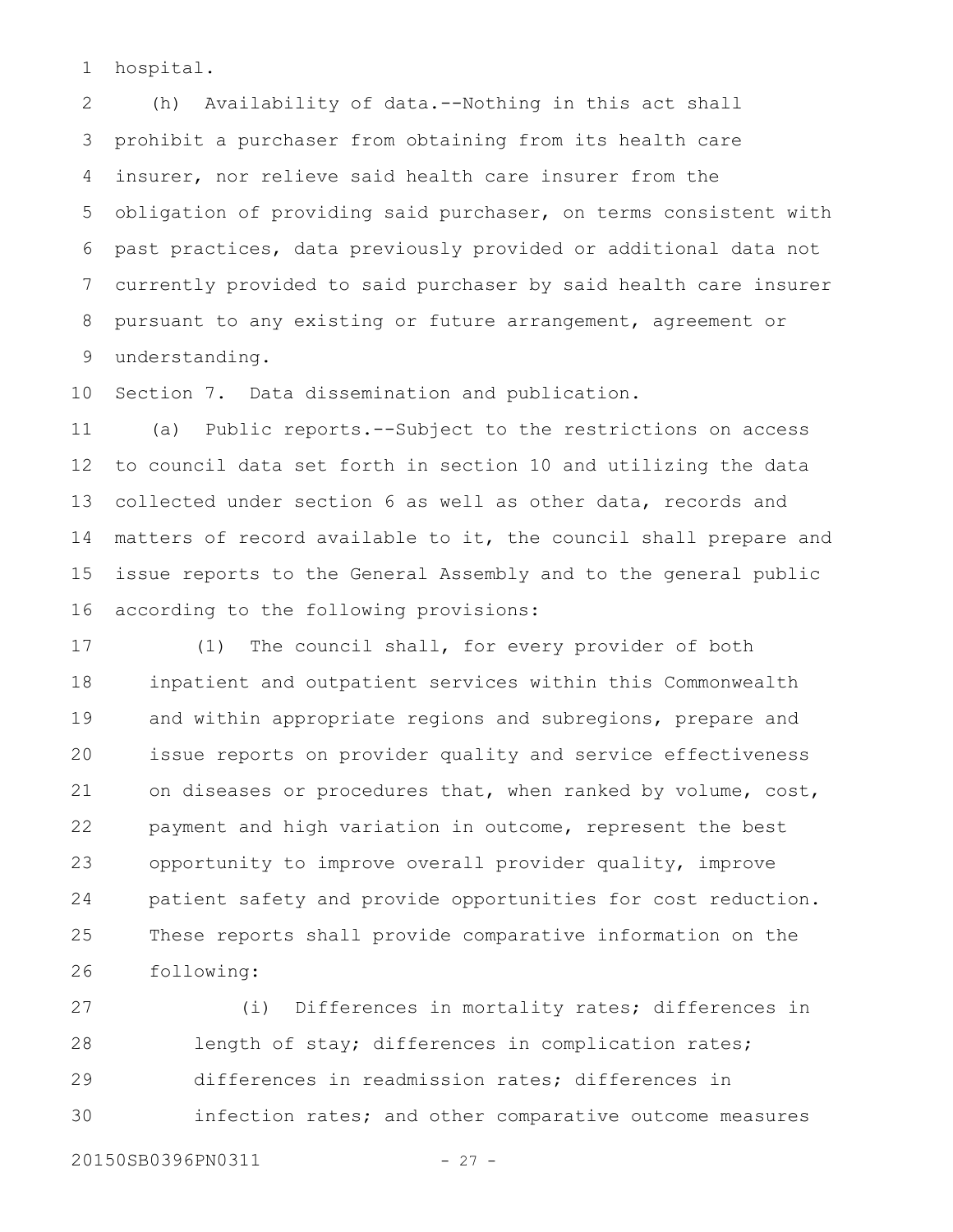the council may develop that will allow purchasers, providers and consumers to make purchasing and quality improvement decisions based upon quality patient care and to restrain costs. 1 2 3 4

(ii) The incidence rate of selected medical or surgical procedures, the quality and service effectiveness and the payments received for those providers, identified by the name and type or specialty, for which these elements vary significantly from the norms for all providers. 5 6 7 8 9 10

(2) In preparing its reports under paragraph (1), the council shall ensure that factors which have the effect of either reducing provider revenue or increasing provider costs and other factors beyond a provider's control which reduce provider competitiveness in the marketplace are explained in the reports. The council shall also ensure that any clarifications and dissents submitted by individual providers under section 6(g) are noted in any reports that include release of data on that individual provider. 11 12 13 14 15 16 17 18 19

(b) Raw data reports and computer access to council data.-- The council shall provide special reports derived from raw data and a means for computer-to-computer access to its raw data to any purchaser, pursuant to section 10(f). The council shall provide such reports and computer-to-computer access, at its discretion, to other parties, pursuant to section 10(g). The council shall provide these special reports and computer-tocomputer access in as timely a fashion as the council's responsibilities to publish the public reports required in this section will allow. Any such provision of special reports or computer-to-computer access by the council shall be made only 20 21 22 23 24 25 26 27 28 29 30

20150SB0396PN0311 - 28 -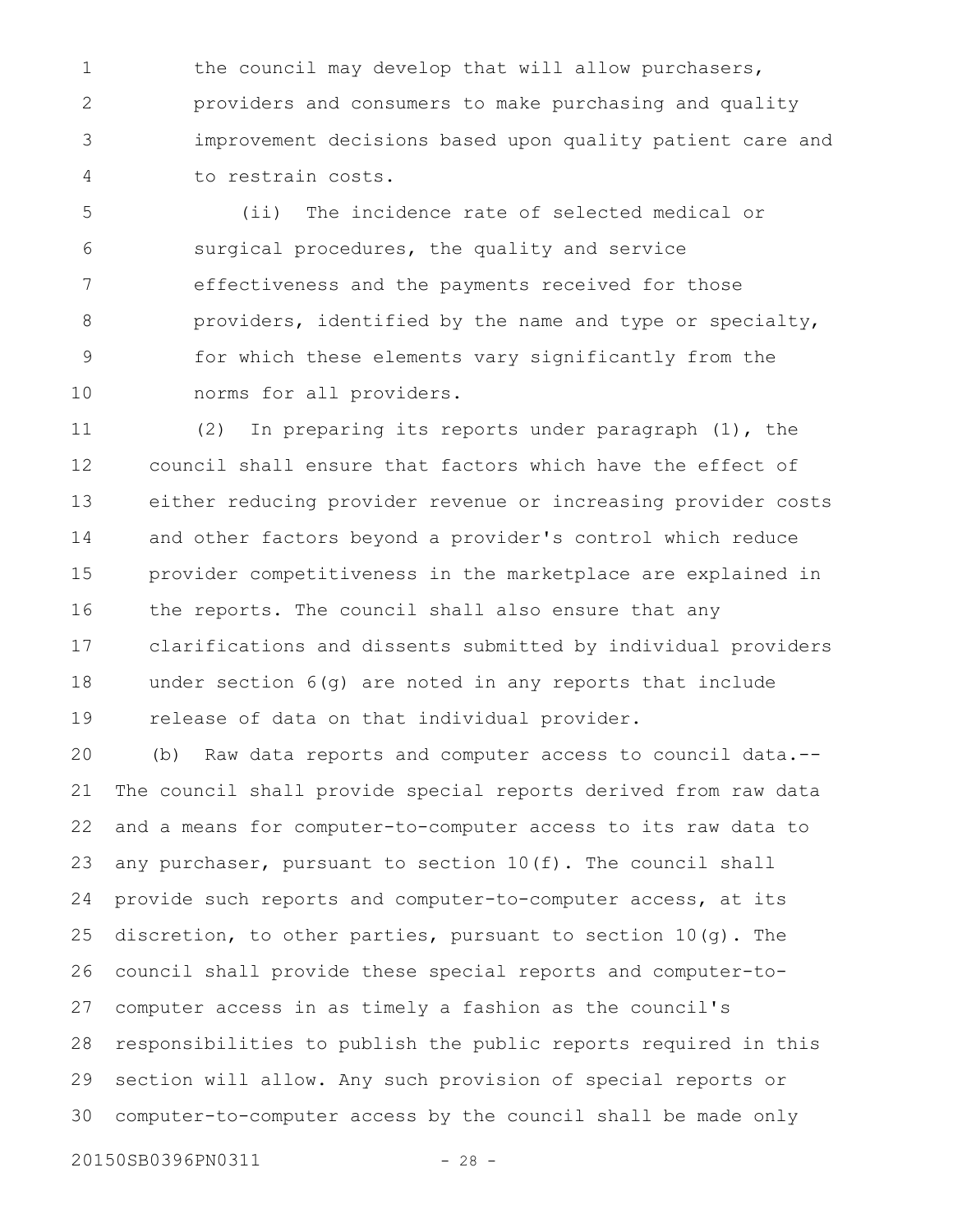subject to the restrictions on access to raw data set forth in section 10(b) and only after payment for costs of preparation or duplication pursuant to section 10(f) or (g). 1 2 3

Section 8. Health care for the medically indigent. 4

(a) Declaration of policy.--The General Assembly finds that every person in this Commonwealth should receive timely and appropriate health care services from any provider operating in this Commonwealth; that, as a continuing condition of licensure, each provider should offer and provide medically necessary, lifesaving and emergency health care services to every person in this Commonwealth, regardless of financial status or ability to pay; and that health care facilities may transfer patients only in instances where the facility lacks the staff or facilities to properly render definitive treatment. 5 6 7 8 9 10 11 12 13 14

(b) Studies on indigent care.--To reduce the undue burden on the several providers that disproportionately treat medically indigent people on an uncompensated basis, to contain the longterm costs generated by untreated or delayed treatment of illness and disease and to determine the most appropriate means of treating and financing the treatment of medically indigent persons, the council, at the request of the Governor or the General Assembly, may undertake studies and utilize its current data base to: 15 16 17 18 19 20 21 22 23

(1) Study and analyze the medically indigent population, the magnitude of uncompensated care for the medically indigent, the degree of access to and the result of any lack of access by the medically indigent to appropriate care, the types of providers and the settings in which they provide indigent care and the cost of the provision of that care pursuant to subsection (c). 24 25 26 27 28 29 30

20150SB0396PN0311 - 29 -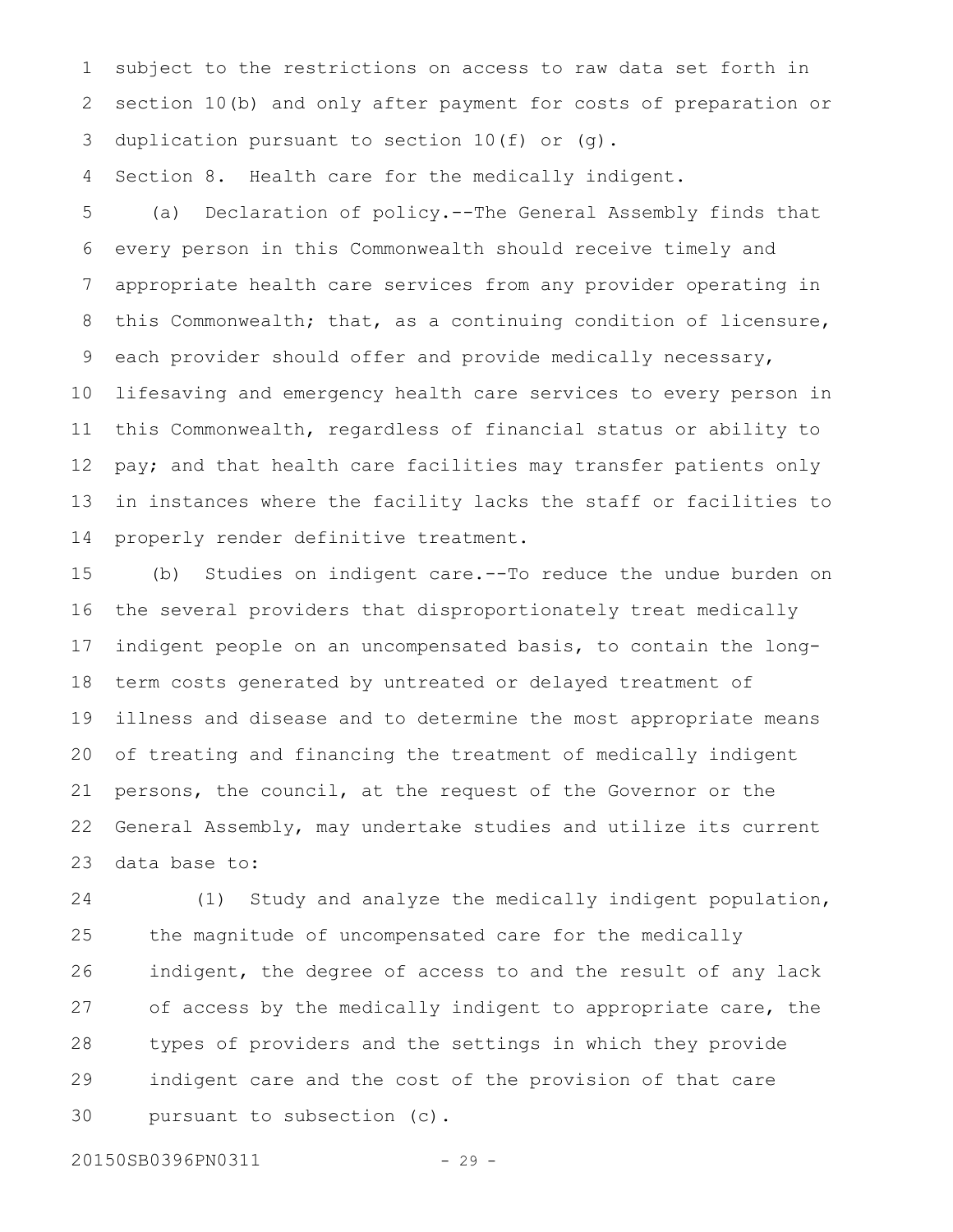(2) Determine, from studies undertaken under paragraph (1), a definition of the medically indigent population and the most appropriate method for the delivery of timely and appropriate health care services to the medically indigent. (c) Studies.--The council shall conduct studies pursuant to subsection (b)(1) and thereafter report to the Governor and the General Assembly the results of the studies and its recommendations. The council may contract with an independent vendor to conduct the study in accordance with the provisions for selecting vendors in section 16. The study shall include, but not be limited to, the following: 1 2 3 4 5 6 7 8 9 10 11

(1) the number and characteristics of the medically indigent population, including such factors as income, employment status, health status, patterns of health care utilization, type of health care needed and utilized, eligibility for health care insurance, distribution of this population on a geographic basis and by age, sex and racial or linguistic characteristics, and the changes in these characteristics, including the following: 12 13 14 15 16 17 18 19

(i) the needs and problems of indigent persons in urban areas; 20 21

(ii) the needs and problems of indigent persons in rural areas; 22 23

(iii) the needs and problems of indigent persons who are members of racial or linguistic minorities; 24 25

(iv) the needs and problems of indigent persons in areas of high unemployment; and 26 27

(v) the needs and problems of the underinsured; (2) the degree of and any change in access of this population to sources of health care, including hospitals, 28 29 30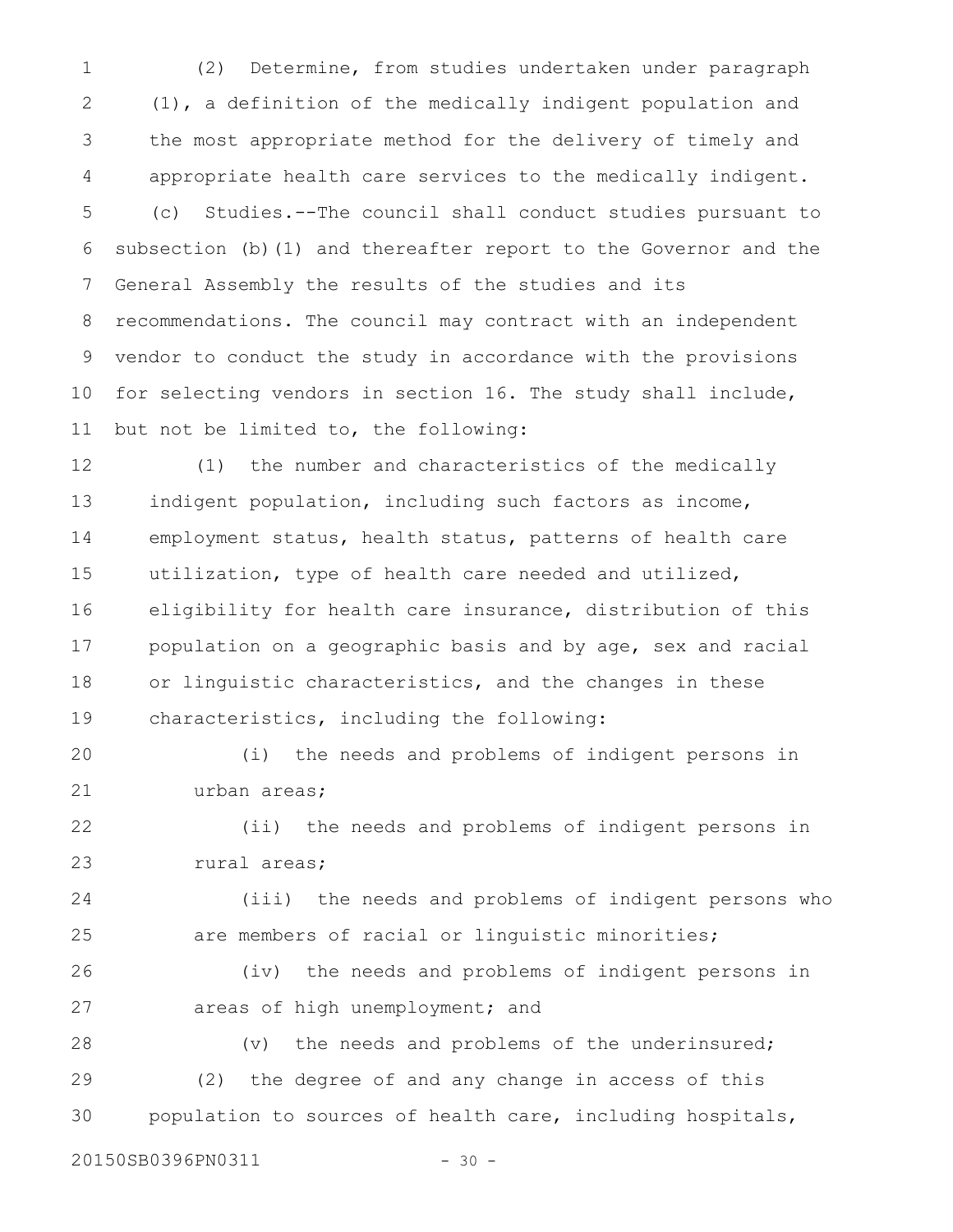physicians and other providers; 1

(3) the distribution and means of financing indigent care between and among providers, insurers, government, purchasers and consumers, and the effect of that distribution on each; 2 3 4 5

(4) the major types of care rendered to the indigent, the setting in which each type of care is rendered and the need for additional care of each type by the indigent; 6 7 8

(5) the likely impact of changes in the health delivery system, including managed care entities, and the effects of cost containment in the Commonwealth on the access to, availability of and financing of needed care for the indigent, including the impact on providers which provide a disproportionate amount of care to the indigent; 9 10 11 12 13 14

(6) the distribution of delivered care and actual cost to render such care by provider, region and subregion; 15 16

(7) the provision of care to the indigent through improvements in the primary health care system, including the management of needed hospital care by primary care providers; 17 18 19

(8) innovative means to finance and deliver care to the medically indigent; and 20 21

(9) reduction in the dependence of indigent persons on hospital services through improvements in preventive health measures. 22 23 24

Section 9. Mandated health benefits. 25

In relation to current law or proposed legislation, the council shall, upon the request of the appropriate committee chairman in the Senate and in the House of Representatives or upon the request of the Secretary of Health, provide information on the proposed mandated health benefit pursuant to the 26 27 28 29 30

20150SB0396PN0311 - 31 -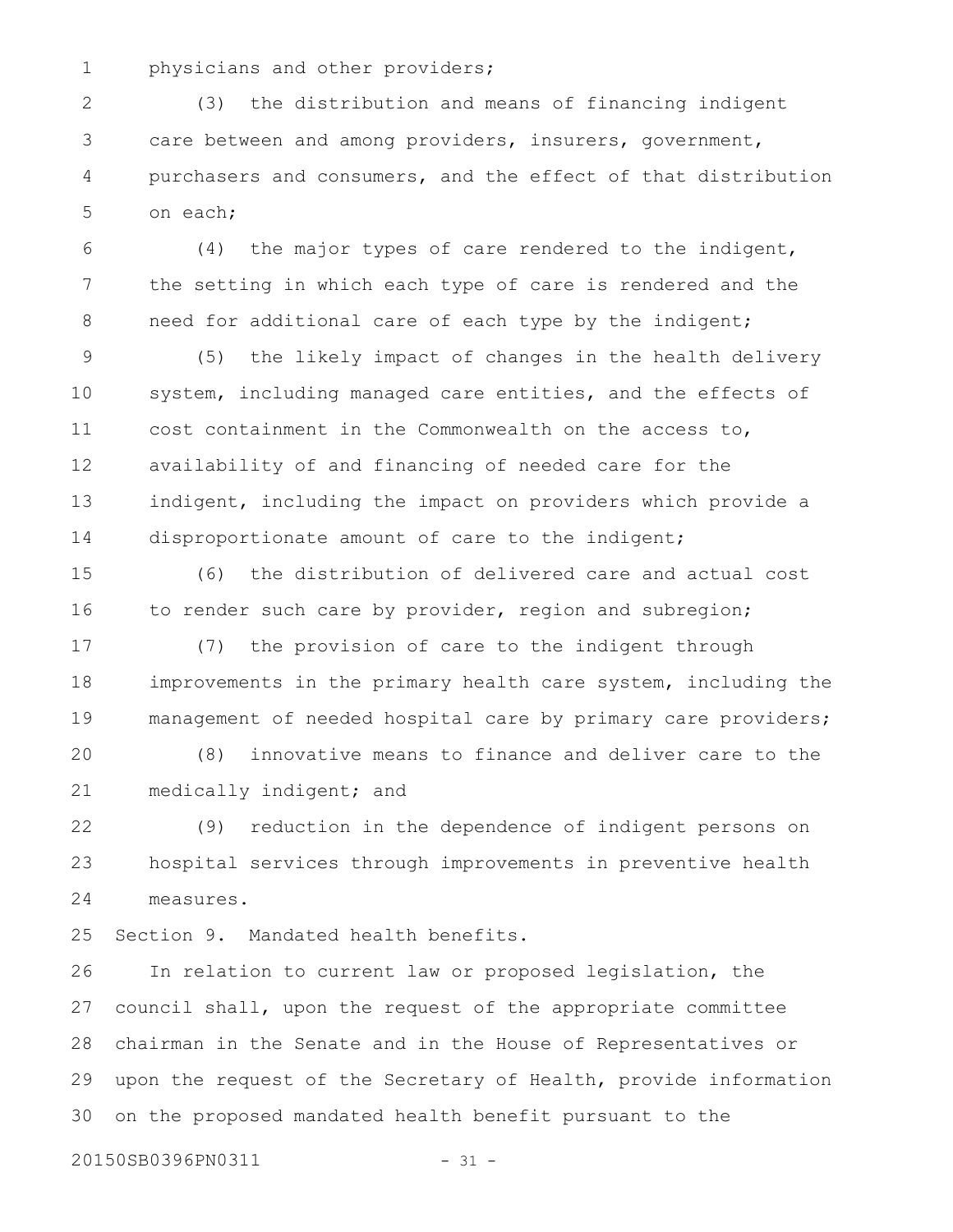following: 1

(1) The General Assembly hereby declares that proposals for mandated health benefits or mandated health insurance coverage should be accompanied by adequate, independently certified documentation defining the social and financial impact and medical efficacy of the proposal. To that end the council, upon receipt of such requests, is hereby authorized to conduct a preliminary review of the material submitted by both proponents and opponents concerning the proposed mandated benefit. If, after this preliminary review, the council is satisfied that both proponents and opponents have submitted sufficient documentation necessary for a review pursuant to paragraphs (3) and (4), the council is directed to contract with individuals, pursuant to the selection procedures for vendors set forth in section 16, who will constitute a Mandated Benefits Review Panel to review mandated benefits proposals and provide independently certified documentation, as provided for in this section. (2) The panel shall consist of senior researchers, each of whom shall be a recognized expert: (i) one in health research; (ii) one in biostatistics; (iii) one in economic research; (iv) one, a physician, in the appropriate specialty with current knowledge of the subject being proposed as a mandated benefit; and (v) one with experience in insurance or actuarial research. (3) The Mandated Benefits Review Panel shall have the following duties and responsibilities: 2 3 4 5 6 7 8 9 10 11 12 13 14 15 16 17 18 19 20 21 22 23 24 25 26 27 28 29 30

20150SB0396PN0311 - 32 -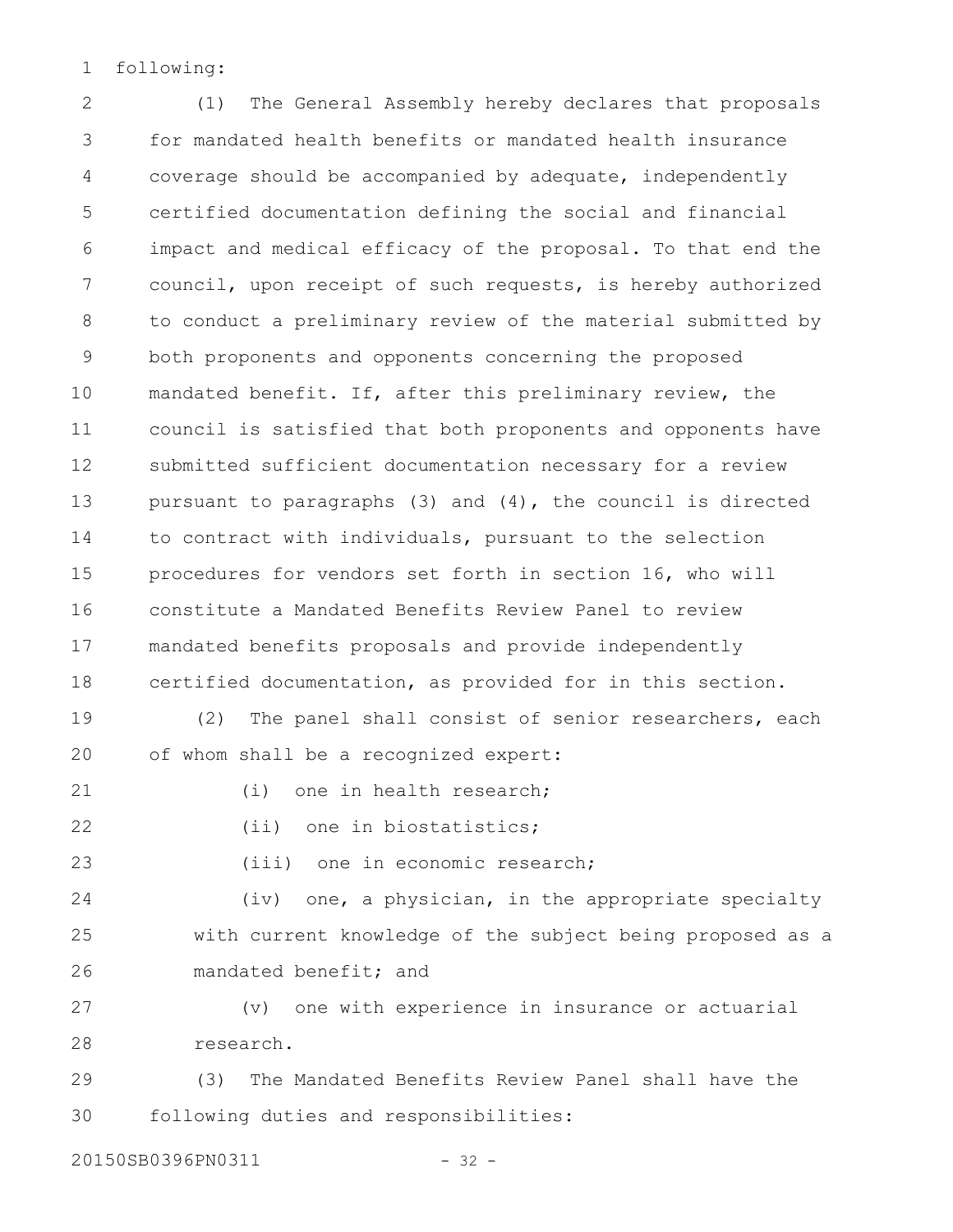(i) To review documentation submitted by persons proposing or opposing mandated benefits within 90 days of submission of said documentation to the panel. (ii) To report to the council, pursuant to its review in subparagraph (i), the following: (A) Whether or not the documentation is complete as defined in paragraph (4). (B) Whether or not the research cited in the documentation meets professional standards. (C) Whether or not all relevant research respecting the proposed mandated benefit has been cited in the documentation. (D) Whether or not the conclusions and interpretations in the documentation are consistent with the data submitted. (4) To provide the Mandated Benefits Review Panel with sufficient information to carry out its duties and responsibilities pursuant to paragraph (3), persons proposing or opposing legislation mandating benefits coverage should submit documentation to the council, pursuant to the procedure established in paragraph (5), which demonstrates the following: (i) The extent to which the proposed benefit and the services it would provide are needed by, available to and utilized by the population of the Commonwealth. (ii) The extent to which insurance coverage for the proposed benefit already exists, or if no such coverage exists, the extent to which this lack of coverage results 1 2 3 4 5 6 7 8 9 10 11 12 13 14 15 16 17 18 19 20 21 22 23 24 25 26 27 28

in inadequate health care or financial hardship for the population of the Commonwealth. 29 30

20150SB0396PN0311 - 33 -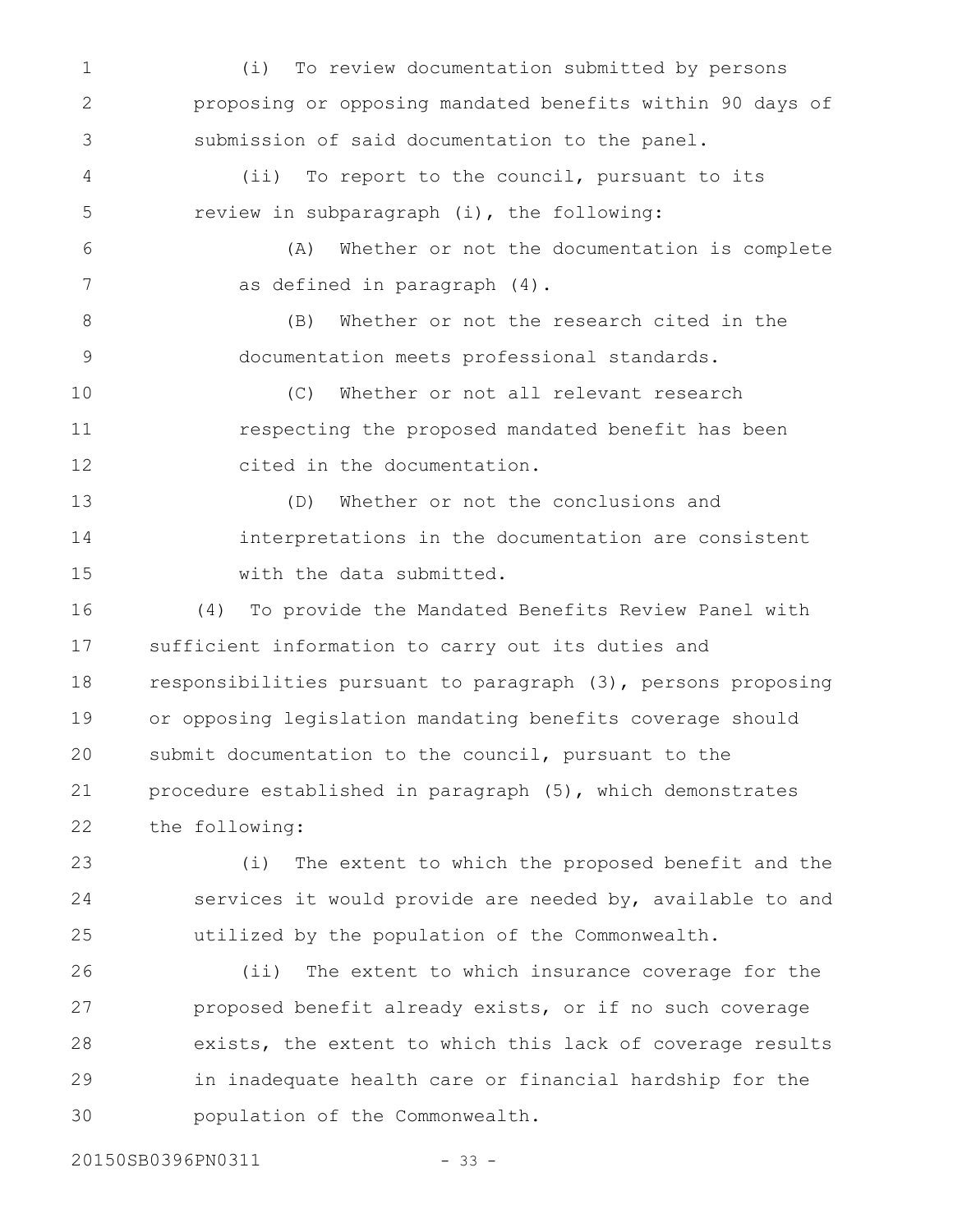(iii) The demand for the proposed benefit from the public and the source and extent of opposition to mandating the benefit. 1 2 3

(iv) All relevant findings bearing on the social impact of the lack of the proposed benefit. 4 5

(v) Where the proposed benefit would mandate coverage of a particular therapy, the results of at least one professionally accepted, controlled trial comparing the medical consequences of the proposed therapy, alternative therapies and no therapy. 6 7 8 9 10

(vi) Where the proposed benefit would mandate coverage of an additional class of practitioners, the results of at least one professionally accepted, controlled trial comparing the medical results achieved by the additional class of practitioners and those practitioners already covered by benefits. 11 12 13 14 15 16

(vii) The results of any other relevant research. (viii) Evidence of the financial impact of the proposed legislation, including at least: 17 18 19

(A) The extent to which the proposed benefit would increase or decrease cost for treatment or service. 20 21 22

(B) The extent to which similar mandated benefits in other states have affected charges, costs and payments for services. 23 24 25

(C) The extent to which the proposed benefit would increase the appropriate use of the treatment or service. 26 27 28

(D) The impact of the proposed benefit on administrative expenses of health care insurers. 29 30

20150SB0396PN0311 - 34 -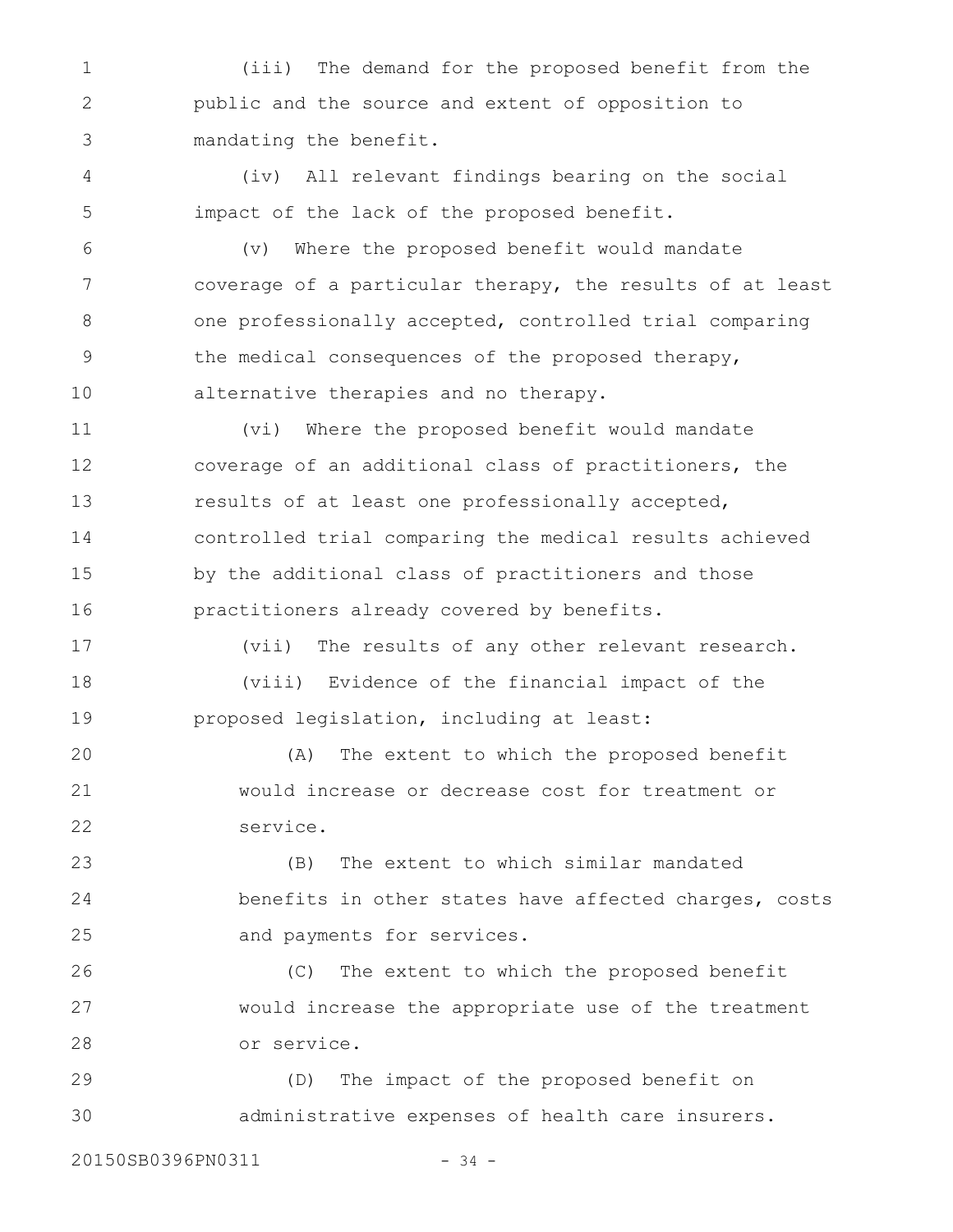(E) The impact of the proposed benefits on benefits costs of purchasers. 1 2

(F) The impact of the proposed benefits on the total cost of health care within the Commonwealth. (5) The procedure for review of documentation is as follows: 3 4 5 6

(i) Any person wishing to submit information on proposed legislation mandating insurance benefits for review by the panel should submit the documentation specified in paragraph (4) to the council. 7 8 9 10

(ii) The council shall, within 30 days of receipt of the documentation: 11 12

(A) Publish in the Pennsylvania Bulletin notice of receipt of the documentation, a description of the proposed legislation, provision for a period of 60 days for public comment and the time and place at which any person may examine the documentation. 13 14 15 16 17

(B) Submit copies of the documentation to the Secretary of Health and the Insurance Commissioner, who shall review and submit comments to the council on the proposed legislation within 30 days. 18 19 20 21

(C) Submit copies of the documentation to the panel, which shall review the documentation and issue their findings, pursuant to paragraph (3), within 90 days. 22 23 24 25

(iii) Upon receipt of the comments of the Secretary of Health and the Insurance Commissioner and of the findings of the panel, pursuant to subparagraph (ii), but no later than 120 days following the publication required in subparagraph (ii), the council shall submit said 26 27 28 29 30

20150SB0396PN0311 - 35 -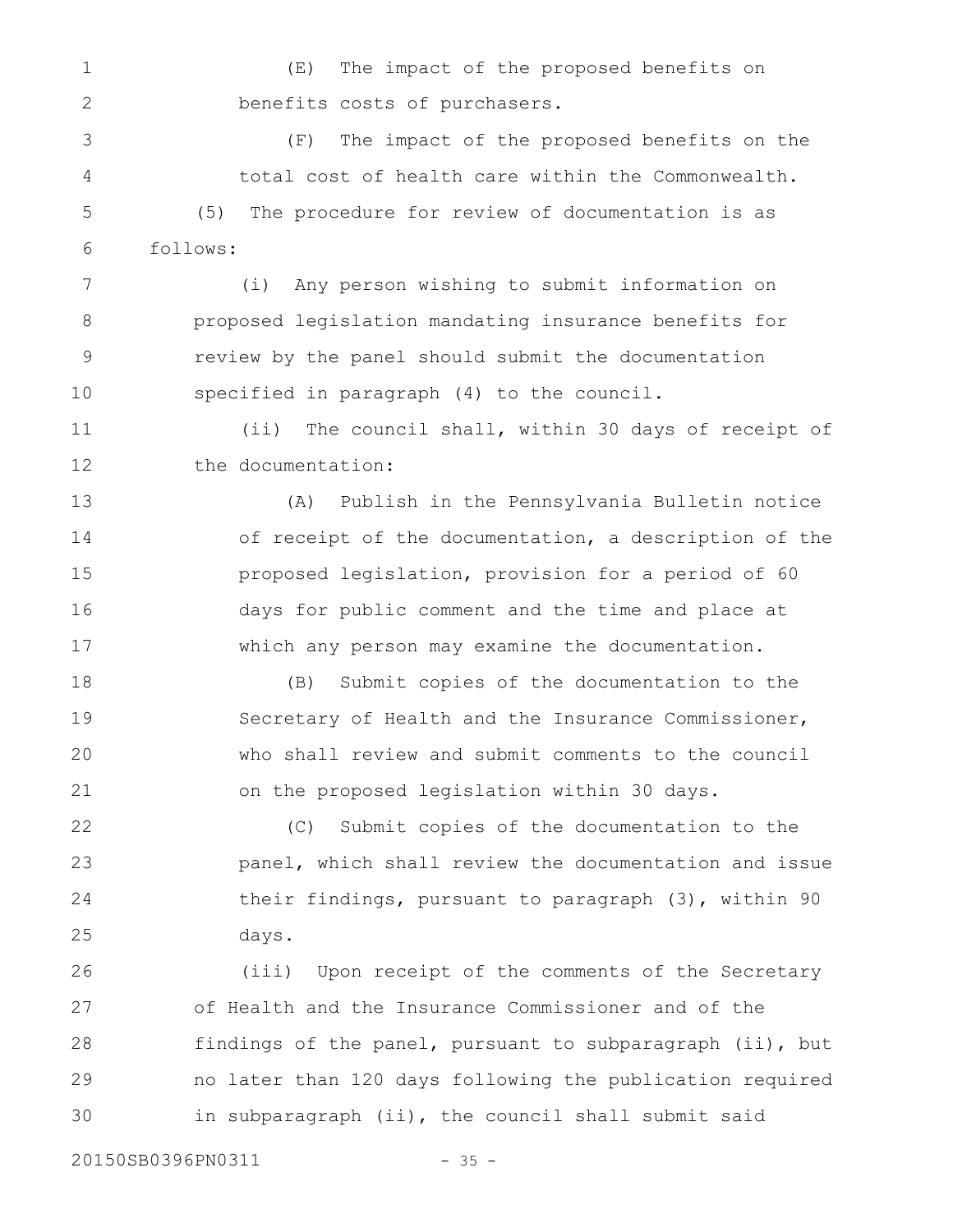comments and findings, together with its recommendations respecting the proposed legislation, to the Governor, the President pro tempore of the Senate, the Speaker of the House of Representatives, the Secretary of Health, the Insurance Commissioner and the person who submitted the information pursuant to subparagraph (i). 1 2 3 4 5 6

Section 10. Right-to-Know Law and access to council data. 7

(a) Public access.--The information and data received by the council shall be utilized by the council for the benefit of the public and public officials. Subject to the specific limitations set forth in this section and section 3101.1 of the act of February 14, 2008 (P.L.6, No.3), known as the Right-to-Know Law, the council shall make determinations on requests for information in favor of access. Payor discounts and allowances are considered confidential proprietary information and, as such, are not records subject to the requirements for public access established under the Right-to-Know Law. 8 9 10 11 12 13 14 15 16 17

(a.1) Outreach programs.--The council shall develop and implement outreach programs designed to make its information understandable and usable to purchasers, providers, other Commonwealth agencies and the general public. The programs shall include efforts to educate through pamphlets, booklets, seminars and other appropriate measures and to facilitate making more informed health care choices. 18 19 20 21 22 23 24

(b) Limitations on access.--Unless specifically provided for in this act, neither the council nor any contracting system vendor shall release and no data source, person, member of the public or other user of any data of the council shall gain access to: 25 26 27 28 29

(1) Any raw data of the council that does not 20150SB0396PN0311 - 36 -30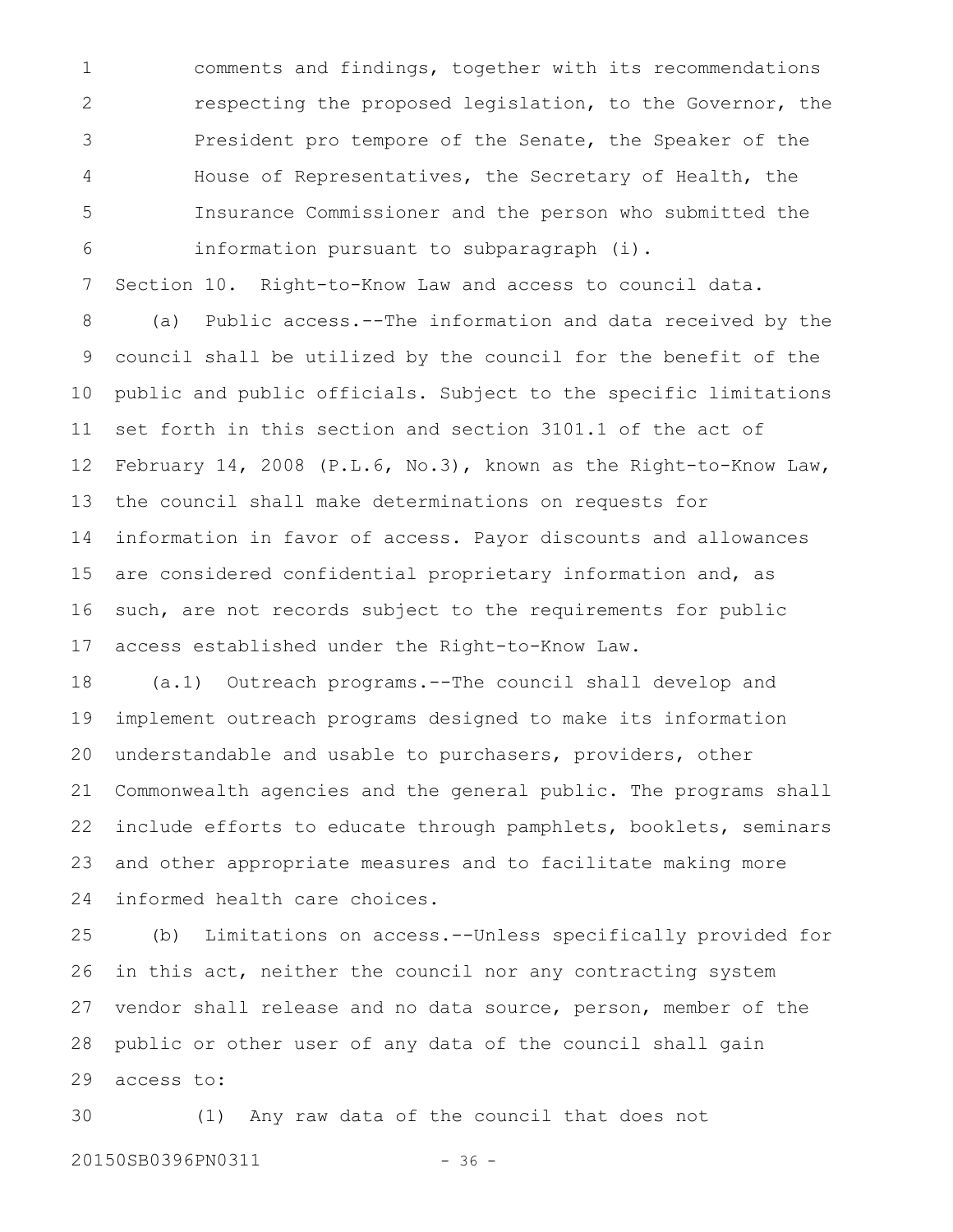simultaneously disclose payment, as well as provider quality and provider service effectiveness pursuant to sections 5(d) (4) and 6(d) or 7(a)(1)(iii). 1 2 3

(2) Any raw data of the council which could reasonably be expected to reveal the identity of an individual patient. 4 5

(3) Any raw data of the council which could reasonably be expected to reveal the identity of any purchaser, as defined in section 3, other than a purchaser requesting data on its own group or an entity entitled to said purchaser's data pursuant to subsection (f). 6 7 8 9 10

(4) Any raw data of the council relating to actual payments to any identified provider made by any purchaser, except that this provision shall not apply to access by a purchaser requesting data on the group for which it purchases or otherwise provides covered services or to access to that same data by an entity entitled to the purchaser's data pursuant to subsection (f). 11 12 13 14 15 16 17

(5) Any raw data disclosing discounts or allowances between identified payors and providers unless the data is released in a Statewide, aggregate format that does not identify any individual payor or class of payors, directly or indirectly through the use of a market share, and unless the council assures that the release of such information is not prejudicial or inequitable to any individual payor or provider or group thereof. Payor data shall be released to individual providers for purposes of verification and validation prior to inclusion in a public report. An individual provider shall verify and validate the payor data within 30 days of its release to that specific individual provider. 18 19 20 21 22 23 24 25 26 27 28 29 30

20150SB0396PN0311 - 37 -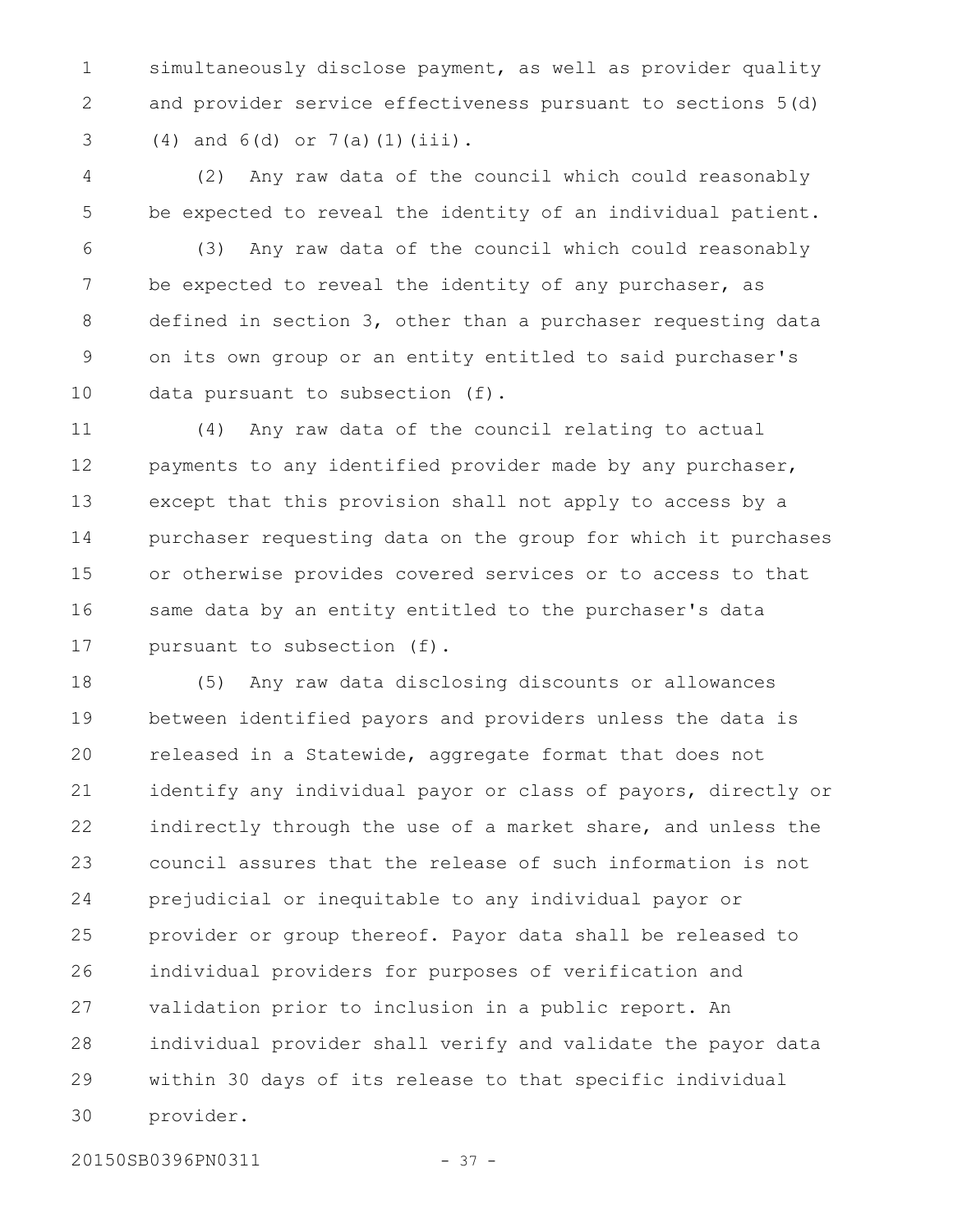(c) Unauthorized use of data.--Any person who knowingly releases council data violating the patient confidentiality, actual payments, discount data or raw data safeguards set forth in this section to an unauthorized person commits a misdemeanor of the first degree and shall, upon conviction, be sentenced to pay a fine of \$10,000 or to imprisonment for not more than five years, or both. An unauthorized person who knowingly receives or possesses such data commits a misdemeanor of the first degree. 1 2 3 4 5 6 7 8

(d) Unauthorized access to data.--Should any person inadvertently or by council error gain access to data that violates the safeguards set forth in this section, the data must immediately be returned, without duplication, to the council with proper notification. 9 10 11 12 13

(e) Public access to records.--All public reports prepared by the council shall be public records and shall be available to the public for a reasonable fee, and copies shall be provided, upon request of the chair, to the Public Health and Welfare Committee of the Senate and the Health and Welfare Committee of the House of Representatives. 14 15 16 17 18 19

(f) Access to raw council data by purchasers.--Pursuant to sections 5(d)(5) and 7(b) and subject to the limitations on access set forth in subsection (b), the council shall provide access to its raw data to purchasers in accordance with the following procedure: 20 21 22 23 24

(1) Special reports derived from raw data of the council shall be provided by the council to any purchaser requesting such reports. 25 26 27

(2) A means to enable computer-to-computer access by any purchaser to raw data of the council as defined in section 3 shall be developed, adopted and implemented by the council, 28 29 30

20150SB0396PN0311 - 38 -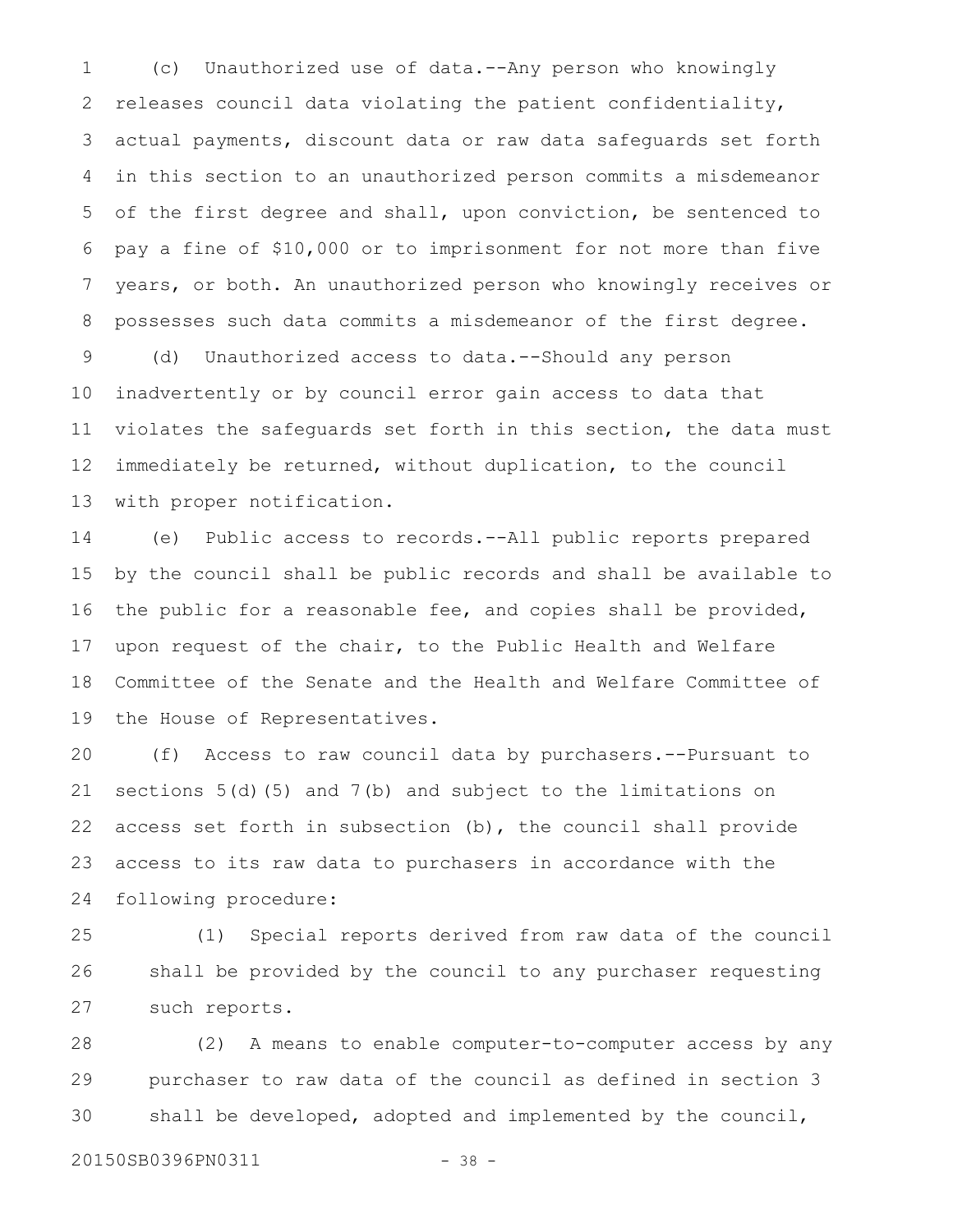and the council shall provide such access to its raw data to any purchaser upon request. 1 2

(3) In the event that any employer obtains from the council, pursuant to paragraph (1) or (2), data pertaining to its employees and their dependents for whom said employer purchases or otherwise provides covered services as defined in section 3 and who are represented by a certified collective bargaining representative, said collective bargaining representative shall be entitled to that same data, after payment of fees as specified in paragraph (4). Likewise, should a certified collective bargaining representative obtain from the council, pursuant to paragraph (1) or (2), data pertaining to its members and their dependents who are employed by and for whom covered services are purchased or otherwise provided by any employer, said employer shall be entitled to that same data, after payment of fees as specified in paragraph (4). 3 4 5 6 7 8 9 10 11 12 13 14 15 16 17

(4) In providing for access to its raw data, the council shall charge the purchasers which originally obtained such access a fee sufficient to cover its costs to prepare and provide special reports requested pursuant to paragraph (1) or to provide computer-to-computer access to its raw data requested pursuant to paragraph (2). Should a second or subsequent party or parties request this same information pursuant to paragraph (3), the council shall charge said party a reasonable fee. 18 19 20 21 22 23 24 25 26

(g) Access to raw council data by other parties.--Subject to the limitations on access to raw council data set forth in subsection (b), the council may, at its discretion, provide special reports derived from its raw data or computer-to-27 28 29 30

20150SB0396PN0311 - 39 -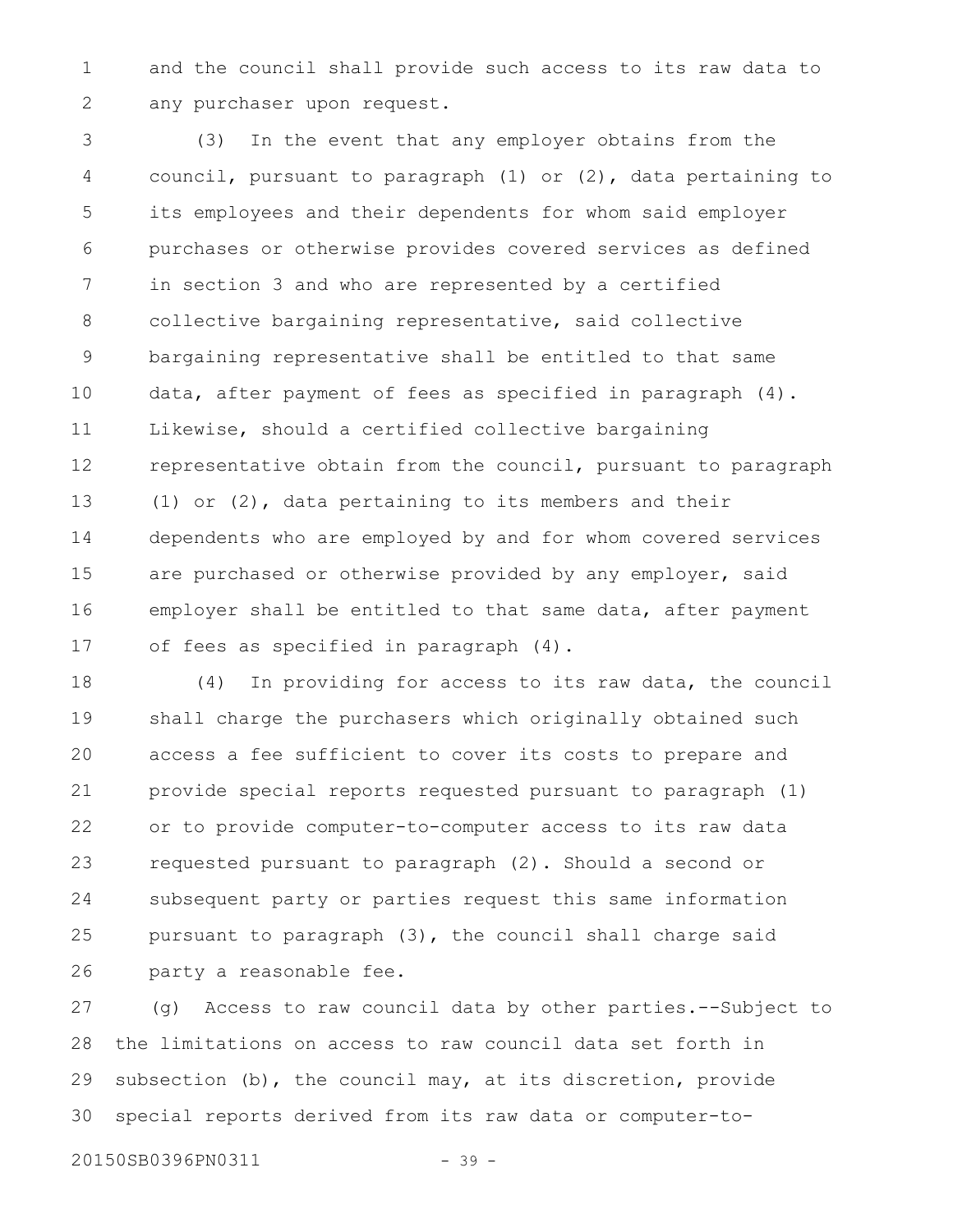computer access to parties other than purchasers. The council shall publish regulations that set forth the criteria and the procedure it shall use in making determinations on such access, pursuant to the powers vested in the council in section 4. In providing such access, the council shall charge the party requesting the access a reasonable fee. Section 4. Section 11 of the act is reenacted and amended to read: Section 11. Special studies and reports. (a) Special studies.--Any Commonwealth agency may publish or contract for publication of special studies. Any special study so published shall become a public document. (b) Special reports.-- (1) Any Commonwealth agency may study and issue a report on the special medical needs, demographic characteristics, access or lack thereof to health care services and need for financing of health care services of: (i) Senior citizens, particularly low-income senior citizens, senior citizens who are members of minority groups and senior citizens residing in low-income urban or rural areas. (ii) Low-income urban or rural areas. (iii) Minority communities. (iv) Women. (v) Children. (vi) Unemployed workers. (vii) Veterans. The reports shall include information on the current availability of services to these targeted parts of the population, and whether access to such services has increased 20150SB0396PN0311 - 40 -1 2 3 4 5 6 7 8 9 10 11 12 13 14 15 16 17 18 19 20 21 22 23 24 25 26 27 28 29 30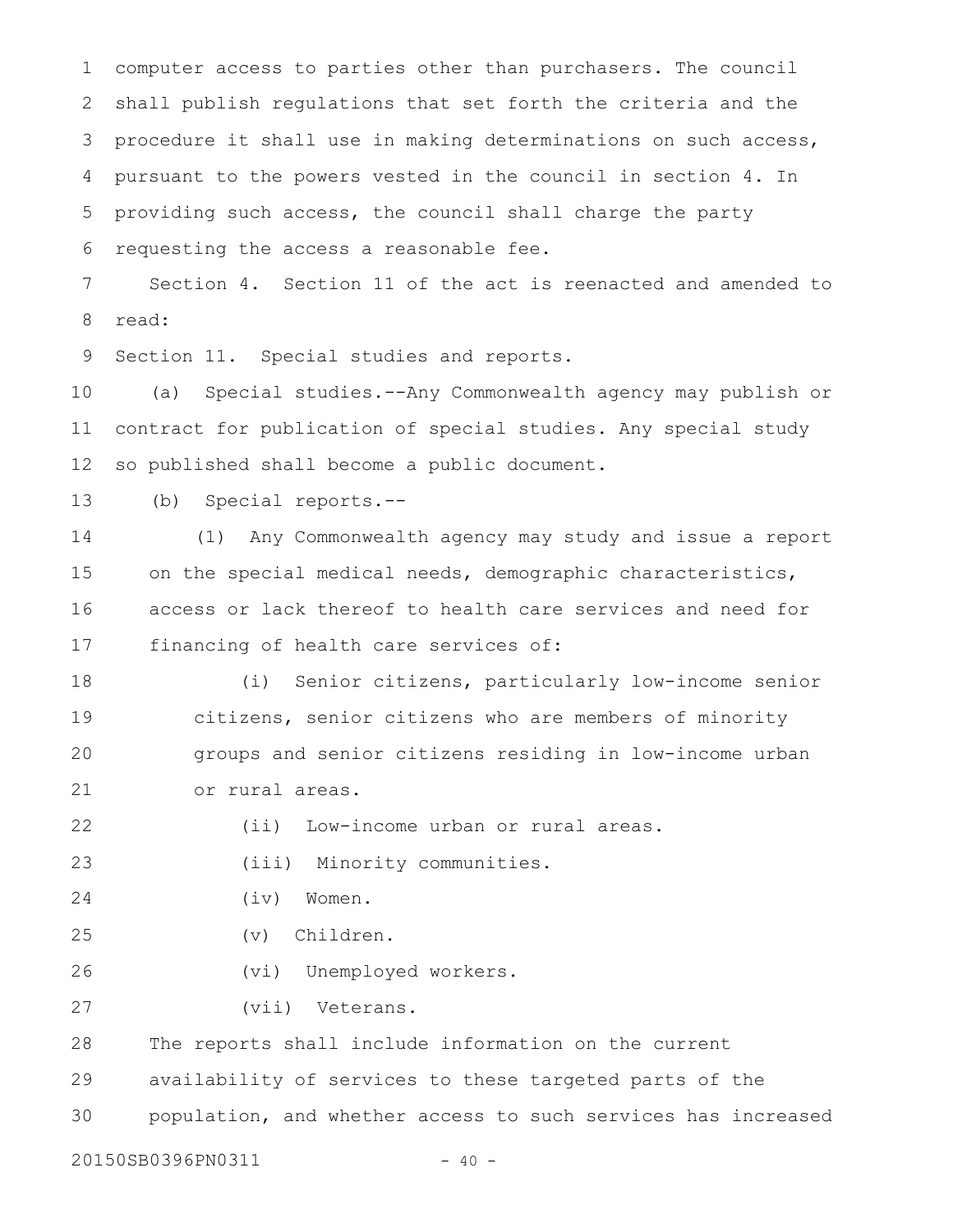or decreased over the past [ten] 10 years, and specific recommendations for the improvement of their primary care and health delivery systems, including disease prevention and comprehensive health care services. The department may also study and report on the effects of using prepaid, capitated or HMO health delivery systems as ways to promote the delivery of primary health care services to the underserved segments of the population enumerated above. 1 2 3 4 5 6 7 8

(2) The department may study and report on the shortterm and long-term fiscal and programmatic impact on the health care consumer of changes in ownership of hospitals from nonprofit to profit, whether through purchase, merger or the like. The department may also study and report on factors which have the effect of either reducing provider revenue or increasing provider cost, and other factors beyond a provider's control which reduce provider competitiveness in the marketplace, are explained in the reports. 9 10 11 12 13 14 15 16 17

Section 5. Section 12, 13, 14, 15, 16, 17.1, 17.2 and 18 of the act are reenacted to read: 18 19

Section 12. Enforcement; penalty. 20

(a) Compliance enforcement.--The council shall have standing to bring an action in law or in equity through private counsel in any court of common pleas to enforce compliance with any provision of this act, except section 11, or any requirement or appropriate request of the council made pursuant to this act. In addition, the Attorney General is authorized and shall bring any such enforcement action in aid of the council in any court of common pleas at the request of the council in the name of the Commonwealth. 21 22 23 24 25 26 27 28 29

(b) Penalty.-- 30

20150SB0396PN0311 - 41 -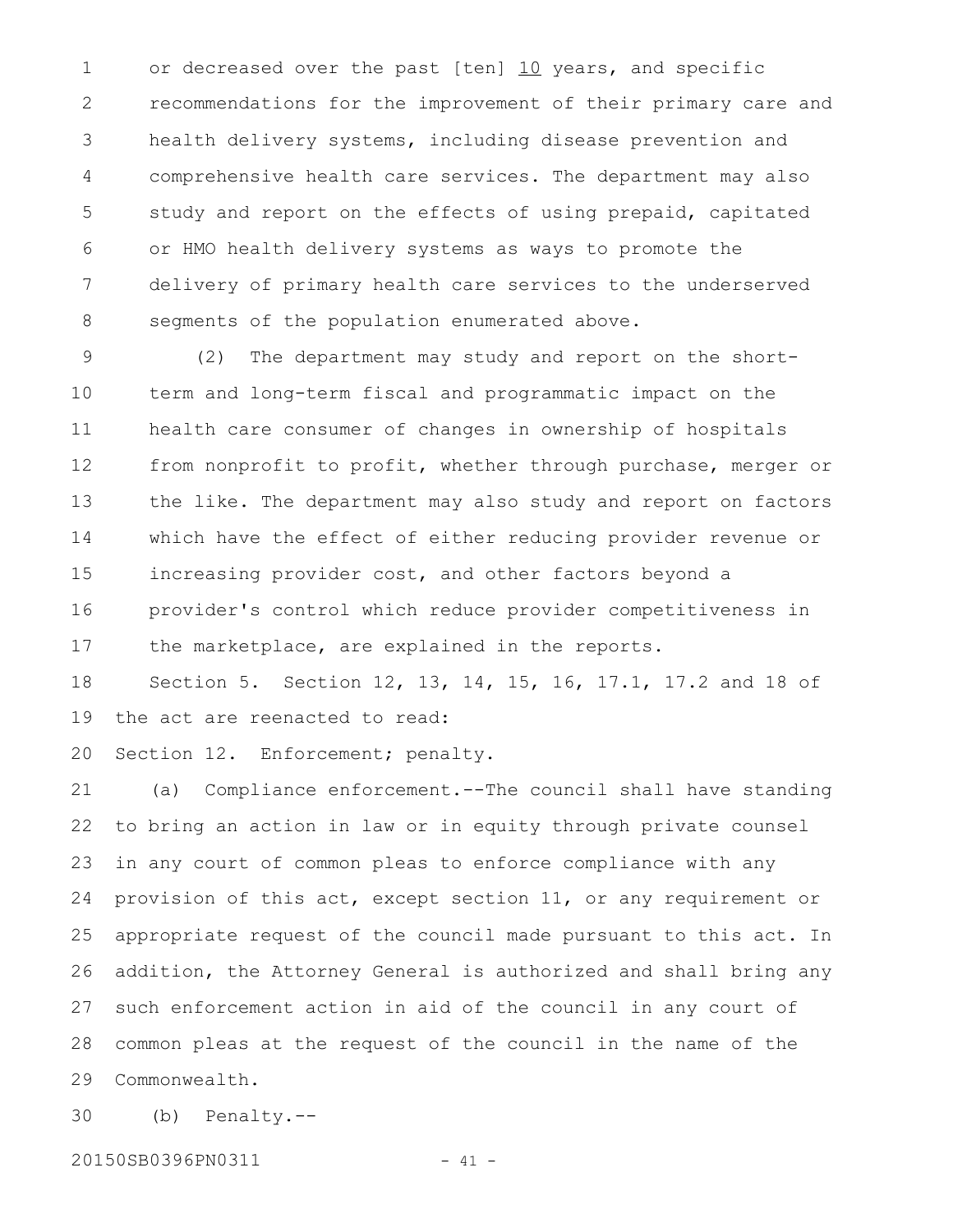(1) Any person who fails to supply data pursuant to section 6 may be assessed a civil penalty not to exceed \$1,000 for each day the data is not submitted. 1 2 3

(2) Any person who knowingly submits inaccurate data under section 6 commits a misdemeanor of the third degree and shall, upon conviction, be sentenced to pay a fine of \$1,000 or to imprisonment for not more than one year, or both. Section 13. Research and demonstration projects. 4 5 6 7 8

The council shall actively encourage research and demonstrations to design and test improved methods of assessing provider quality, provider service effectiveness and efficiency. To that end, provided that no data submission requirements in a mandated demonstration may exceed the current reserve field on the Pennsylvania Uniform Claims and Billing Form, the council may: 9 10 11 12 13 14 15

(1) Authorize contractors engaged in health services research selected by the council, pursuant to the provisions of section 16, to have access to the council's raw data files, providing such entities assume any contractual obligations imposed by the council to assure patient identity confidentiality. 16 17 18 19 20 21

(2) Place data sources participating in research and demonstrations on different data submission requirements from other data sources in this Commonwealth. 22 23 24

(3) Require data source participation in research and demonstration projects when this is the only testing method the council determines is promising. 25 26 27

Section 14. Grievances and grievance procedures. 28

(a) Procedures and requirements.--Pursuant to its powers to publish regulations under section 5(b) and with the requirements 29 30

20150SB0396PN0311 - 42 -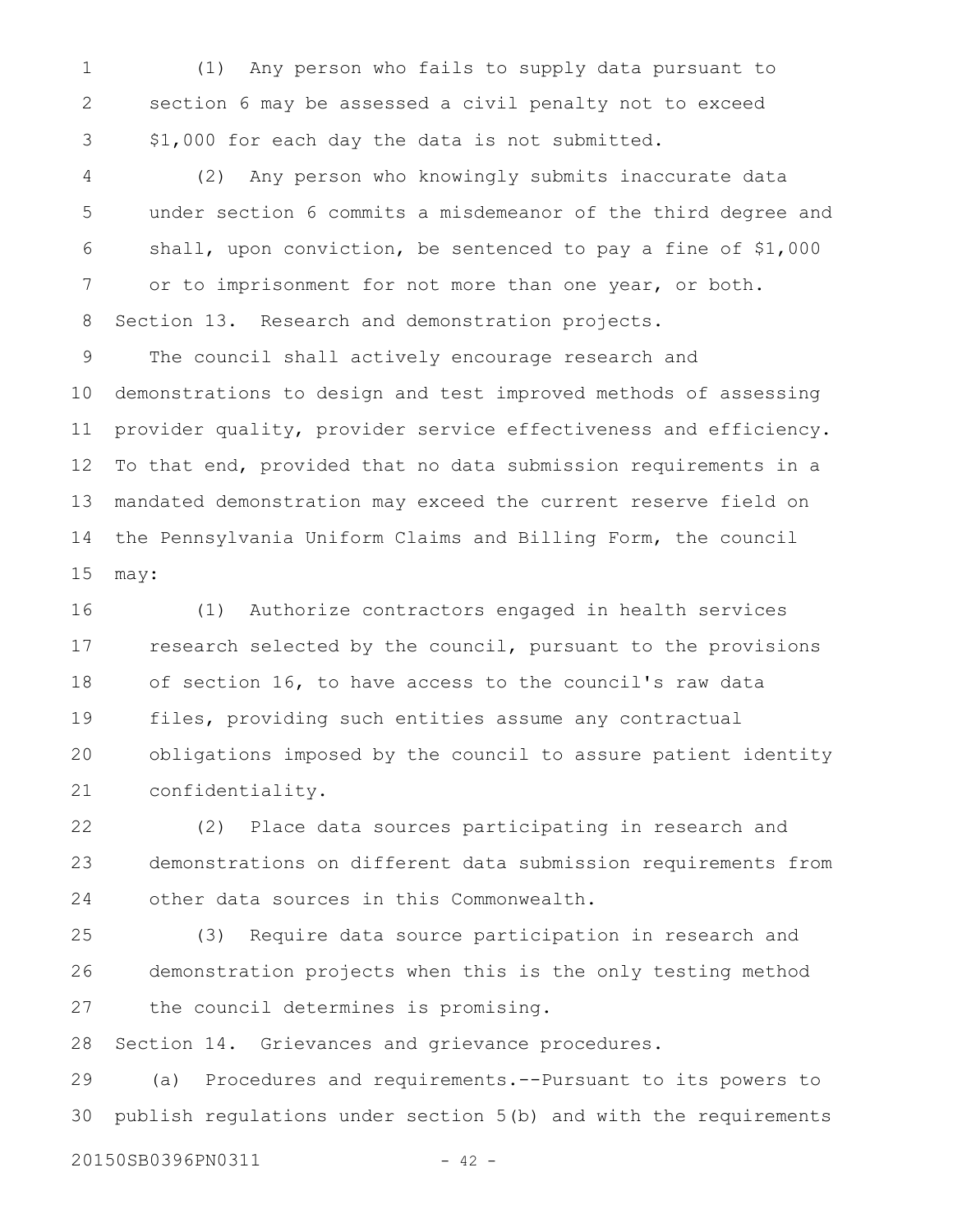of this section, the council is hereby authorized and directed to establish procedures and requirements for the filing, hearing and adjudication of grievances against the council of any data source. Such procedures and requirements shall be published in the Pennsylvania Bulletin pursuant to law. 1 2 3 4 5

(b) Claims; hearings.--Grievance claims of any data source shall be submitted to the council or to a third party designated by the council, and the council or the designated third party shall convene a hearing, if requested, and adjudicate the grievance. 6 7 8 9 10

Section 15. Antitrust provisions. 11

Persons or entities required to submit data or information under this act or receiving data or information from the council in accordance with this act are declared to be acting pursuant to State requirements embodied in this act and shall be exempt from antitrust claims or actions grounded upon submission or receipt of such data or information. 12 13 14 15 16 17

Section 16. Contracts with vendors. 18

Any contract with any vendor other than a sole source vendor for purchase of services or for purchase or lease of supplies and equipment related to the council's powers and duties shall be let only after a public bidding process and only in accordance with the following provisions, and no contract shall be let by the council that does not conform to these provisions: 19 20 21 22 23 24

(1) The council shall prepare specifications fully describing the services to be rendered or equipment or supplies to be provided by a vendor and shall make these specifications available for inspection by any person at the council's offices during normal working hours and at such other places and such other times as the council deems 25 26 27 28 29 30

```
20150SB0396PN0311 - 43 -
```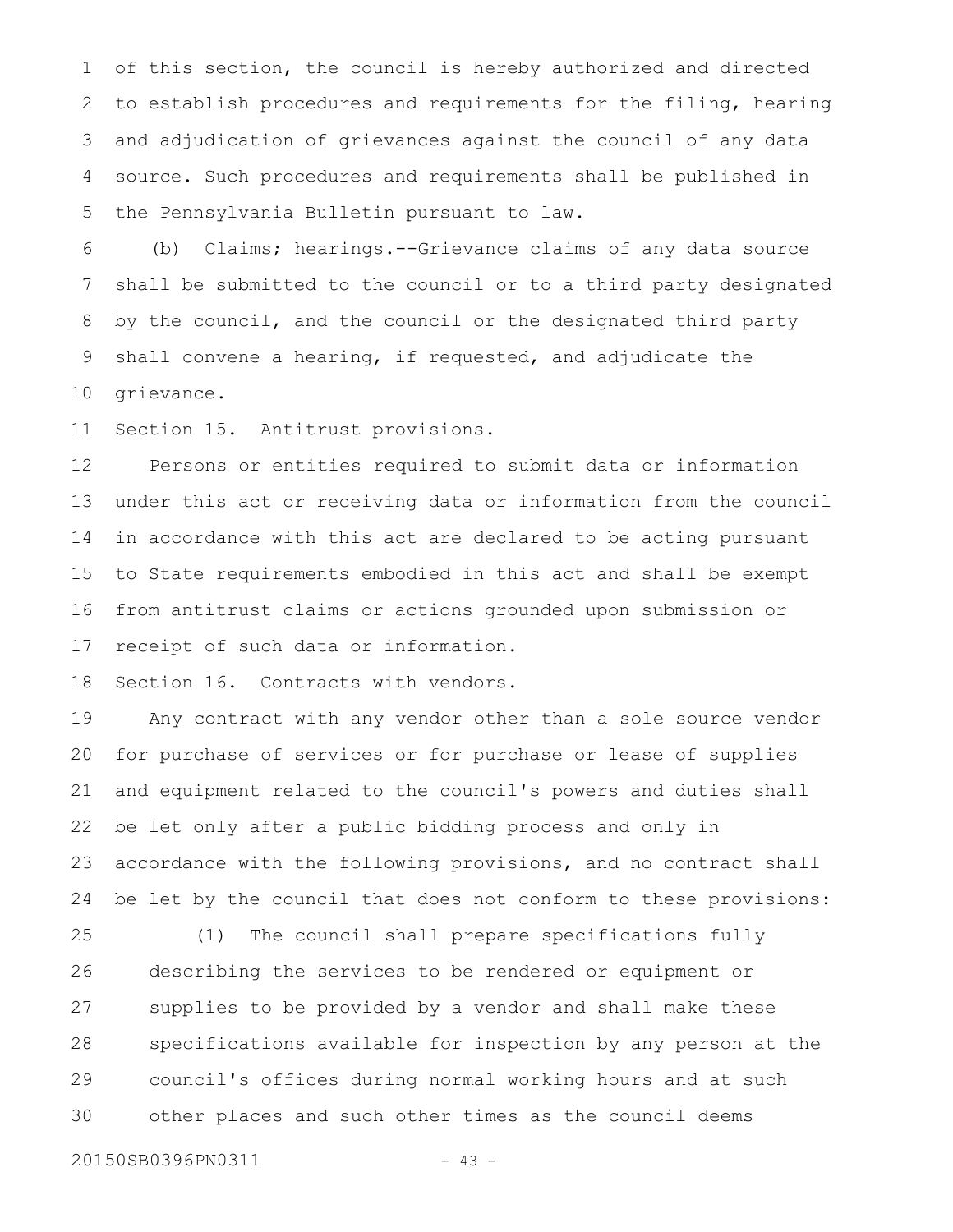advisable. 1

(2) The council shall publish notice of invitations to bid in the Pennsylvania Bulletin. The council shall also publish such notice in at least four newspapers in general circulation in the Commonwealth on at least three occasions at intervals of not less than three days. Said notice shall include at least the following: 2 3 4 5 6 7

(i) The deadline for submission of bids by prospective vendors, which shall be no sooner than 30 days following the latest publication of the notice as prescribed in this paragraph. 8 9 10 11

(ii) The locations, dates and times during which prospective vendors can examine the specifications required in paragraph (1). 12 13 14

(iii) The date, time and place of the meeting or meetings of the council at which bids will be opened and accepted. 15 16 17

(iv) A statement to the effect that any person is eligible to bid. 18 19

(3) Bids shall be accepted as follows:

(i) No council member who is affiliated in any way with any bidder shall vote on the awarding of any contract for which said bidder has submitted a bid, and any council member who has an affiliation with a bidder shall state the nature of the affiliation prior to any vote of the council. 21 22 23 24 25 26

(ii) Bids shall be opened and reviewed by the appropriate council committee, which shall make recommendations to the council on approval. Bids shall be accepted and such acceptance shall be announced only at a 27 28 29 30

20150SB0396PN0311 - 44 -

20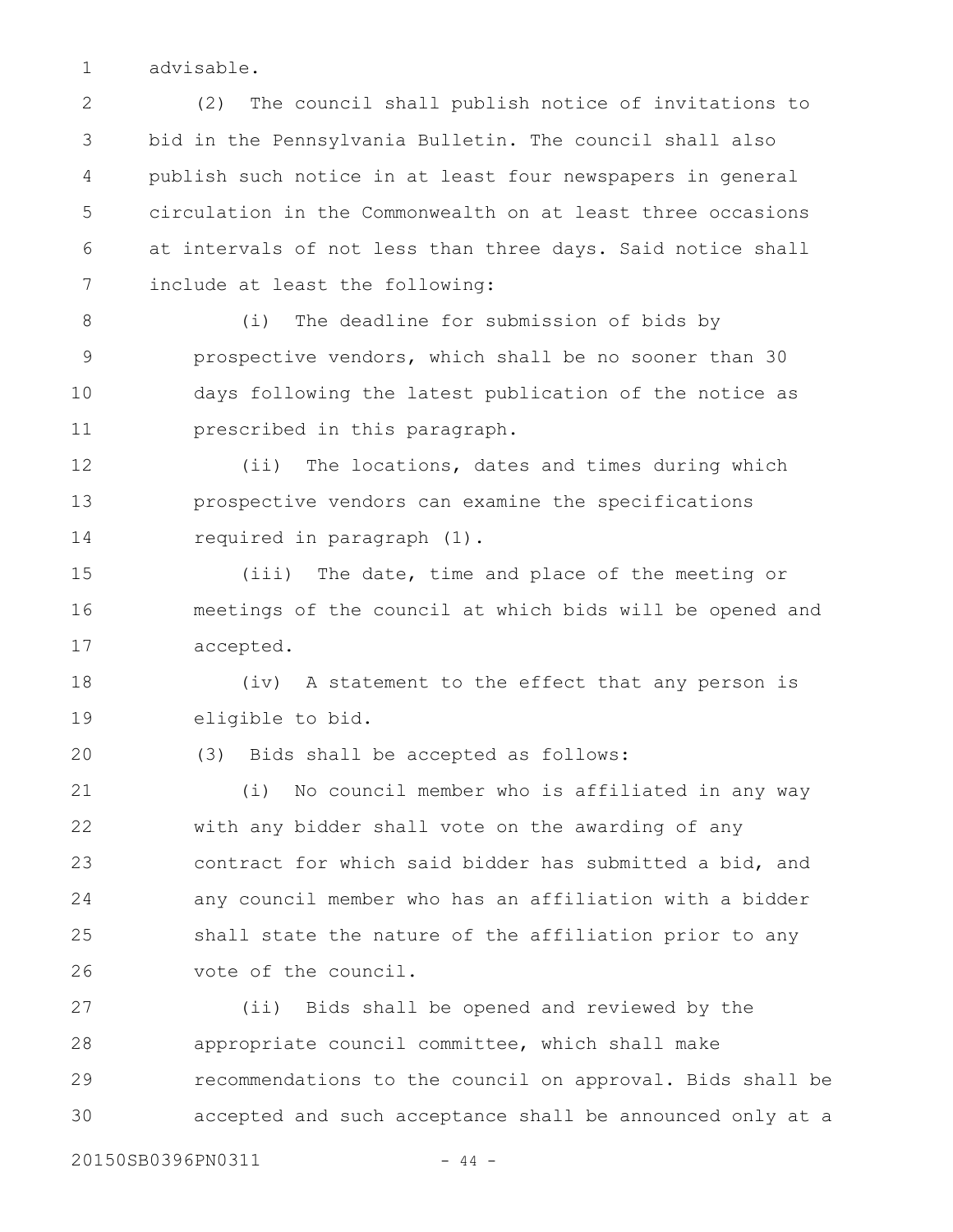public meeting of the council as defined in section 4(e), and no bids shall be accepted at an executive session of the council. 1 2 3

(iii) The council may require that a certified check, in an amount determined by the council, accompany every bid, and, when so required, no bid shall be accepted unless so accompanied. 4 5 6 7

(4) In order to prevent any party from deliberately underbidding contracts in order to gain or prevent access to council data, the council may award any contract at its discretion, regardless of the amount of the bid, pursuant to the following: 8 9 10 11 12

(i) Any bid accepted must reasonably reflect the actual cost of services provided. 13 14

(ii) Any vendor so selected by the council shall be found by the council to be of such character and such integrity as to assure, to the maximum extent possible, adherence to all the provisions of this act in the provision of contracted services. 15 16 17 18 19

(iii) The council may require the selected vendor to furnish, within 20 days after the contract has been awarded, a bond with suitable and reasonable requirements guaranteeing the services to be performed with sufficient surety in an amount determined by the council, and upon failure to furnish such bond within the time specified, the previous award shall be void. 20 21 22 23 24 25 26

(5) The council shall make efforts to assure that its vendors have established affirmative action plans to assure equal opportunity policies for hiring and promoting employees. 27 28 29 30

20150SB0396PN0311 - 45 -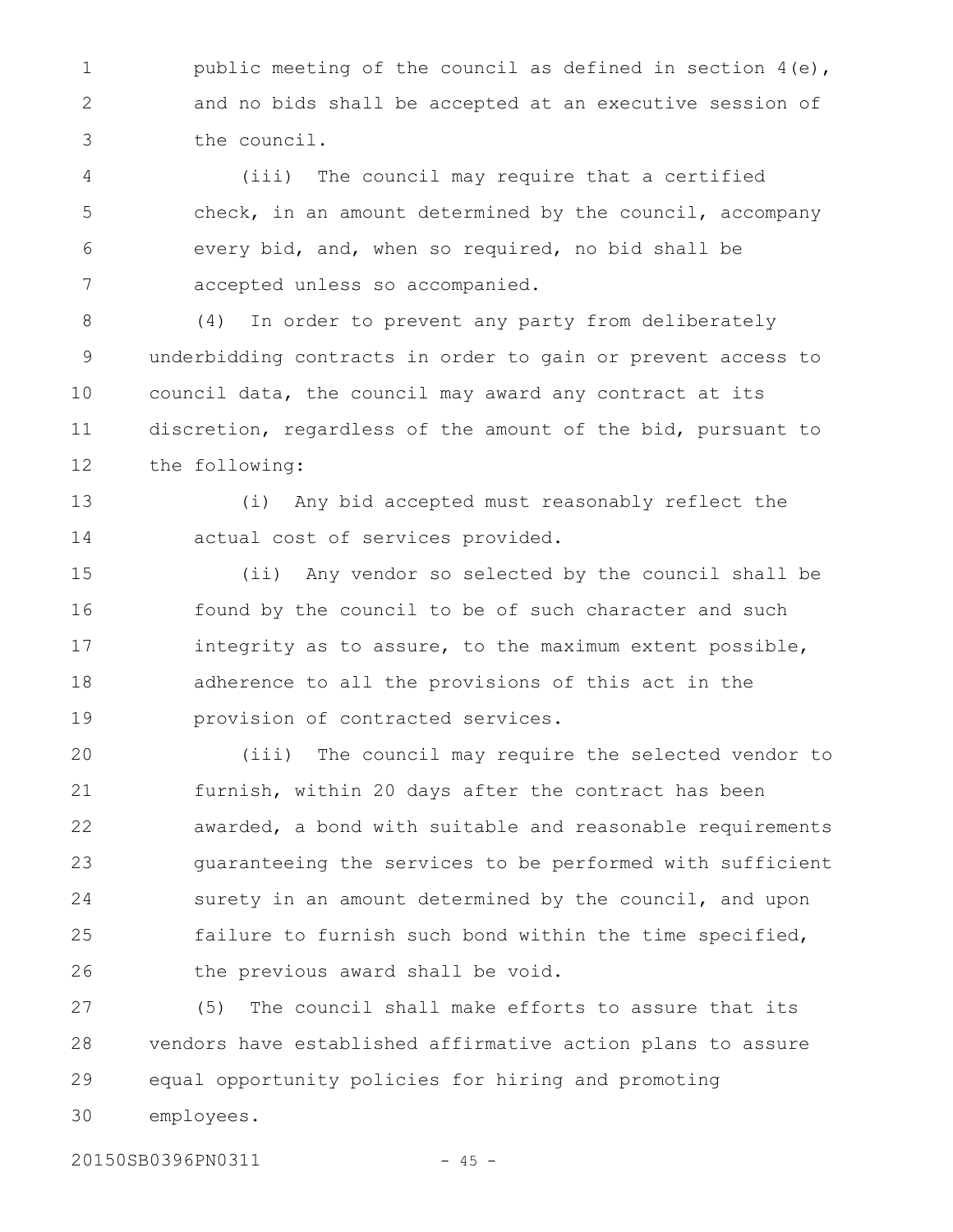Section 17.1. Reporting. 1

The council shall provide an annual report of its financial expenditures to the Appropriations Committee of the Senate and the Appropriations Committee of the House of Representatives. Section 17.2. Health Care Cost Containment Council Act Review Committee. 2 3 4 5 6

(a) Establishment.--There is established an independent committee to be known as the Health Care Cost Containment Council Act Review Committee. 7 8 9

(b) Composition.--The committee shall consist of the following voting members composed of and appointed as follows: 10 11

12

(1) One member appointed by the Governor.

(2) Four members appointed by the General Assembly, one of whom appointed by each of the following: 13 14

(i) one by the President pro tempore of the Senate; (ii) one by the Minority Leader of the Senate; (iii) one by the Majority Leader of the House of Representatives; and 15 16 17 18

(iv) one by the Minority Leader of the House of Representatives. 19 20

(3) Two representatives of the business community, at least one of whom represents small business, and neither of whom is primarily involved in the provision of health care or health insurance, one of whom appointed by the President pro tempore of the Senate and one of whom appointed by the Speaker of the House of Representatives from a list of four qualified persons recommended by the Pennsylvania Chamber of Business and Industry. 21 22 23 24 25 26 27 28

(4) Two representatives of organized labor, one of whom appointed by the President pro tempore of the Senate and one 29 30

20150SB0396PN0311 - 46 -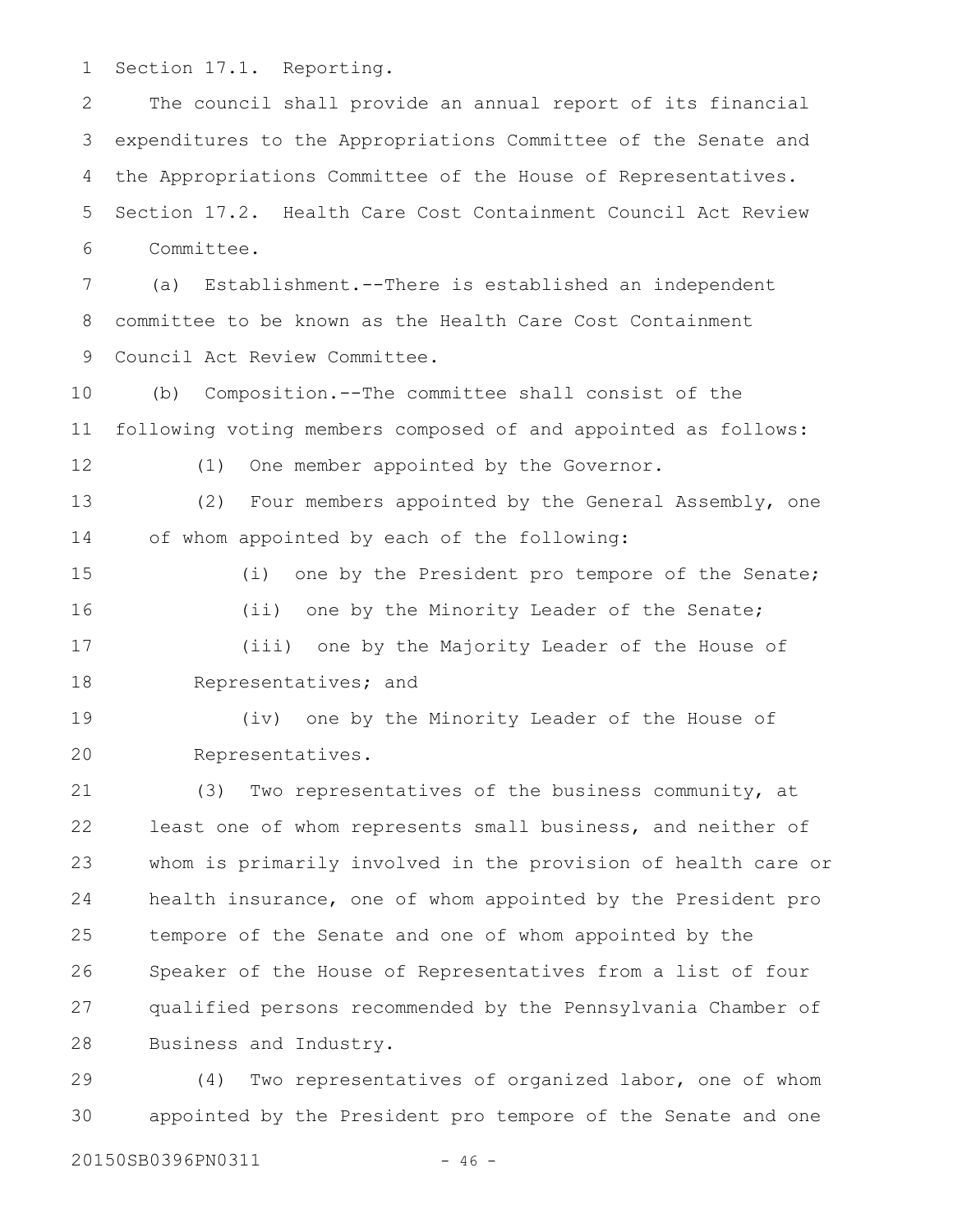of whom appointed by the Speaker of the House of Representatives from a list of four qualified persons recommended by the Pennsylvania AFL-CIO. 1 2 3

(5) One representative of consumers who is not primarily involved in the provision of health care or health care insurance, appointed by the Governor from a list of three qualified persons recommended jointly by the President pro tempore of the Senate and the Speaker of the House of Representatives. 4 5 6 7 8 9

(6) One representative of a health care facility, appointed by the Governor from a list of three qualified hospital representatives recommended by the Hospital and Health System Association of Pennsylvania. 10 11 12 13

(7) One representative of physicians, appointed by the Governor from a list of three qualified physician representatives recommended jointly by the Pennsylvania Medical Society and the Pennsylvania Osteopathic Medical Society. 14 15 16 17 18

(8) One representative of nurses, appointed by the Governor from a list of three qualified representatives recommended by the Pennsylvania State Nurses Association. 19 20 21

(9) One representative of the Blue Cross and Blue Shield plans in Pennsylvania, pursuant to 40 Pa.C.S. Ch. 61 (relating to Hospital Plan Corporations), appointed by the Governor from a list of three qualified persons recommended jointly by the Blue Cross and Blue Shield plans of Pennsylvania. 22 23 24 25 26 27

(10) One representative of commercial insurance carriers, appointed by the Governor from a list of three qualified persons recommended by the Insurance Federation of 28 29 30

20150SB0396PN0311 - 47 -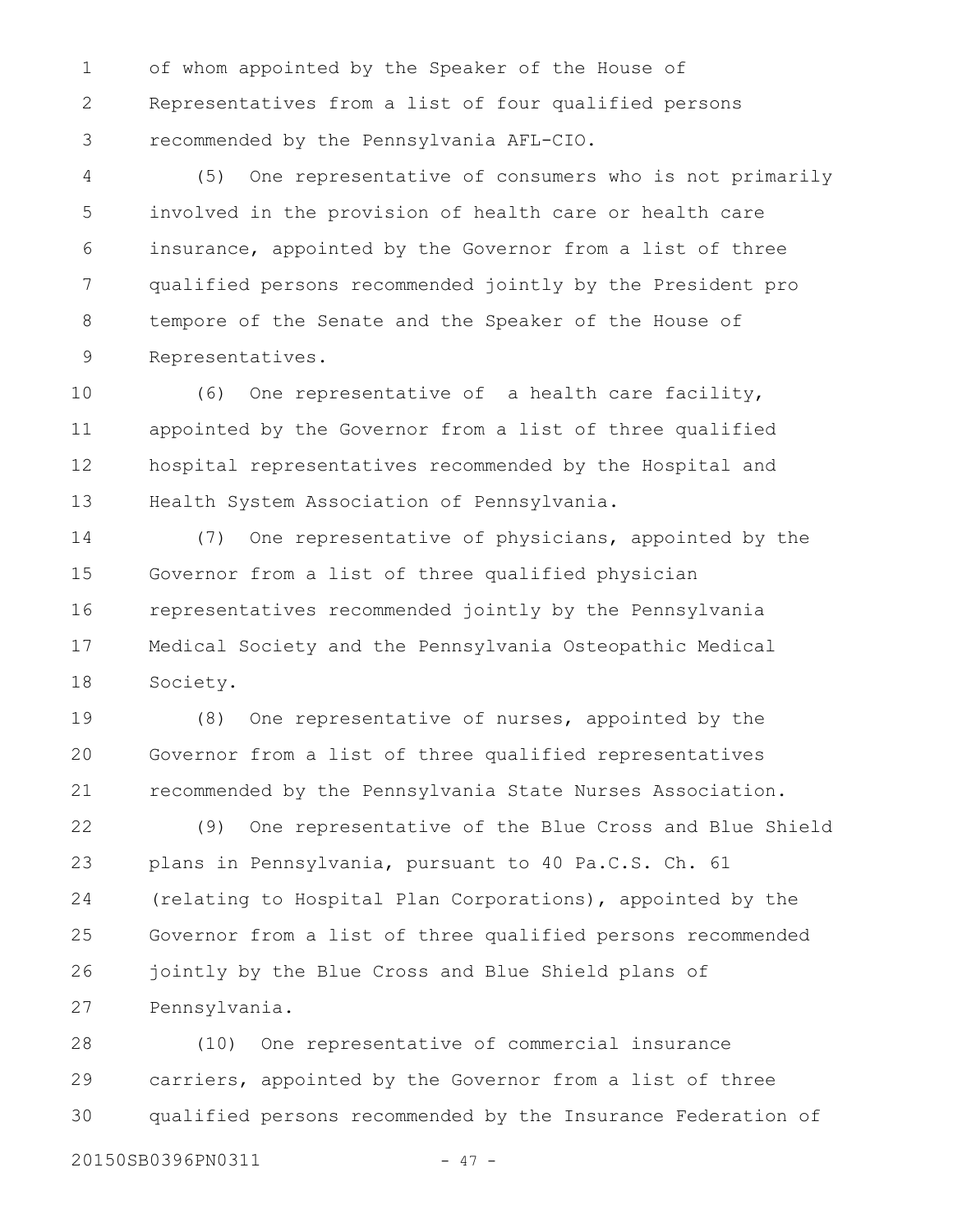Pennsylvania, Inc. 1

(c) Chairperson.--The appointment made by the Governor under subsection (b)(1) shall serve as chairman of the committee. 2 3

(d) Quorum.--Eleven members shall constitute a quorum for the transaction of any business, and action by the majority of the members present at any meeting in which there is a quorum shall be deemed to be action of the committee. 4 5 6 7

(e) Meetings.-- 8

(1) All meetings of the committee shall be advertised and conducted pursuant to 65 Pa.C.S. Ch. 7 (relating to open meetings). 9 10 11

(2) All action taken by the committee shall be taken in open public session, and action of the committee shall not be taken except upon the affirmative vote of a majority of the members of the committee present during meetings at which a quorum is present. 12 13 14 15 16

(f) Compensation and expenses.--The members of the committee shall not receive a salary or per diem allowance for serving as members of the committee but shall be reimbursed for actual and necessary expenses incurred in the performance of their duties. Expenses may include reimbursement of travel and living expenses while engaged in committee business. 17 18 19 20 21 22

(g) Commencement of committee.-- 23

(1) Within 15 days after the effective date of this section, each organization or individual required to submit a list of recommended persons to the Governor, the President pro tempore of the Senate or the Speaker of the House of Representatives under subsection (b) shall submit the list. 24 25 26 27 28

(2) Within 30 days of the effective date of this section, the Governor, the President pro tempore of the 29 30

20150SB0396PN0311 - 48 -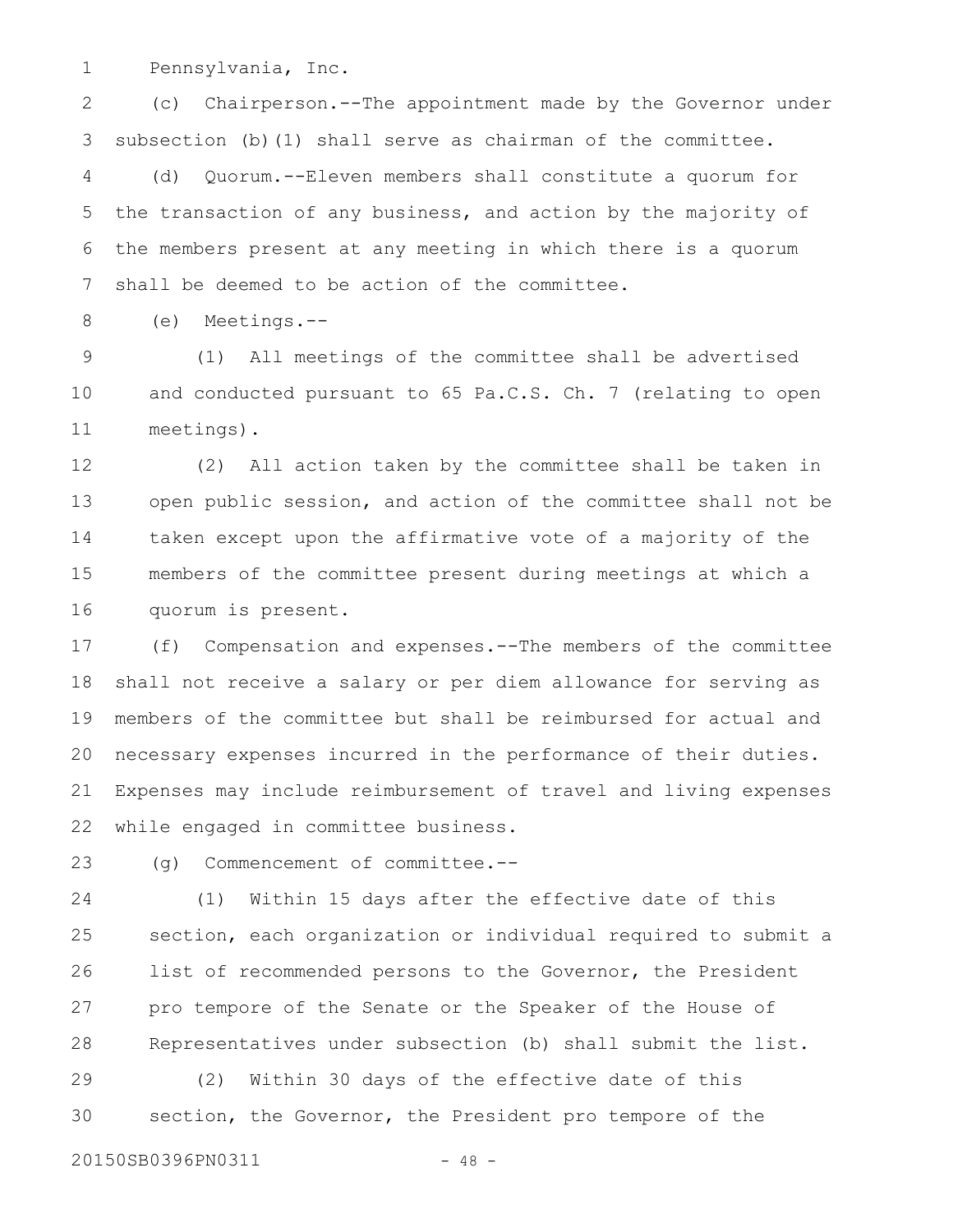Senate and the Speaker of the House of Representatives shall make the appointments called for in subsection (b), and the committee shall begin operations immediately following the appointments. 1 2 3 4

(h) Responsibilities of the committee.--The committee shall have the following powers and duties: 5 6

7

(1) To study, review and recommend changes to this act. (2) To accept and review suggested changes to this act submitted by members of the committee. 8 9

(3) To approve, by a majority vote of the members of the committee, a report recommending statutory changes to this act. The report shall include, at a minimum, the following: 10 11 12

(i) The establishment of an Internet database for the general public showing Medicare reimbursement rates for common covered services and treatment. 13 14 15

(ii) In consultation with experts in the fields of quality data and outcome measures, the definition and implementation of: 16 17 18

(A) A methodology by provider type for the council to risk-adjust quality data. 19 20

(B) A methodology for the council to collect and disseminate data reflecting provider quality and provider service effectiveness. 21 22 23

(4) To submit the report approved under paragraph (3) to the President pro tempore of the Senate and the Speaker of the House of Representatives within six months after the effective date of this section. 24 25 26 27

(i) Committee support.--The council shall offer staff and administrative support from the council or its work groups necessary for the committee to carry out its duties under this 28 29 30

20150SB0396PN0311 - 49 -